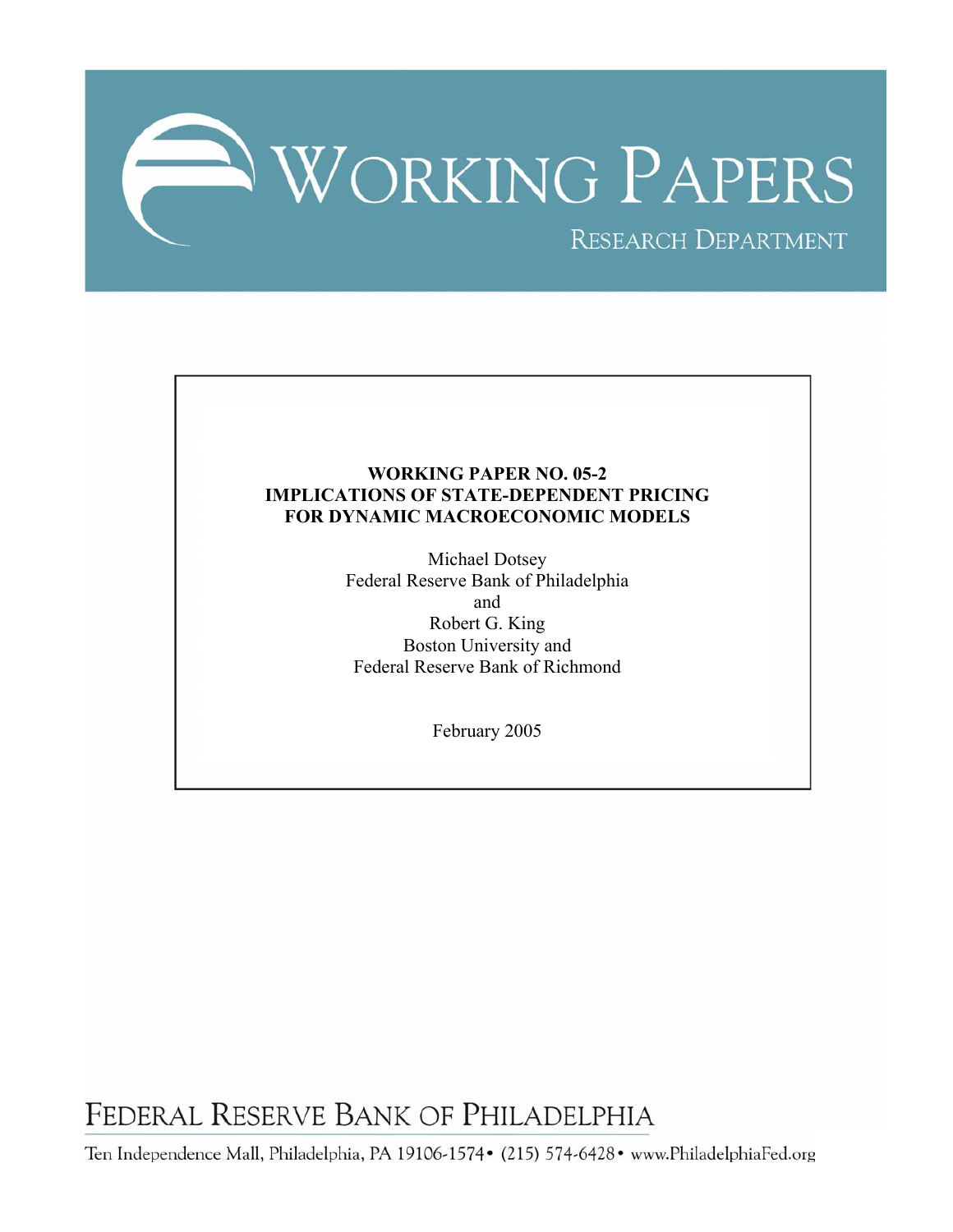### **Implications of State-Dependent Pricing for Dynamic Macroeconomic Models\***

#### **Abstract**

State-dependent pricing (SDP) models treat the timing of price changes as a profit-maximizing choice, symmetrically with other decisions of firms. Using quantitative general equilibrium models that incorporate a "generalized (S,s) approach," we investigate the implications of SDP for topics in two major areas of macroeconomic research: the early 1990s SDP literature and more recent work on persistence mechanisms. First, we show that state-dependent pricing leads to unusual macroeconomic dynamics, which occur because of the timing of price adjustments chosen by firms as in the earlier literature. In particular, we display an example in which output responses peak at about a year, while inflation responses peak at about two years after the shock. Second, we examine whether the persistence-enhancing effects of two New Keynesian model features, namely, specific factor markets and variable elasticity demand curves, depend importantly on whether pricing is state dependent. In an SDP setting, we provide examples in which specific factor markets perversely work to lower persistence, while variable elasticity demand raises it.

\*We thank our discussant Susanto Basu for his substantial patience as well as his useful comments and questions. We have also benefited from valuable comments by Alex Wolman and Pierre Sarte. The views expressed in this article are those of the authors and do not necessarily represent those of the Federal Reserve Bank of Philadelphia, the Federal Reserve Bank of Richmond, or the Federal Reserve System.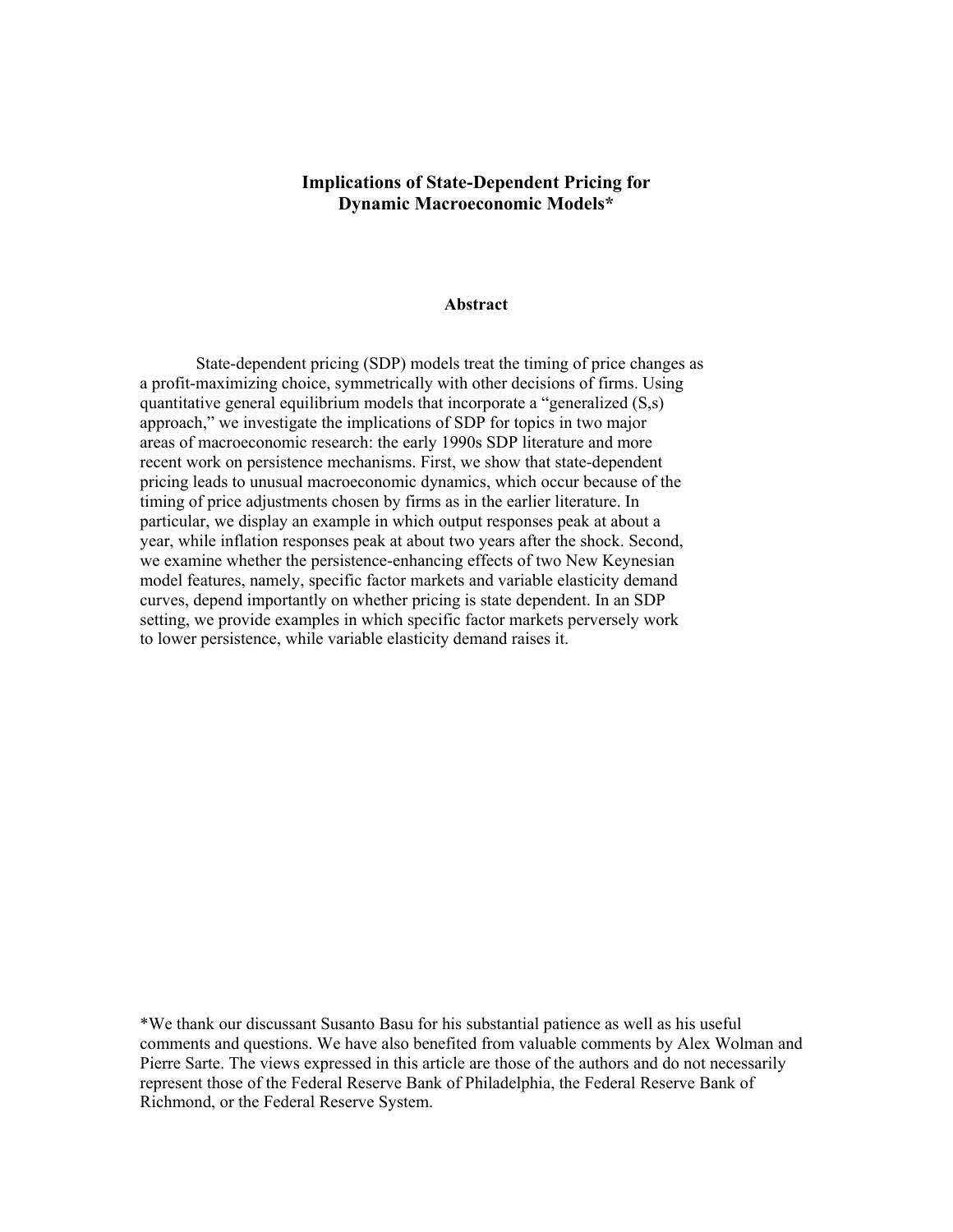# 1 Introduction

State-dependent pricing models have long been viewed as a desirable vehicle for macroeconomic analysis because these models treat the timing of price changes as a profit-maximizing choice. SDP models make it possible to explore how the frequency of price changes responds to variations in model features, such as the form of the monetary policy rule, and to develop the implications of altered adjustment timing for the evolution of other macroeconomic variables. Yet, most macroeconomic investigations employ models with time-dependent pricing (TDP) for two reasons. First, until recently, it has not been possible to construct operational SDP models, frameworks in which the effects of alternative structural features could be explored or that could be readily taken to the data. By contrast, TDP models have proven to be a workhorse for both purposes. Second, macroeconomists have been unsure if incorporating state-dependent pricing behavior would have implications for the dynamics of economic models. Some have speculated that it would be relatively inconsequential in many contexts to adopt SDP rather than the more easily solved TDP setup. Others have expressed the view that incorporating state-dependence is unnecessary because the frequency of price changes does not vary much, at least in moderate inflations.

Using a battery of quantitative general equilibrium models developed along the lines of Dotsey, King, and Wolman [1999], we show that SDP modeling makes a difference in terms of model implications within two major areas of macroeconomic literature. First, as suggested by the 1990s literature — which made use of very different models — we show that there can be a quantitatively important effect of statedependent pricing for economic outcomes under steady inflation and in response to monetary shocks. State-dependent pricing leads to novel macroeconomic dynamics, including a change in the lead-lag structure of output and inflation. In particular, we display an example in which output responses peak at about a year, while inflation peaks at about two years, in line with Friedman's [1992] summary of dynamic responses for the U.S. and other countries. Such dynamic responses have not previously been obtained in sticky price models, as stressed by Mankiw [2001], and the response depends critically on the price adjustment pattern endogenously chosen by firms. Second, it has been shown that specific factor markets and variable elasticity demand curves generate more persistent output effects of monetary shocks because they moderate the size of price changes that firms make. We investigate whether these results are sensitive to the incorporation of state-dependent pricing. We find that they can be: specific factor markets perversely work to lower persistence in the face of state-dependent pricing, while variable elasticity demand continues to raise it.

The organization of the remainder of the paper is as follows. Section 2 provides a little background on the literatures related to this paper. Section 3 describes the dynamic stochastic general equilibrium (DSGE) models that we employ in the paper. The next two sections of the paper provide our core findings. Section 4 evaluates whether modern quantitative state-dependent models have the four key implications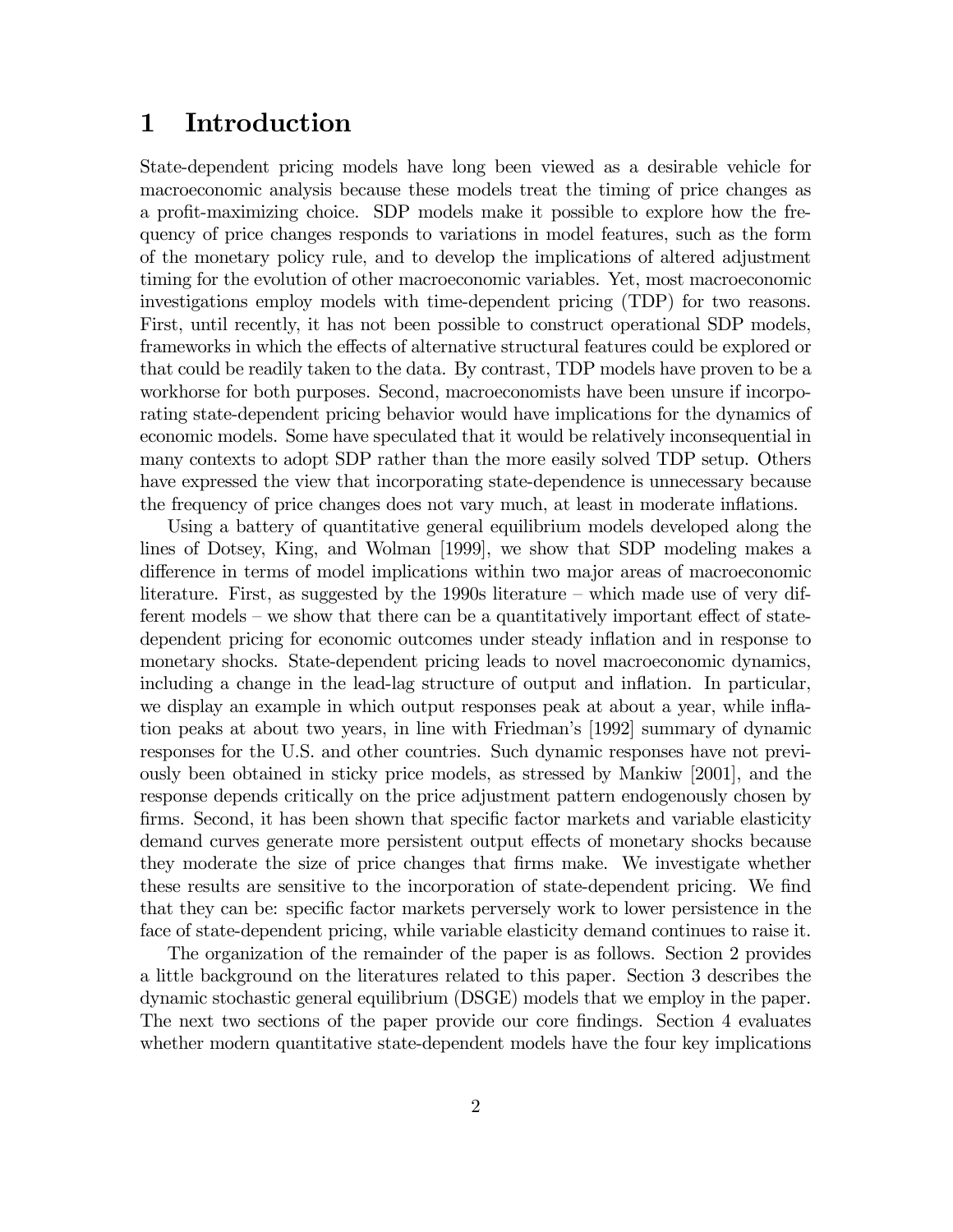highlighted by the early 1990s SDP literature. Section 5 evaluates the consequences of SDP for the two persistence-enhancing mechanisms stressed by some New Keynesian economists. The common finding of sections 4 and 5 is that state-dependent pricing has a rich set of implications for the dynamics of macroeconomic models, which differ substantially from those of time-dependent models.<sup>1</sup>

# 2 A little background

We begin by providing a quick overview of the two literatures on which we build.<sup>2</sup>

#### 2.1 The early 1990s literature on state-dependent pricing

A decade ago, macroeconomists viewed dynamic models with state-dependent pricing as having very different implications from time-dependent models. For example, the influential textbook of Blanchard and Fischer [1989] reviewed a number of statedependent pricing models and stressed how different the conclusions from SDP models were from TDP models, particularly in terms of the effects of monetary disturbances on real activity. Further contributions, published shortly after the textbook, increased the perceived discrepancy between time and state-dependent pricing models. Taken together, these developments through the early 1990s suggested the following ideas: (1) The steady-state pattern of price adjustment depends importantly on the nature of the demand and cost functions of the firm (Sheshinki and Weiss [1977,1983]); (2) The dynamic effect of money on output within state-dependent pricing models is dramatically different from that in time-dependent models, possibly involving complicated cyclical adjustment processes and nonlinear responses (Caplin and Leahy [1991]); (3) The evolution of the price level is substantially affected by the adjustment strategies of firms interacting with heterogeneous prices (Caballero and Engel [1993]); and (4) Multiple equilibria can readily arise in state-dependent pricing models because of complementarities in price-setting, even with the type of exogenous money stock rule

<sup>&</sup>lt;sup>1</sup>We are pleased to have contributed this work to this volume and to have presented it at the April 2004 Carnegie-Rochester conference in honor of Alan Stockman, "The Economics of Exchange Rates" and the resulting conference volume. Comparing our title and that of the conference, a reader may plausibly wonder if there has been some mistake and our paper has accidentally fallen into the wrong collection. But we do not think that Alan will think so, since he has long argued in various conference discussions that it is important to incorporate state-dependent pricing into open economy modeling. In the last decade, research on "the new open economy macroeconomics" has explored the implications of sticky prices for the behavior of exchange rates. That literature has nearly exclusively concentrated on time-dependent pricing models. (The only exception we know is Landry [2003]). Our results suggest that the NOEM literature, by concentrating on timedependent pricing models, may have missed some important dynamic implications of price-stickiness and reached inappropriate conclusions about the implications of structural features of models.

<sup>&</sup>lt;sup>2</sup>The weblink at http://people.bu.edu/rking makes GAUSS and MATLAB code available to those interested in replicating and extending this research.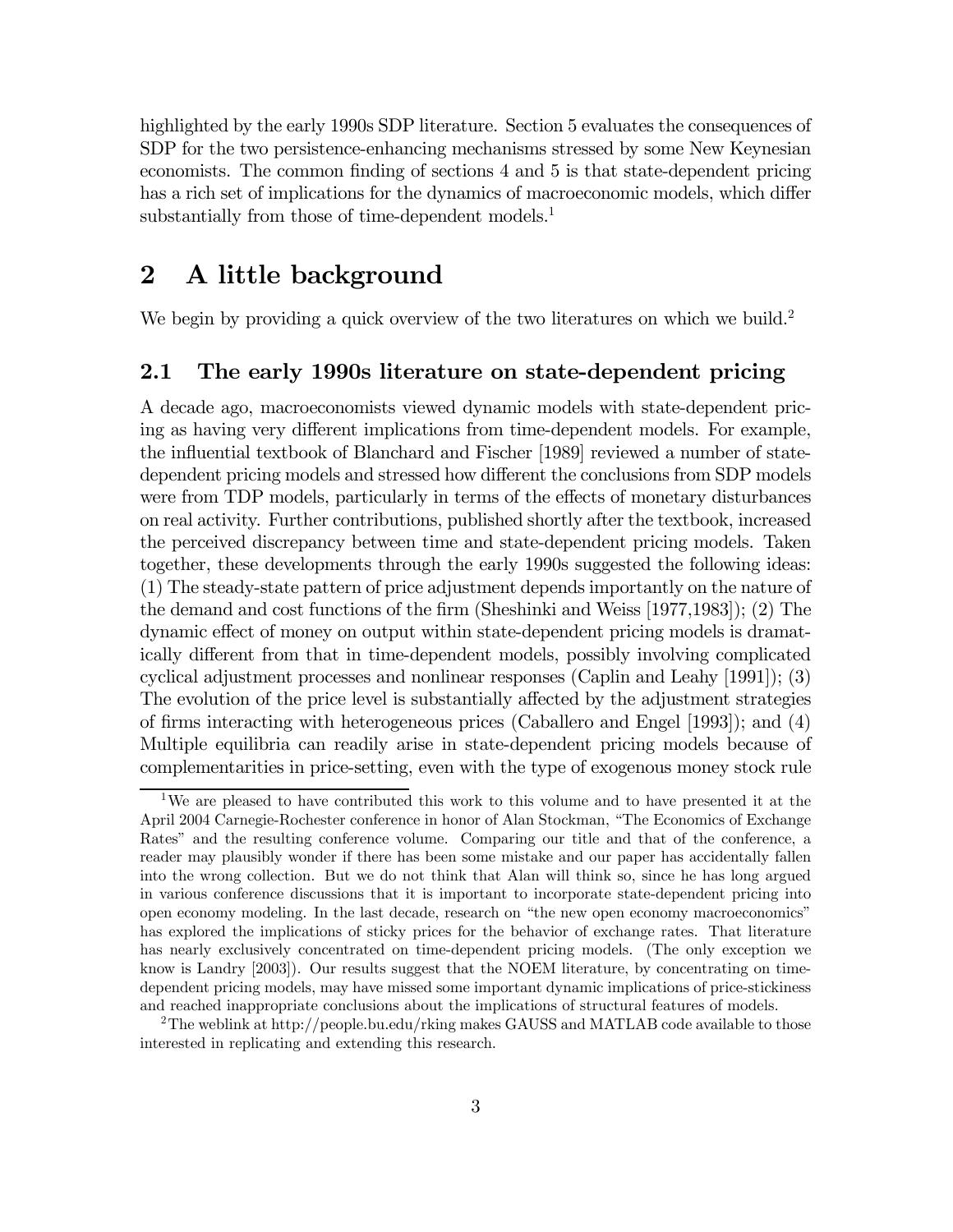that nearly always guarantees a unique equilibrium in time-dependent models (Ball and Romer [1991]).

Accordingly, our first objective in this paper is to evaluate whether these core ideas remain as features in dynamic general equilibrium analysis, with specific emphasis on the effects of monetary shocks. Using a basic general equilibrium model, we find support for all of the core ideas from the early 1990s SDP literature.<sup>3</sup>

### 2.2 Recent work on output responses to monetary shocks

Within the last decade, there has been substantial research into the effects of monetary shocks and monetary policy rules within macroeconomic models that incorporate time-dependent pricing, most frequently along the lines of Taylor [1980] or Calvo [1983]. By contrast, there has been relatively little research on these topics within state-dependent pricing models. Initially, this was because state-dependent pricing models were not operational: it was difficult to solve them under general assumptions about the processes driving economic activity. But the Dotsey, King, and Wolman [1999] state-dependent pricing model provides one laboratory where these questions can be addressed.

One major focus of the recent literature on time-dependent models has been a "search for persistence mechanisms", in response to Chari, Kehoe, and McGrattan's [2000] provocative critique of Taylor-style pricing models. We look at two prominent ideas in the literature on New Keynesian macroeconomics: that there are factor markets specific to individual firms (Ball and Romer [1990], Kimball [1995] and Rotemberg [1996]) and that firms may face non constant elasticity demand curves that are of a "smoothed off kink" form (Ball and Romer [1990] and Kimball [1995]). The basic idea is that each of these mechanisms should moderate the magnitude of price adjustments that a firm would like to make, relative to those in a benchmark setting with flexible factors and a constant elasticity demand, thus making the price level response more sluggish and the nonneutrality of money more protracted.

In particular, we ask whether these New Keynesian mechanisms lead to increases in persistence that survive the introduction of state-dependent pricing. We find that there are very different conclusions for these two models. Within our state-dependent pricing framework, the introduction of local factor markets leads to more rapid price adjustment in the face of steady-state inflation and also more rapid adjustment in response to monetary shocks. Accordingly, time-dependent models that stress this mechanism are implicitly relying on very large costs of price adjustment in order to generate persistence. The variable demand elasticity specification works quite differently. First, in a steady state, this model produces more rapid adjustment at given adjustment costs—than its constant elasticity counterpart. Second, in response to a monetary shock, this model produces slower adjustment initially than its

<sup>3</sup>There is one exception: our use of linear approximation methods makes it impossible for us to explore the implications of nonlinearities.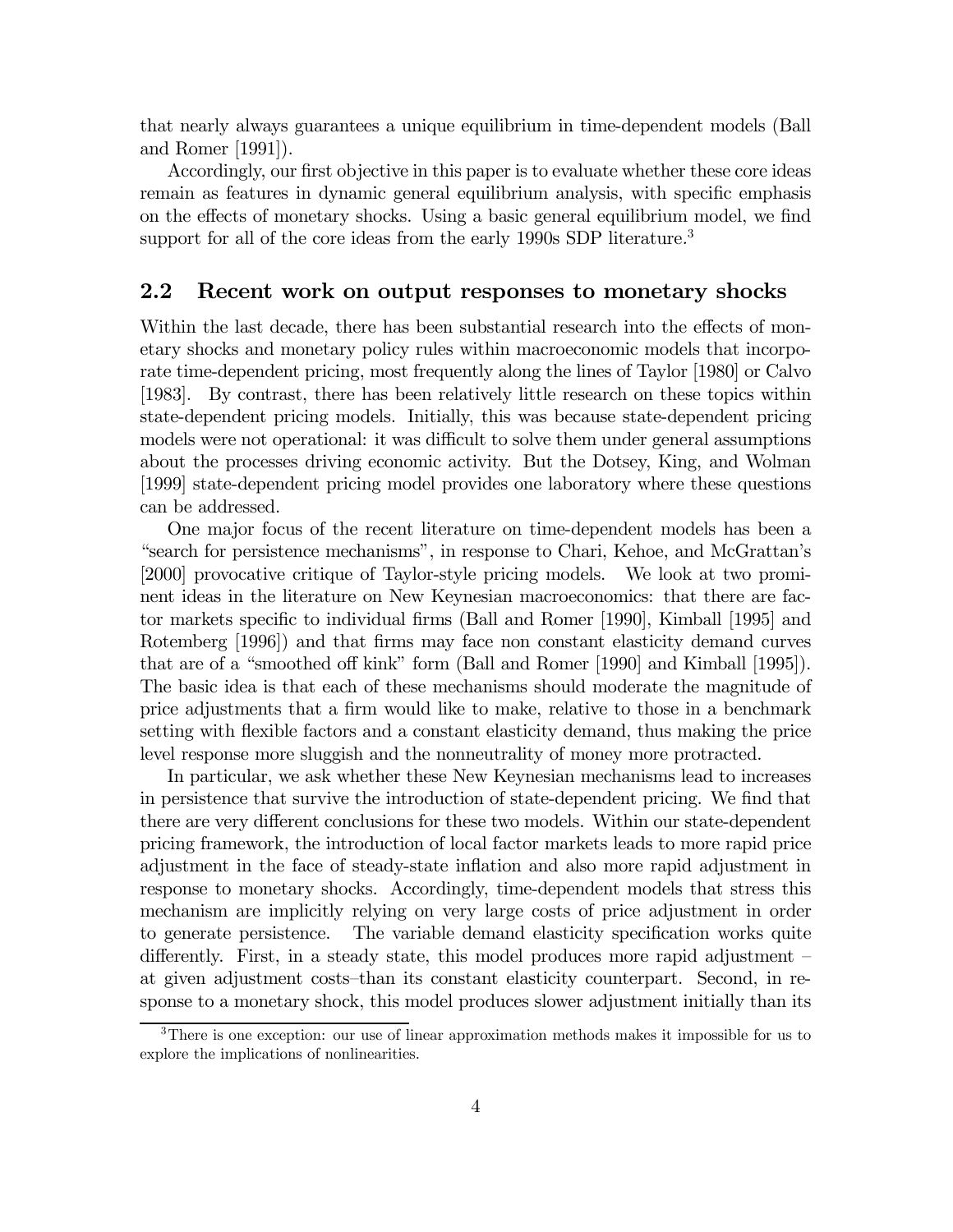constant elasticity counterpart. Taking these two effects together, we find that the variable demand elasticity model enhances persistence in a state-dependent pricing environment.

# 3 DSGE models

We construct and study four models designed to be representative of much recent work in New Keynesian macroeconomics: production is linear in labor input; consumption and labor effort are separable in utility, and aggregate demand is governed by the quantity theory of money.4 Thus, the only sophisticated element is the statedependent pricing mechanism. While use of such simple models is limiting on some dimensions, it allows us to clearly illustrate the implications of state dependence for standard modeling. The four related models are as follows. Model I assumes that there is constant elasticity demand as in Dixit-Stiglitz [1977] and that there is a global labor market, two assumptions that allow for ready aggregation.<sup>5</sup> Model II allows for a variable demand elasticity, structured so that there is a "smoothed off" kink in the demand curve as suggested by Kimball [1995]. Models III and IV assume that there is a local labor market, a device used by authors such as Ball and Romer [1991].

### 3.1 The demand aggregator

Firms facing a declining demand elasticity will be less aggressive in pricing, as in the classic textbook discussion of a kinked demand curve. To develop a specific aggregator of the class suggested by Kimball [1995], we consider a general expenditure minimization problem facing households,

$$
\min_{\{c(i)\}} \int_0^1 P(i)c(i)di \text{ subject to } \int_0^1 D(c(i)/c)di = 1,
$$
\n(1)

where  $c$  is the total consumption aggregator implicitly defined by the demand aggregator D, which is an increasing concave function, and where  $P(i)$  is the nominal price charged by the ith firm on the unit interval.

For any such aggregator, the aggregate price level,  $P$ , is implicitly defined by  $\int_0^1 \left(\frac{P(i)}{P}\right) \left(\frac{c(i)}{c}\right) di = 1$ . Expenditure minimization requires that  $\frac{\Lambda}{P}D'\left(\frac{c(i)}{c}\right)$ c  $\bigg) = \frac{P(i)}{P}$ , where Λ is the Lagrange multiplier on the constraint. For aggregators of the Kimball class, the first order condition can be solved to yield demand curves of the form

<sup>&</sup>lt;sup>4</sup>Relative to our work in Dotsey and King  $(2001)$ , we therefore abstract from investment and capital formation; from variable utilization; and features of household preferences and constraints that rationalize separate choices of hours and employment or provide motivations for simultaneously varying consumption and hours. We also abstract from the structural features that give rise to money demand.

 $5$ This is a standard set of assumptions in work on quantitative dynamic models beginning with King and Wolman [1996] and Yun [1996].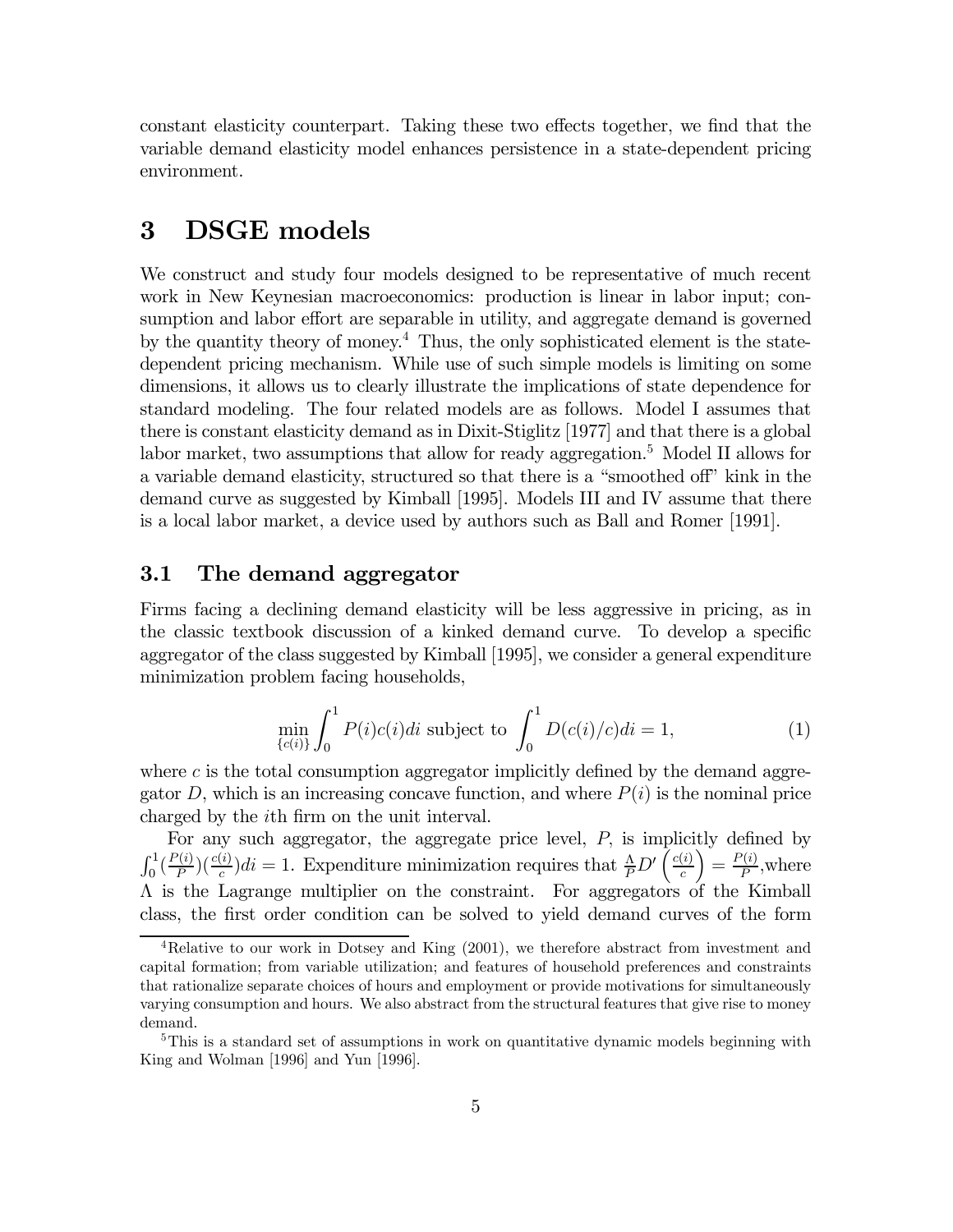$c(i)/c = d(\frac{P(i)}{\Lambda})$ , where  $\Lambda$  is determined by the condition  $\int_0^1 D(d(\frac{P(i)}{\Lambda})di = 1$ . Given the demand curve and the multiplier, the aggregate price level index is determined by  $\int_0^1 \left(\frac{P(i)}{P}\right) \left(\frac{c(i)}{c}\right) di = 1.$ 

 $Our specific *aggregation*: We use a functional form for D that generates demand.$ curves that are more elastic for firms that adjust their price than for firms whose relative price declines as a result of price fixity,

$$
D(x) = \frac{1}{(1+\eta)\gamma}[(1+\eta)x - \eta]^{\gamma} - [1 + \frac{1}{(1+\eta)\gamma}].
$$

One nice property of this specification is that the Dixit-Stiglitz aggregator is a special case when  $\eta = 0$ . The relative demand curves are given by

$$
\frac{c(i)}{c} = \frac{1}{1+\eta} [((\frac{P(i)}{P})(\frac{P}{\Lambda}))^{1/(\gamma-1)} + \eta].
$$
\n(2)

i.e., they are the sum of a constant elasticity demand augmented by a constant. The Lagrange multiplier is given by  $\frac{\Lambda}{P} = \left[\int_0^1 (P(i)/P)^{\gamma/(\gamma-1)} di\right]^{(\gamma-1)/\gamma}$ . Conveniently, the aggregate price level index can be written as

$$
P = \frac{1}{1+\eta} \left[ \int_0^1 P(i)^{\gamma/(\gamma-1)} di \right]^{(\gamma-1)/\gamma} + \frac{\eta}{1+\eta} \int_0^1 P(i) di. \tag{3}
$$

so that it is the sum of a DS and linear aggregator.

Figure 1 displays examples of the type of demand curves that can be generated with this aggregator. The benchmark case is a Dixit-Stiglitz specification with a demand elasticity of 10 (this involves choosing  $\eta = 0$  and  $\frac{1}{\gamma - 1} = -10$ , so that  $\gamma = 0.9$ . Over the range of demand plotted here, this curve appears nearly linear to the eye in panel A, but panel C confirms that the demand elasticity is constant. To study a variable elasticity demand curve, we choose the parameter  $\eta$  so that the demand curve has elasticity 10 at  $c(i)/c = 1$ , with  $\gamma$  then controlling the shape of the curve at other points.<sup>6</sup> In the figure, we use a value of  $\gamma = 1.02$ , which means that a 1.5 percent increase in price yields a 20 percent decrease in demand, which is intermediate between assumptions made by Kimball [1995] and Bergin and Feenstra [2000]. The marginal revenue schedules are plotted in panel B. The elasticity implications are shown in panel C: with  $\gamma = 1.02$ , a 20 percent decline in output means that the elasticity rises from 10 to 25, while a 10 percent rise in output means that the demand elasticity falls from 10 to 5. Finally, the profit implications at a marginal cost of 0.9 are shown in panel D.

### 3.2 Firms

We consider two labor market structures: one with global labor markets and the other where labor is tied to a specific firm. In the latter case, we assume that firms are

 $6$ As  $\gamma$  approaches 1 from above, the demand curve becomes increasingly concave.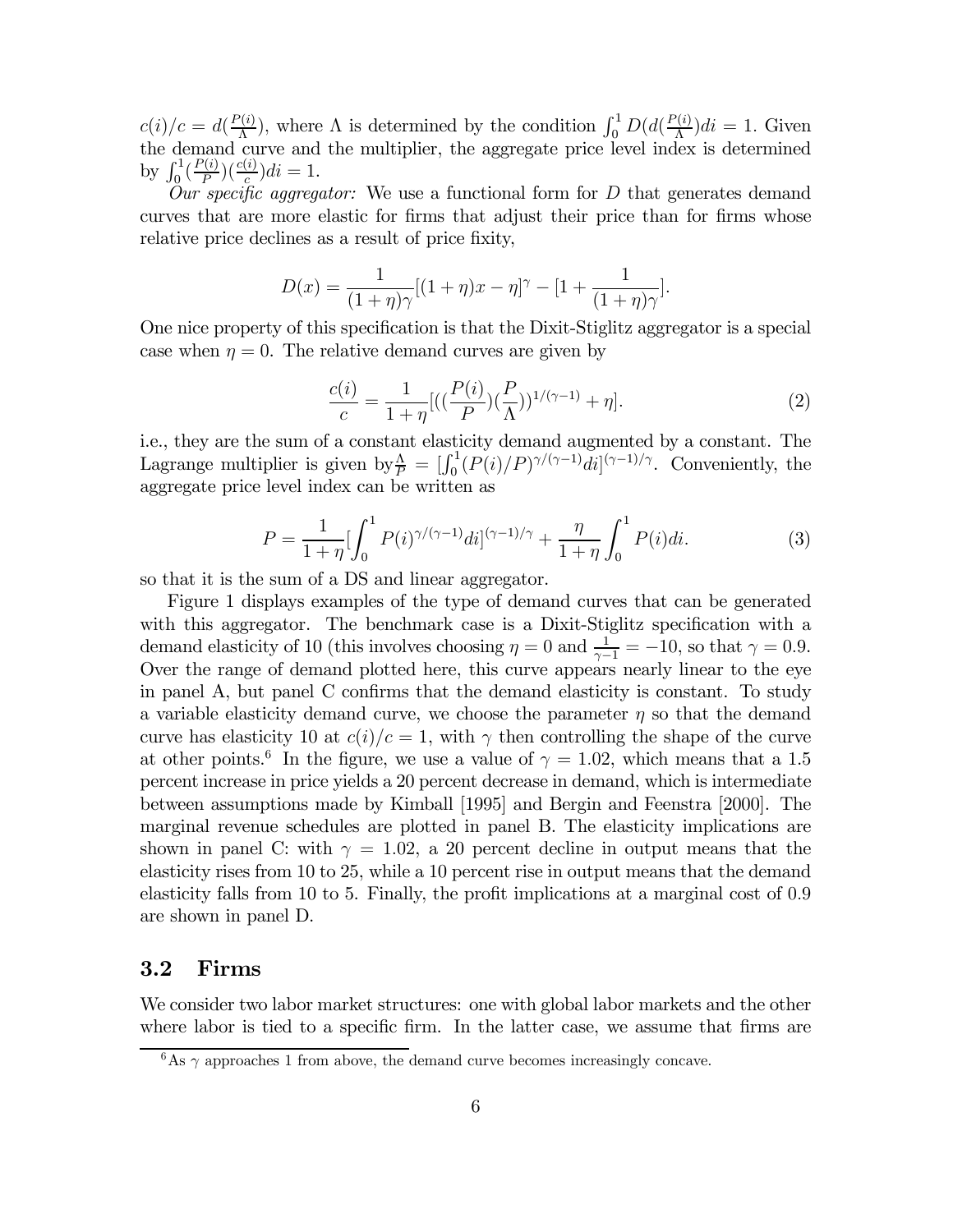small when it comes to assessing marginal cost but large when it comes to pricing.<sup>7</sup>

#### 3.2.1 Factor demand and marginal cost

Production is linear in labor,  $y(i) = an(i)$ , where  $y(i)$  is the output of an individual firm, a is the level of technology, and  $n(i)$  is hours worked at a particular firm. Hence, real marginal cost,  $\psi_t$ , is given by  $\psi_t = w_t/a$  in the case of global factor markets or by  $\psi_t(i) = w_t(i)/a$  in the case of specific factor markets.

#### 3.2.2 Price setting

Dotsey, King, and Wolman [1999] develop a model of dynamic pricing that can be readily integrated into a general equilibrium model. It also contains time and statedependent pricing specifications as special cases. Basic features of our approach are: (i) firms are monopolistic competitors, facing demand for their product given by (2); (ii) within each period, some firms will adjust their price and all adjusting firms will choose the same nominal price  $P_t^*$ ; (iii) the state of the economy includes a discrete distribution of firms, with firms of type  $j$  having last set their price  $j$  periods ago at the level  $P_{t-j}^*$ , so that we refer to j as the vintage of the price and denote the fractions of firms with this price as  $\theta_{jt}$   $(j = 1, 2, ..., J)$ ; and (iv) a fraction  $\alpha_{jt}$  of vintage j firms decides to adjust its price and a fraction  $1 - \alpha_{jt}$  decides not to adjust its price (all vintage J firms choose to adjust).<sup>8</sup>

The fraction of firms, after adjustment, that have a vintage j price is denoted  $\omega_{it}$  and these fractions play an important role in our analysis because they serve as weights in various aggregation contexts. The total fraction of adjusting firms  $(\omega_{0t})$ satisfies  $\omega_{0t} = \sum_{j=1}^{J} \alpha_{jt} \theta_{jt}$  and fractions of firms  $\omega_{jt} = (1 - \alpha_{jt}) \cdot \theta_{jt}$  maintain the price that they previously set in period  $t - j$ . Using these weights, for example, the perfect price level index is given by

$$
P_t = \frac{1}{1+\eta} \left[ \sum_{j=0}^{J-1} \omega_{jt} P_t(j)^{\gamma/(\gamma-1)} \right]^{(\gamma-1)/\gamma} + \frac{\eta}{1+\eta} \sum_{j=0}^{J-1} \omega_{jt} P_t(j).
$$

Finally, the "beginning of period" fractions are mechanically related to the "end of period" fractions via  $\theta_{j+1,t+1} = \omega_{jt}$  for  $j = 0, 1, ..., J-1$ .

If the adjustment fractions  $\alpha_i$  are treated as fixed through time, then the model collapses to Levin [1991], so that it contains Calvo [1983] and Taylor [1980] as special cases. In this interpretation,  $\alpha_i$  plays two roles: it is the fraction of firms given the opportunity to adjust within a period, and it is also the probability of an individual firm being allowed to adjust after j periods, conditional on not having adjusted for  $j-1$  periods. Under state-dependent pricing we employ randomized fixed costs of

<sup>&</sup>lt;sup>7</sup>The local labor market is not quite the "yeoman farmer" setting, as we allow individual workers to insure against the consumption risks associated with individual market conditions.

<sup>&</sup>lt;sup>8</sup>Since all firms are in one of these situations,  $\sum_{i=1}^{J} \theta_{it} = 1$ .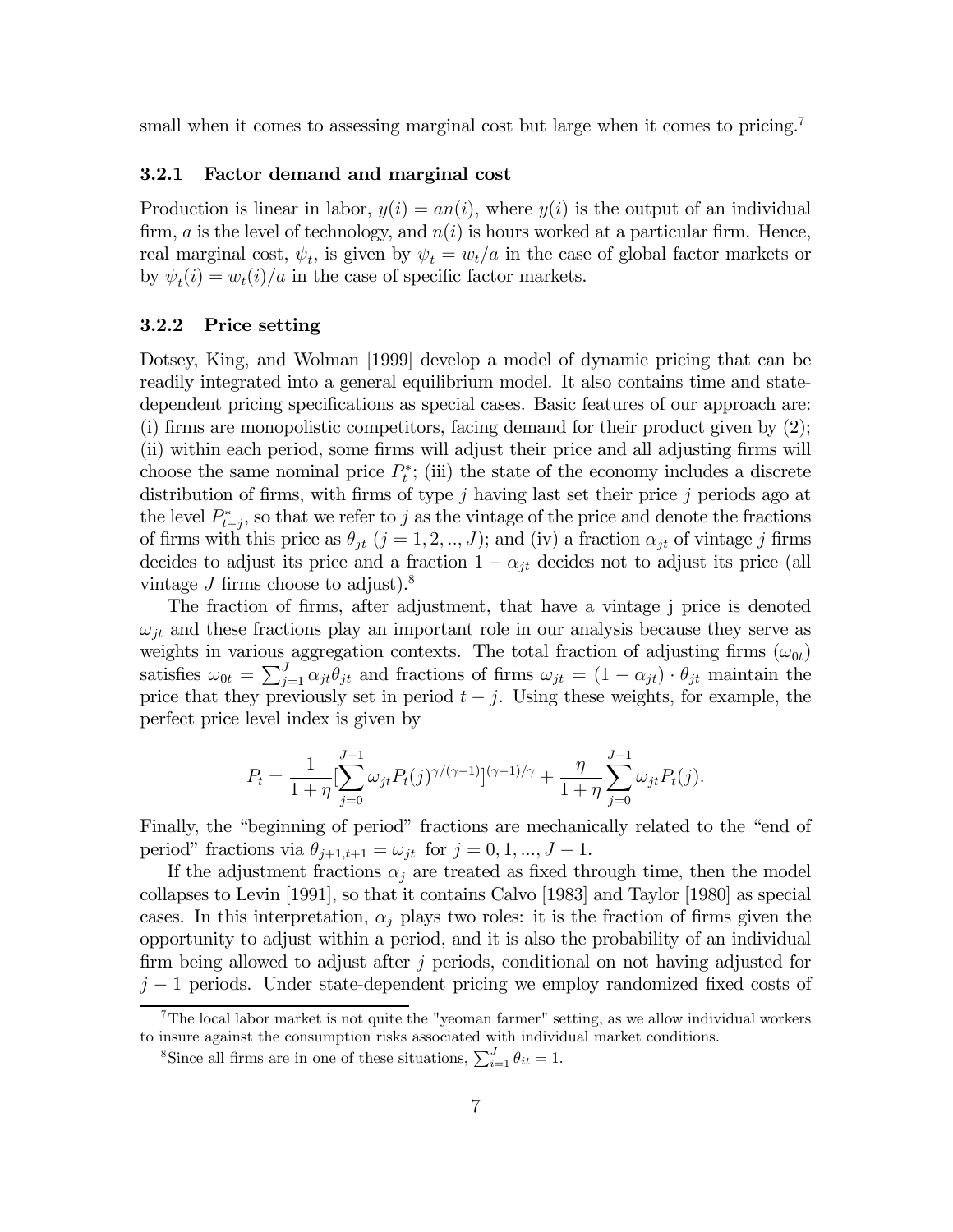adjustment to induce discrete adjustment by individual firms, while allowing for an adjustment rate that responds smoothly to the aggregate state of the economy.

In both the time-dependent and state-dependent settings, the firm's optimal pricing decision can be described using a dynamic programming approach. For example, a firm that last changed its price j periods ago must choose between continuing with a fixed nominal price, which implies a relative price of  $p_{jt}$ ,  $(p_{jt} = P_{t-j}^*/P_t)$ , and paying a fixed cost of adjusting its price  $(\xi)$ . Each j-type firm has a value function of the form

$$
v(p_t, \xi_t, s_t) = \max\{v_{jt}, v_{0t}\}\tag{4}
$$

with

$$
v_{jt} = z(p_{jt}, s_t) + \beta E_t \frac{\lambda_{t+1}}{\lambda_t} v(p_{j+1,t} \frac{P_t}{P_{t+1}}, \xi_{t+1}, s_{t+1})
$$

$$
v_{0t} = \max_{p_t^*} [z(p_t^*) + \beta E_t \frac{\lambda_{t+1}}{\lambda_t} v(p_t^* \frac{P_t}{P_{t+1}}, \xi_{t+1}, s_{t+1})] - w_t \xi_t
$$

being, respectively, the values if the firm adjusts  $(v_{0t})$  or does not adjust  $(v_{jt})$ . In these functions and below,  $s_t$  is a state vector that governs the evolution of the firm's demand and costs and  $\frac{\lambda_{t+1}}{\lambda_t}$  is the ratio of future to current marginal utility, which is the appropriate discount factor. Real profits are given by  $z(p_{jt})=[p_{jt} - \psi_{it}]c_{jt}.$ 

The dynamic program (4) implies that the optimal price satisfies an Euler equation that involves balancing pricing effects on current and expected future profits. That is, as part of an optimal plan, firms that reset their price will choose a price that satisfies

$$
0 = \frac{\partial z(p_t^*, s_t)}{\partial p_t^*} + \beta E_t \left[\frac{\lambda_{t+1}}{\lambda_t} \frac{\partial v(p_t^* \frac{P_t}{P_{t+1}}, \xi_{t+1}, s_{t+1})}{\partial p_t^*}\right].
$$
\n
$$
(5)
$$

Furthermore, for any given state of the economy, there is a unique cutoff value of the price-adjustment cost for each firm charging a relative price of  $p$ . All firms that draw an adjustment cost lower than this cutoff will optimally choose to adjust their price.9 The endogenous adjustment fraction is determined by the menu cost of the marginal firm being just equal to the value gained, i.e.,

$$
\xi(\alpha_{jt})w_{0t} = v_{0t} - v_{jt}.
$$

In the time dependent case, the fixed cost is either zero or infinite depending on when the firm last changed its price.

Iterating the Euler equation (5) forward, the optimal relative price,  $p_t^*$ , can be related to current and expected future variables:

$$
p_t^* = \frac{\sum_{j=0}^{J-1} \beta^j E_t \{ (\omega_{j,t+j}/\omega_{0,t}) \cdot (\lambda_{t+j}/\lambda_t) \cdot \psi_{j,t+j} \cdot \epsilon_{j,t+j} \cdot c_{t+j} \}}{\sum_{j=0}^{J-1} \beta^j E_t \{ (\omega_{j,t+j}/\omega_{0,t}) \cdot (\lambda_{t+j}/\lambda_t) \cdot (\epsilon_{j,t+j} - 1) \cdot (P_{t+j}/P_t) \cdot c_{t+j} \}},\tag{6}
$$

 $9<sup>9</sup>$ As long as the inflation rate is nonzero and the maximum adjustment cost is finite, there will be a maximum number of periods during which any firm will leave its price unchanged. Thus, the state space for this problem is finite.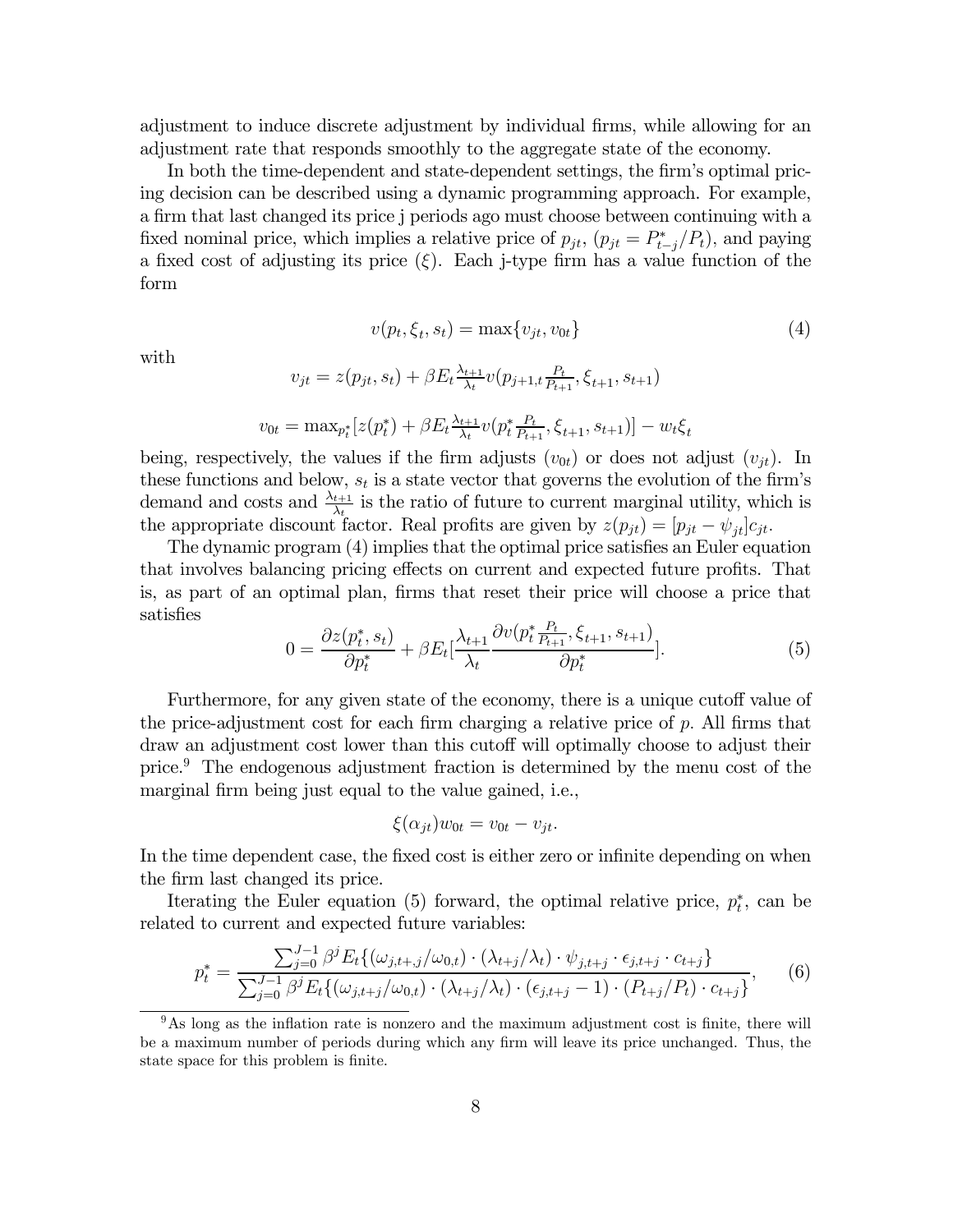where  $(\omega_{j,t+,j}/\omega_{0,t}) = (1 - \alpha_{j,t+j}) \cdot (1 - \alpha_{j-1,t+j-1}) \cdot ... \cdot (1 - \alpha_{1,t+1})$  is the probability of nonadjustment from t through  $t + j$ , and  $\epsilon_{j,t+j}$  is the elasticity of demand facing a firm with relative output of  $c_{j,t+j}/c_{t+j}$ .<sup>10</sup> According to (6), the optimal relative price is a fixed markup over real marginal cost  $(p^* = \frac{\varepsilon}{\varepsilon - 1}\psi)$  if real marginal cost, the demand elasticity, and the price level are expected to be constant over time. More generally, (6) illustrates that the optimal price varies with current and expected future demands, aggregate price levels, real marginal costs, discount factors, the elasticity of demand, and adjustment probabilities. Intuitively, firms know that the price they set today may also apply in future periods, so the expected state of the economy in those future periods affects the price that they choose today. If, for example, marginal cost is expected to be high next period, a firm will set a high price in the current period, so as not to sell at a loss next period. Similarly, if the elasticity of demand is expected to be high next period, the firm will not raise its price as much in response to a nominal shock because it will lose a lot of business in the future. The conditional probability terms  $(\omega_{i,t+1}/\omega_{0,t})$  are present in time-dependent models, but they are not time-varying. In our setup, these conditional probability terms effectively modify the discount factor in a time-varying manner: a high probability of adjustment in some future period leads the firm to set a price that heavily discounts the effects on profits beyond that period.

#### 3.3 The household

We want to have a household objective function that does not change radically when we consider local labor markets. Therefore, as in Dotsey and King (2001), we assume that idiosyncratic risks are pooled by households, so that they behave as if there is a super-household that chooses consumption and labor for each of its members. This avoids the potential complication of differential wealth among individuals that would arise when workers are tied to specific firms. The unified household approach conveniently provides full income insurance. Specifically, the household solves

$$
\max_{c_{jt}, n_{jt}} E_0\{\sum_t \beta^t \sum_j \omega_{jt} \left[\frac{1}{1-\sigma} c_{jt}^{1-\sigma} - \frac{\chi}{1+\phi} n_{jt}^{1+\phi}\right]\}
$$
\nsubject to: 
$$
[\sum_j \omega_{jt} c_{jt}] \leq \sum_j \omega_{jt} [w_{jt} n_{jt} + z_{jt}],
$$

where  $c_j$  and  $n_j$  are the consumption and labor effort of a household member working for a type j firm, and  $z_{jt}$  is the profits remitted to the household by a type j

<sup>&</sup>lt;sup>10</sup>The pricing restriction (6) is a natural generalization of the type derived in time-dependent settings with exogenous adjustment probabilities that are constant through time as in Calvo [1983] (see, for example, King and Wolman [1996] and Yun [1996]). If the aggregator takes on a constant elasticity of substitution form, then the optimal pricing (in equation (6)) becomes the familiar expression found in Dotsey et al. (1999).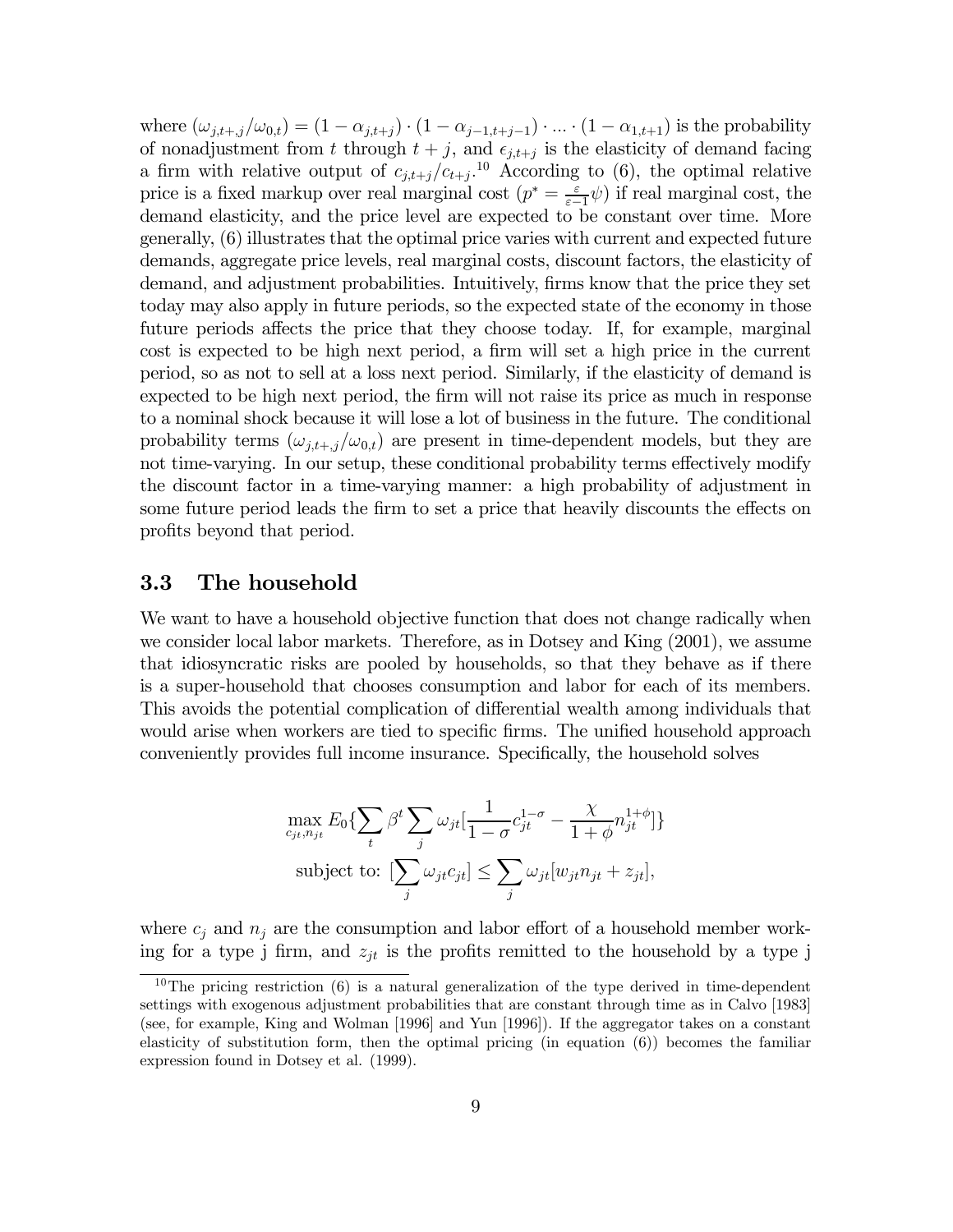firm. In this setting—full insurance and utility that is separable in labor effort and consumption—all households consume the same amount,  $c_t$ . The first order condition determining labor supply is

$$
w_{jt} = c_t^{\sigma} n_{jt}^{\phi},
$$

and, hence,  $\phi^{-1}$  is the Frisch labor supply elasticity.

We further impose the money demand relationship  $M_t/P_t = c_t$ . Ultimately, the level of nominal aggregate demand is governed by this relationship along with the central bank's supply of money.

### 3.4 Monetary policy and market clearing

The model is closed by assuming that nominal money supply growth follows an autoregressive process,

$$
\Delta M_t = \rho \Delta M_{t-1} + m_t,
$$

where  $m$  is i.i.d. and normally distributed. Depending on the structure of factor markets, equilibrium involves either a wage rate or a vector of wage rates that clear the labor market while simultaneously implying utility maximization and cost minimization. Further, the aggregate price level is such that the money demand equals money supply, and individual firms' prices are value maximizing.<sup>11</sup>

# 4 Evaluating predictions about SDP

We now evaluate whether the predictions of the early 1990s literature carry over to our dynamic general equilibrium setting. Throughout this section, we assume that the adjustment cost parameters are such that there is an approximately quadratic hazard function, in a sense made more specific below. In this section, we also restrict attention to the models in which there is a global labor market, so that there is a single real wage  $w_t$ .

We choose preference parameter values that produce a low elasticity of marginal cost with respect to real output, assuming that  $\sigma = 0.25$  and  $\phi = 0.05$  implying that the marginal cost elasticity is about  $0.30^{12}$  Many studies in the early 1990s literature explicitly or implicitly assumed low elasticities of marginal cost with respect to output. For example, in their analyses of real rigidity [1990] and multiple equilibria

 $11$ There is no barrier to considering alternative monetary policy rules, such as interest rate rules, in our setting. However, we stick with the money supply rule for comparability with the results of other studies.

<sup>&</sup>lt;sup>12</sup> Given that the household efficiency condition is  $w_t = c_t^{\sigma} n_t^{\phi}$ , given that consumption is equal to output, and given that labor is approximately equal to output, the elasticity is approximately  $\sigma + \phi$ .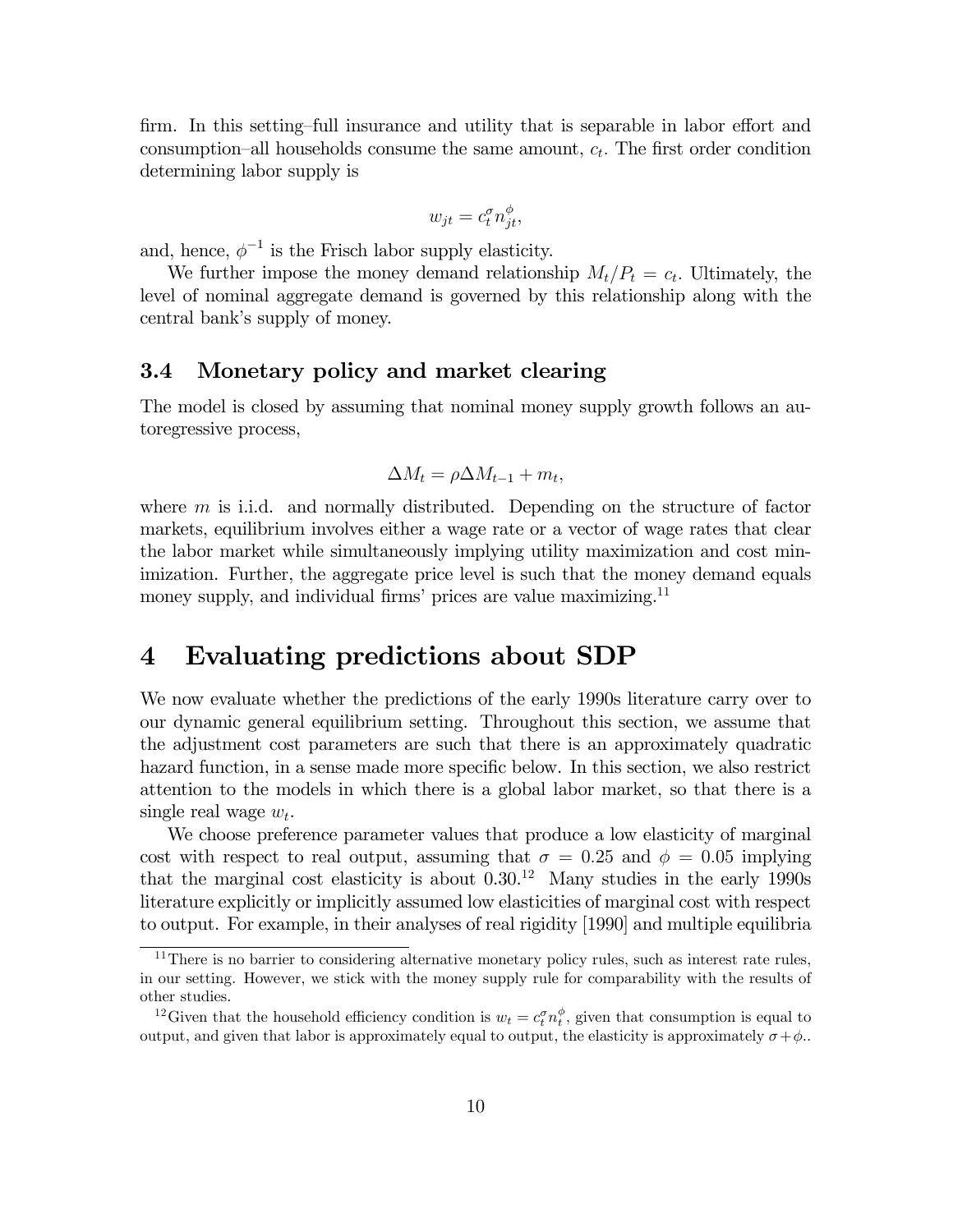[1991], Ball and Romer assumed explicitly that utility was linear in consumption  $(\sigma = 0)$  and that utility was close to linear in work  $(\phi$  was small).<sup>13</sup>

#### 4.1 Adjustment timing and the age distribution of prices

The first two predictions comes from Sheshinski-Weiss [1977, 1983]: (i) relatively small menu costs may lead firms to adopt lengthy periods of price inactivity within an inflationary steady state; and (ii) the shape of the firm's demand and cost conditions will be important for its frequency of price adjustment.

Figure 2 displays the hazard rates at an annual rate of 4 percent inflation for model I (Dixit-Stiglitz demand) and model II (Kimball kinked demand).<sup>14</sup> To begin, note that the chosen adjustment cost structure indeed leads to steady-state hazard functions that are roughly quadratic in the log relative price deviation, since log  $(P_t^*) - \log(P_{t-j}^*) = j \log(\pi)$ , where  $\pi$  is the steady-state inflation rate. The figure illustrates that the structure of demand and cost has a quantitatively important effect on hazard rates. Firms choose to adjust more frequently if there is a kinked demand curve. The average age of a price in the global DS model is 3.9 quarters and it is 2.2 quarters in the global K model. The expected duration of price fixity is about 8 quarters in the global DS model and it is 4.8 quarters in the global K model.<sup>15</sup>

The maximum adjustment cost is about 7.5 percent of production time in both of these economies, which is quite large (we call the fraction of total time devoted to price adjustment B and set it to  $B = 0.015$ : since the steady-state fraction of time that individuals devote to market work is  $n = 0.20$ , it follows that the adjustment cost is 7.5 percent of production work). However, because the highest adjustment cost is rarely paid, the average level of adjustment costs is only .42 percent of production time in model I (DS-global) and it is 0.86 percent of production time in model II (K-global), which are much smaller numbers. Another way of thinking about the magnitude of these costs is to measure the resources spent adjusting prices relative to sales, which is sometimes measured in the empirical literature on price adjustment costs: these are 0.37 percent and0 .78percent, respectively, for the two economies.

<sup>&</sup>lt;sup>13</sup> Additional calibration information is as follows. First, we assume that there is a demand elasticity of 10 at the relative price of 1. With DS demand, this pins down  $\varepsilon = -10$ . With the K demand, we assume that  $\gamma = 1.02$ , leading to the demand specification displayed in Figure 1.

 $14$ Both of the demand models we study in this section satisfy a condition developed by Sheshinksi and Weiss, which is that  $p\frac{\partial z}{\partial p}$  is decreasing in p. In their framework, this condition must be imposed if a higher rate of inflation is to increase the frequency of price adjustment.

<sup>&</sup>lt;sup>15</sup>The two features are calculated as follows. First, the average age of price is just  $\sum_{j=0}^{J-1} j * \omega_j$ , where we adopt a "start of period" age convention. Second, the expected duration of price fixity is  $\sum_{j=1}^{J-1} \frac{\omega_j}{\omega_0} = \frac{1}{\omega_0}$ . In this expression, the probability of a price "surviving" until age j is  $\frac{\omega_j}{\omega_0} =$  $(1 - \alpha_1)(1 - \alpha_2)...(1 - \alpha_j)$  so that the expression is the sum of the survival probabilities times the additional length of price fixity (1) that derives from each survival. But since the survival probabilities sum to one, there is a particularly simple form of this expression.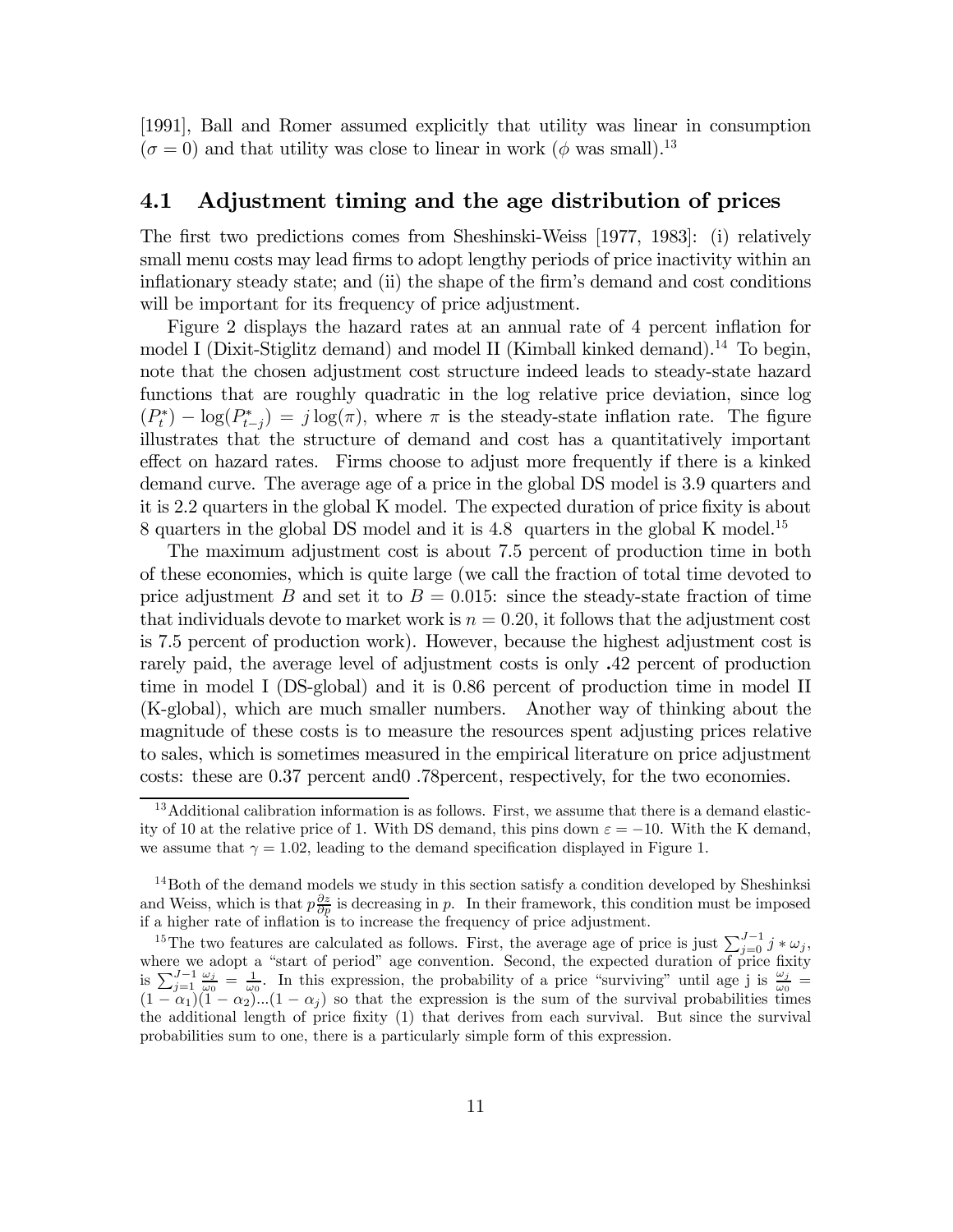Figure 3 helps us understand why there is more rapid price adjustment in the economy with K-demand than with DS-demand: as a function of the firm's relative price, profits decline much more sharply when there are deviations of price from the  $p = 1$  value that would be optimal in the absence of adjustment costs. The solid and dashed lines in each respective case are the value for all possible prices, while the stars and circles correspond to the prices actually chosen by the firm in the steady state.

#### 4.2 Dynamic effects of monetary shocks

In the early 1990s literature on state-dependent pricing, Caplin and Leahy [1991] suggested that there would be strikingly different dynamics with endogenous timing of adjustment, in which the evolving distribution would play a critical role. In this section, we look at the dynamic response of output to an increase in the level of the money stock, which rises on impact by 1 percent and then gradually increases to 2 percent above its initial value.16

#### 4.2.1 Model I: SDP dynamics with constant elasticity demand

The tendency for "front-loading" of price adjustments has been a much-discussed feature of sticky price models: if a firm expects the price level to increase in the future and if the firm expects to hold its nominal price fixed for a substantial time, then it will aggressively adjust its price in response to the expected future inflation. In Figure 4, it is clear that front-loading carries over to an SDP environment: the "reset price," which is the price set by adjusting firms, increases more than one-for-one with both the money stock and the price level.<sup>17</sup>

The SDP environment also involves dynamics that are very different from those in time-dependent models of the Taylor-Calvo-Levin form. Notably, there are complicated oscillatory dynamics in the price level, output, labor, marginal cost, and inflation. In fact, a fair reaction to these dynamics is that they are very far from any estimates that derive from vector autoregressions or other methods of tracing out empirical responses to monetary changes. But just as with the dynamic responses derived analytically by Caplin-Leahy [1991], which were also far from such empirical estimates, they illustrate that SDP models can deliver dramatically different dynamics for output and other variables than those in standard time-dependent models.

#### 4.2.2 Model II: SDP dynamics with kinked demand

We next consider the effect of the same monetary shock in a setting with a "smoothed off kinked-demand curve" along the lines suggested by Kimball [1995]. There are

<sup>&</sup>lt;sup>16</sup>That is, there is a value of  $\rho = 0.5$  in the money supply specification.

<sup>&</sup>lt;sup>17</sup>The reset price can increase by substantially more than the price level because only a fraction of the firms are adjusting prices.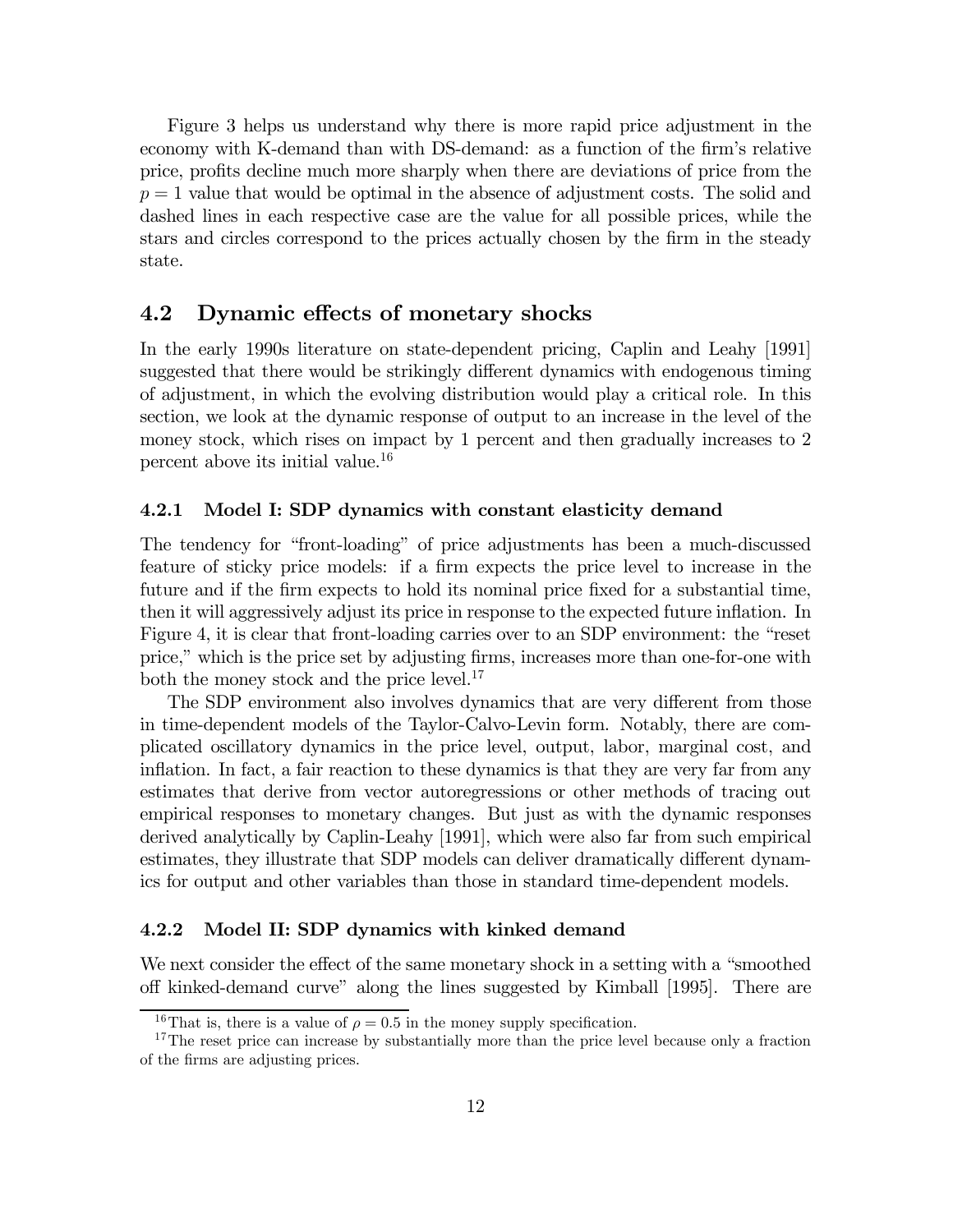very different dynamic responses displayed in Figure 5. Notably, in contrast to the DS model of the last subsection, the reset price is much less responsive under this specification: there is no "front-loading" of price adjustments. There are two very intriguing features. First, the stimulation of real activity lasts for about 10 quarters, but is now followed by a period of real contraction, which lasts for a substantial period but does not undo the effect of the initial stimulation. Second, while the real expansion of economic activity peaks after four quarters, the peak effect on inflation occurs much later.

These dynamics are not so evidentially at variance with various kinds of macroeconomic evidence.18 First, in a critique of TDP sticky price models, Mankiw [2001] has argued that any macroeconomic model of the Phillips curve must produce a delayed surge in inflation that follows an initial real stimulation of economic activity. He uses this set of observations to critique standard New Keynesian sticky price models with Calvo price-setting. However, our simple state-dependent pricing model outcomes are reminiscent of Friedman's [1992] description of the dynamic effects of a change in money growth and they are also broadly consistent with Mankiw's description. Specifically, in response to a monetary shock, Friedman stressed that output responds before inflation. He also suggested that the output response is delayed by about six to nine months and is distributed over time.

In model II, the response of inflation is also distributed over time, but it occurs with more of a lag – up to 12 to 18 months. With respect to output, we do not produce the real activity delays that Friedman describes, although output in our model does take two to three quarters before achieving its maximal response. Significantly, however, the response of model inflation is delayed and does not peak until about six quarters.

#### 4.2.3 Contrasting SDP with TDP in the kinked demand case

We now contrast the SDP model with a very specific TDP alternative, which we think is a natural benchmark: we use a TDP model that has exactly the same steady-state as the SDP model studied in Figure 5, but we freeze the adjustment rates at their steady state values. Differences between the dynamic responses, as reported in Figure 6, then are attributable to whether adjustment rates vary in the face of a monetary shock. First, the price level increases at about the same rate in the TDP (solid line) and SDP (dashed line) models during the first year, but then it increases more rapidly in the SDP model, leading to a surge in inflation during the second year. (The 'reset price' under TDP is marked with a ' $\diamondsuit$ ', while that under SDP is marked with an  $\langle \Box \rangle$ . Second, the oscillatory dynamics are attributable to changes in the rate of adjustment, since they are not present in the TDP variant.

<sup>&</sup>lt;sup>18</sup> Anyone who has estimated vector autoregressions knows that there are many specifications that show monetary disturbances having an initial positive effect on real economic activity and then a negative one (although specification selection means that fewer of these are reported than estimated).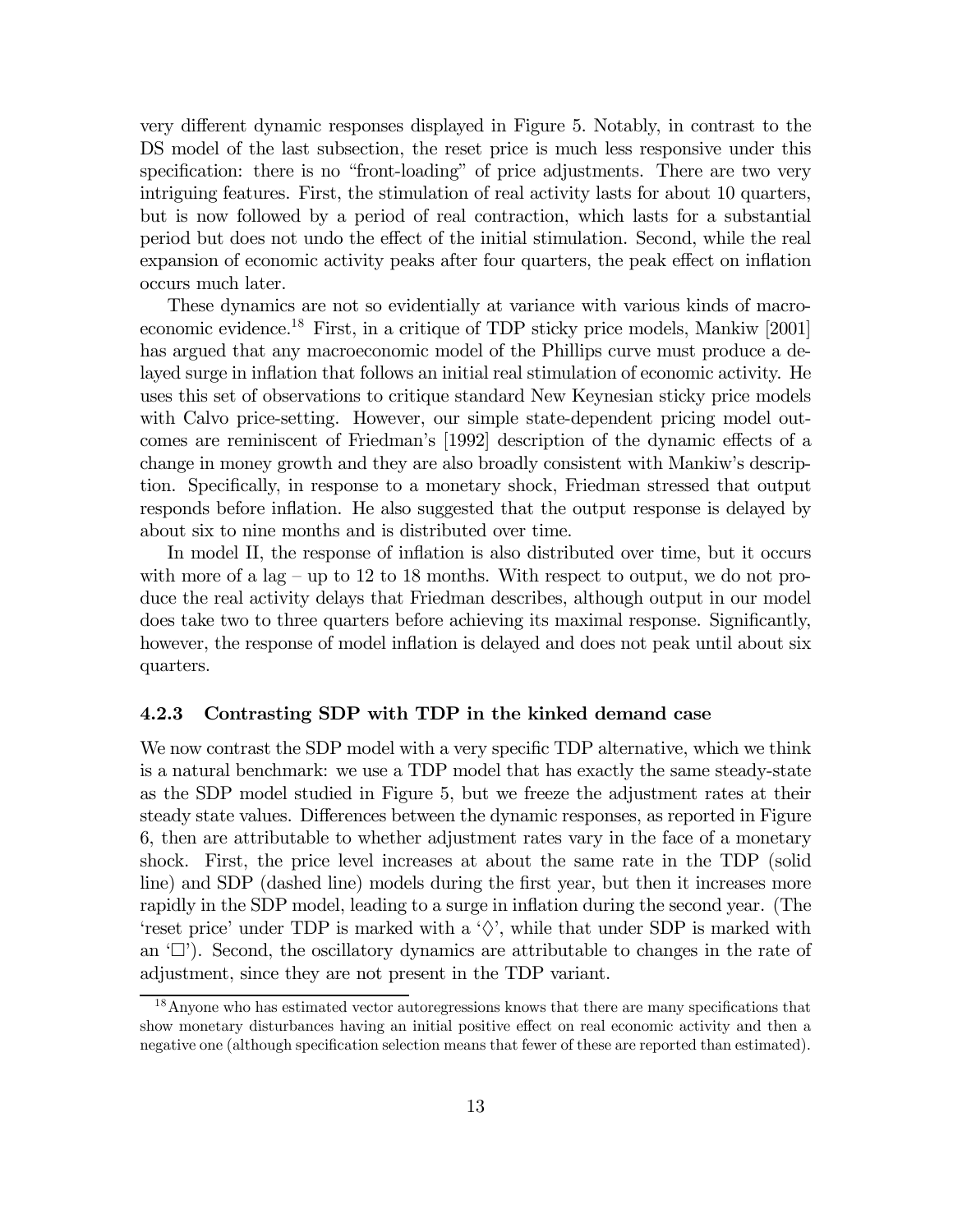#### 4.2.4 Understanding the incentives for adjustment

What are the incentives for price adjustment in the dynamic models? At one level, the answer is easy: there is a greater rate of adjustment if there is a greater value to adjusting. However, the determinants of  $v_{0t} - v_{jt}$  are complicated, within and across the DS and K-demand models. Accordingly, we start here by focusing directly on a measure of one-period profit, which is revealing about the difference in adjustment incentives. We then discuss aspects of a dynamic decomposition for the K-demand case. Finally, we consider the evolution of the price level once again, displaying the importance of adjustment timing quantitatively.

Contrasting adjustment incentives: a static perspective To begin, we note that a rise in output and an associated increase in marginal cost are important features of Figure 5. We therefore start by looking at a measure of the static gain to price adjustment in the face of a 1 percent rise in real marginal cost, defined as

$$
\frac{z(p^*,\psi)-z(p,\psi)}{z}
$$

where  $z(p, \psi) = pd(p) - \psi d(p)$ ;  $z(p^*, \psi)$  is the level of profits at the statically optimal price; and  $z = z(1, \psi = \frac{\varepsilon - 1}{\varepsilon})$  is the level of profit under fully flexible prices.

We begin by graphing this measure as the dashed line in Figure 7 for the Kdemand model. First, the price  $p^*$  is just above one because the firm faces the rapidly declining profit illustrated in Figure 3, and thus, a firm that is free to raise its price will not do so by very much in the face of the increase in marginal cost. Second, given the desirability of a small adjustment, it is intuitive that there is also a small loss of maintaining price  $p = 1$ , the price that would be optimal in the absence of the rise in marginal cost. Hence, in the kinked demand world, a firm with  $p = 1$  also has only a small incentive to pay a fixed cost to adjust its price. However, should its price deviate significantly from  $p = 1$ , then the firm facing a kinked demand has a large incentive to adjust: this was the feature that led to more rapid steady-state adjustment under K-demand in Figure 2 above.

We also find the figure helpful in thinking about why there are larger incentives for price adjustment in response to a rise in marginal cost with DS-demand rather than K-demand: the DS model leads to larger desired price adjustments and therefore larger gains to adjustment near  $p = 1$ . But it leads to relatively smaller effects with large departures from  $p = 1$ , so that it is also compatible with more extended stickiness in the steady state.

A dynamic perspective on the adjustment with kinked demand The adjustment rate for a firm of vintage j is implicitly given by  $\xi(\alpha_{jt})w_{0t} = v_{0t} - v_{jt}$ . Accordingly, we can take a first order approximation to this expression and deduce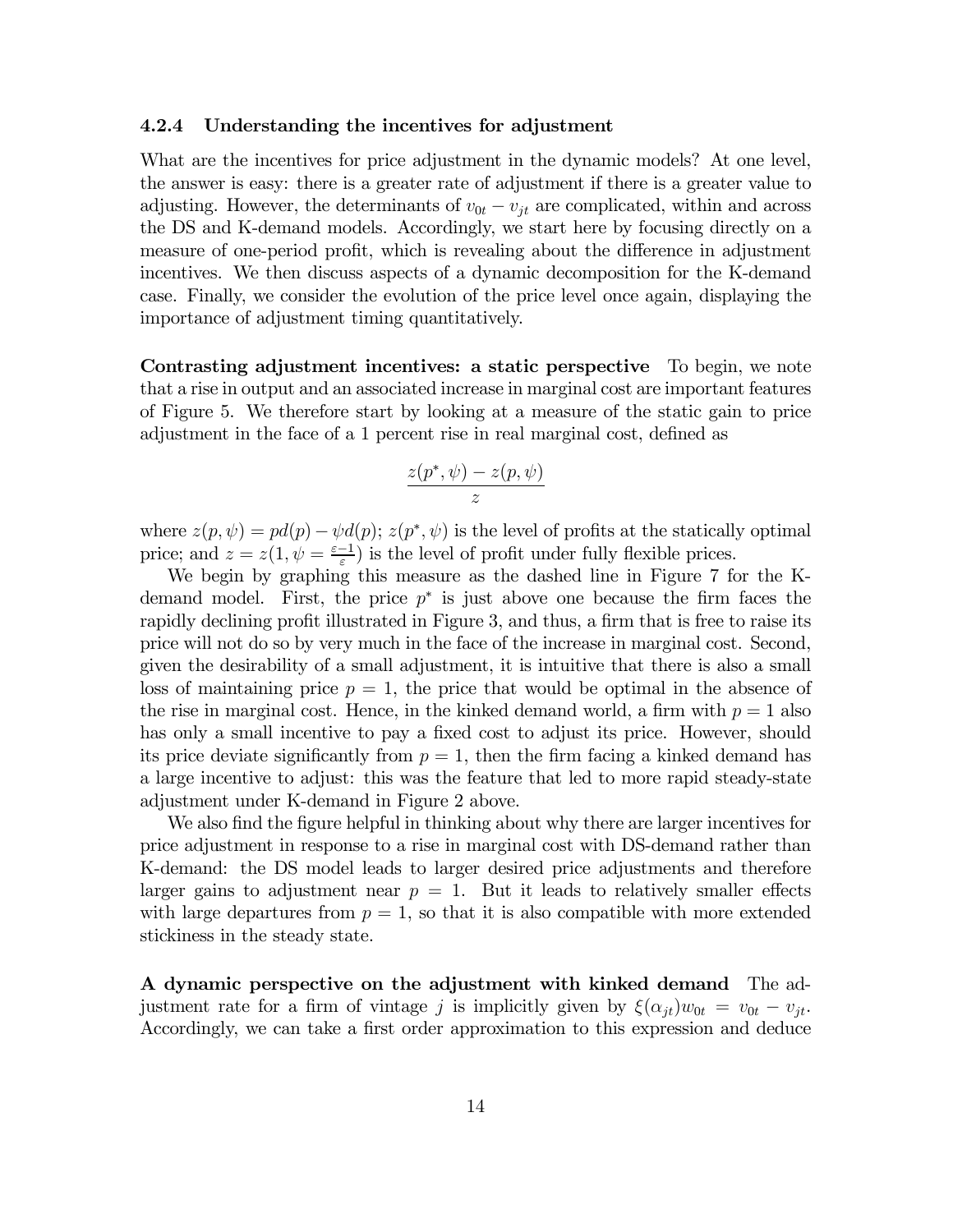that

$$
\xi_{\alpha}(\alpha_j)(\alpha_{jt} - \alpha_j) = -\left[\frac{p_j \partial v_{jt}}{w_0}\right] * \left[\log(p_{jt}) - \log(p_j)\right] + \text{other terms}
$$

so that it is possible to explore the effects of the price level on adjustment incentives, holding fixed other factors. Specifically, we take the equilibrium solution for  $log(p_{it})$ − log( $p_j$ ) and then construct a synthetic series  $\tilde{\alpha}_{jt}-\alpha_j$  using the equation above. Given these synthetic series, we can also construct a synthetic series for the vintages,  $\tilde{\omega}_{jt}-\omega_j$ , which is a dynamic simulation of sorts since it obeys the dynamic equations

$$
\widetilde{\omega}_{jt} - \omega_j = (1 - \alpha_j)(\widetilde{\omega}_{j-1,t-1} - \omega_j) - \omega_{j-1}(\widetilde{\alpha}_{jt} - \alpha_j)
$$
  

$$
\widetilde{\omega}_{0t} - \omega_0 = \sum_{j=0}^{J-1} [\alpha_j(\widetilde{\omega}_{j-1,t-1} - \omega_j) + \omega_j(\widetilde{\alpha}_{jt} - \alpha_j)].
$$

That is, the synthetic series for  $\tilde{\omega}_{jt}$  is constructed solely on the basis of variations in the synthetic adjustment rates  $\{\tilde{\alpha}_{jt}\}_{j,t}$ , so that it too involves only the effects of  $p_{jt}$ . We have undertaken this decomposition and have found that effects of  $p_{jt}$  are dominant on  $\alpha_{jt}$  – in the sense of high  $R^2$  – except for those firms that just adjusted. The price effects capture variations in vintage fractions  $(\omega_{jt})$  virtually completely.<sup>19</sup>

The evolution of the price level once again Caballero and Engel (1993) emphasized that the behavior of the price level would be influenced by the interaction of the evolving distribution of prices and the evolving probability that individual price adjustments would take place. To explore this channel within our model, we consider the movement of a linear aggregate of the price level,  $\overline{P}_t = \sum_{j=0}^{J-1} \omega_{jt} P_{jt}$ . This price level can be decomposed directly into a part  $\sum_{j=0}^{J-1} \omega_j P_{jt}$  that is the effect of price stickiness when steady-state weights are maintained and an additional component  $\sum_{j=0}^{J-1} (\omega_{jt} - \omega_j) P_{jt}$  that derives from the interaction of evolving adjustment rates and

$$
w_{0t}\xi(\alpha_{jt}) = -z_{jt} + (v_{0,t} - \beta E_t[\frac{\lambda_{t+1}}{\lambda_t}v_{0,t+1}])
$$
  
+ $\beta E_t[\frac{\lambda_{t+1}}{\lambda_t}(1 - \alpha_{j+1,t+1})(w_{0,t+1}\xi(\alpha_{j+1,t+1}) + w_{0,t+1}\Xi(\alpha_{j+1,t+1})])$ 

Accordingly, it is more generally possible to link variations in adjustment rates to three factors: profits  $(z_{jt})$ ; a measure of the urgency of adjustment  $(v_{0,t} - \beta E_t[\frac{\lambda_{t+1}}{\lambda_t}v_{0,t+1}])$ ; and an "option value" of adjustment term that involves future adjustment costs. Further, the effects of profitability can be decomposed into consequences of relative price variations; marginal cost variations; and aggregate demand variations. We have undertaken some exploration of the analytics and quantitative performance of such measures in our model, but these experiments are not reported because of the dominance of the effect of the price level on relative prices.

<sup>&</sup>lt;sup>19</sup>See Appendix D, for these simulations. The adjustment rate for a firm of vintage j is implicitly given by  $\xi(\alpha_{jt})w_{0t} = v_{0t} - v_{jt}$ , which we can write as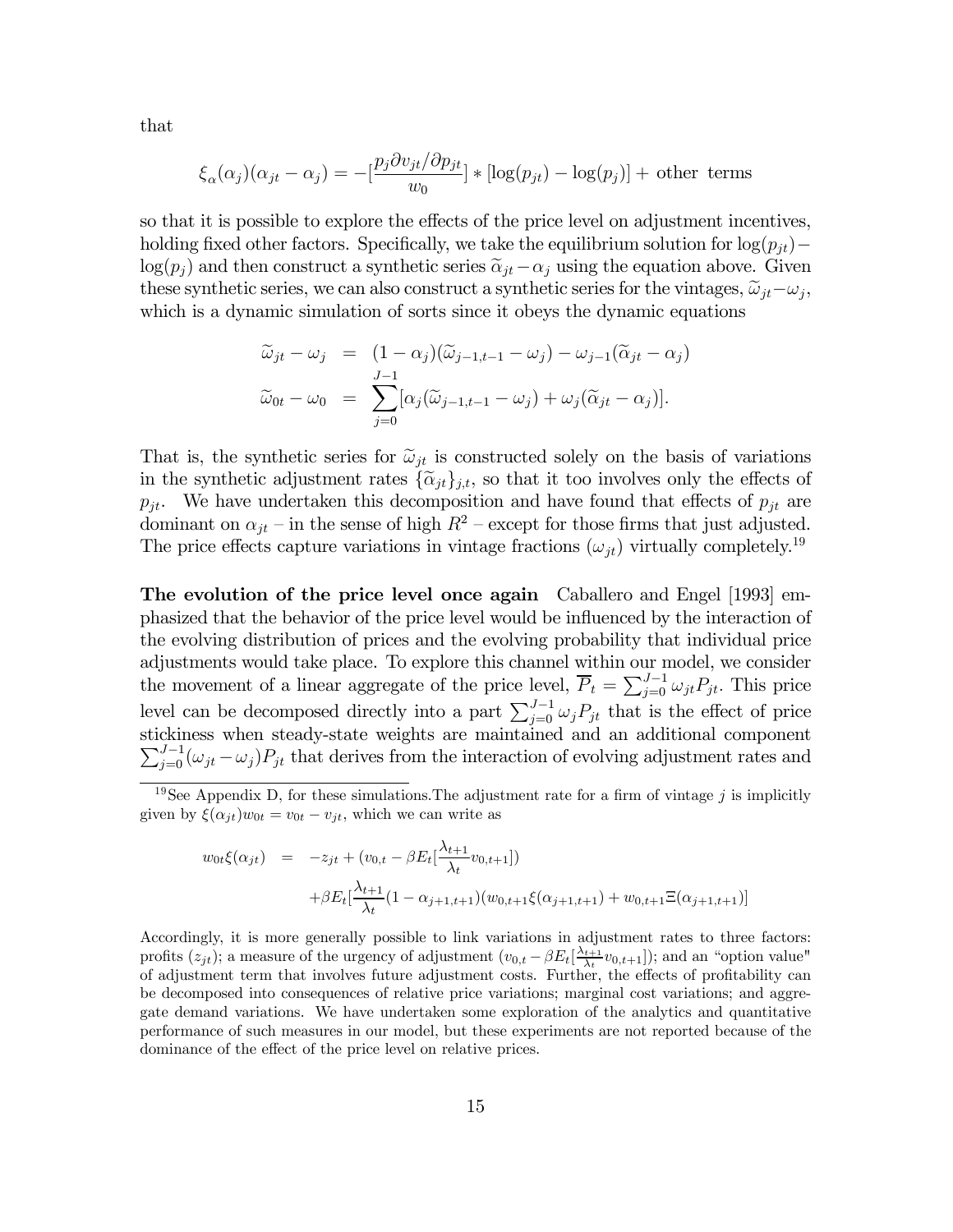past prices. That is, a useful decomposition of the price level suggested by this model is

$$
\overline{P}_t = \sum_{j=0}^{J-1} \omega_{jt} P_{jt} = \sum_{j=0}^{J-1} \omega_j P_{jt} + \sum_{j=0}^{J-1} (\omega_{jt} - \omega_j) P_{jt}
$$
\n(7)

In our framework, we want to calculate a linear decomposition that captures the elements highlighted by (7). To develop such a linear decomposition, we begin by noting that the linear aggregate is related to the perfect (exact, nonlinear) price index (3) according to  $\frac{\overline{P}_t}{P_t} = \left[\sum_{j=0}^{J-1} \omega_{jt} \frac{P_{jt}}{P_t}\right]$ . Differentiating this expression, we find that we can express the motion of the linear aggregate as follows,

$$
\frac{d\overline{P}_t}{\overline{P}_t} = \frac{dP_t}{P_t} + \frac{1}{\sum_{j=0}^{J-1} \omega_j p_j} \{ [\sum_{j=0}^{J-1} \omega_j p_j \frac{dp_{jt}}{p_{jt}}] + [\sum_{j=0}^{J-1} p_j d\omega_{jt}] \}
$$
  
\n
$$
= \frac{1}{\sum_{j=0}^{J-1} \omega_j p_j} \{ [\sum_{j=0}^{J-1} \omega_j p_j (\frac{dp_{jt}}{p_{jt}} + \frac{dP_t}{P_t})] + [\sum_{j=0}^{J-1} p_j d\omega_{jt}] \}.
$$

i.e., as the sum of a term that captures the effect of nominal price adjustments at fixed weights and a term that captures the effects of changes in adjustment probabilities. Applying this decomposition to the K-demand model, we produce Figure 8.

The top panel of this figure shows that the exact price level (3) and the linear aggregator are indistinguishable to the eye in this economy, but that there is an important difference between these and the fixed hazard part of the price level, which is  $\frac{1}{\sum_{i=0}^{J-1}}$  $\frac{1}{J-1} \overline{\omega_j p_j} \{ [\sum_{j=0}^{J-1} \omega_j p_j (\frac{dp_{jt}}{p_{jt}}$  $\frac{dp_{jt}}{p_{jt}} + \frac{dP_t}{P_t}$ ]. Interestingly, this difference is minuscule during the first few quarters after the monetary shock hits, but it becomes important later on, rising with inflation, as the second panel shows. The background to this panel is Figure 2, which shows that 22 percent of the firms in the economy are adjusting each period in steady-state. The second panel of the figure shows that this fraction rises by about 3 percent during the second year after the shock, which is when inflation peaks (adjustment rates here are measured as a deviation from the steady-state level).

On the basis of this analysis, we conclude that this case has strong effects of the type identified by Caballero and Engel [1993]: the interaction of the nearly quadratic hazard, sticky nominal prices, and the price level is at the heart of understanding the dynamics of inflation. Concretely, the delayed response in inflation shown in Figure 5 arises because there is initially little movement in the price level, so that firms have little incentive to pay to adjust prices. However, as the price level continues to rise, more firms have this incentive and their collective action produces a further rise in the price level, which additionally reinforces the extent of adjustment.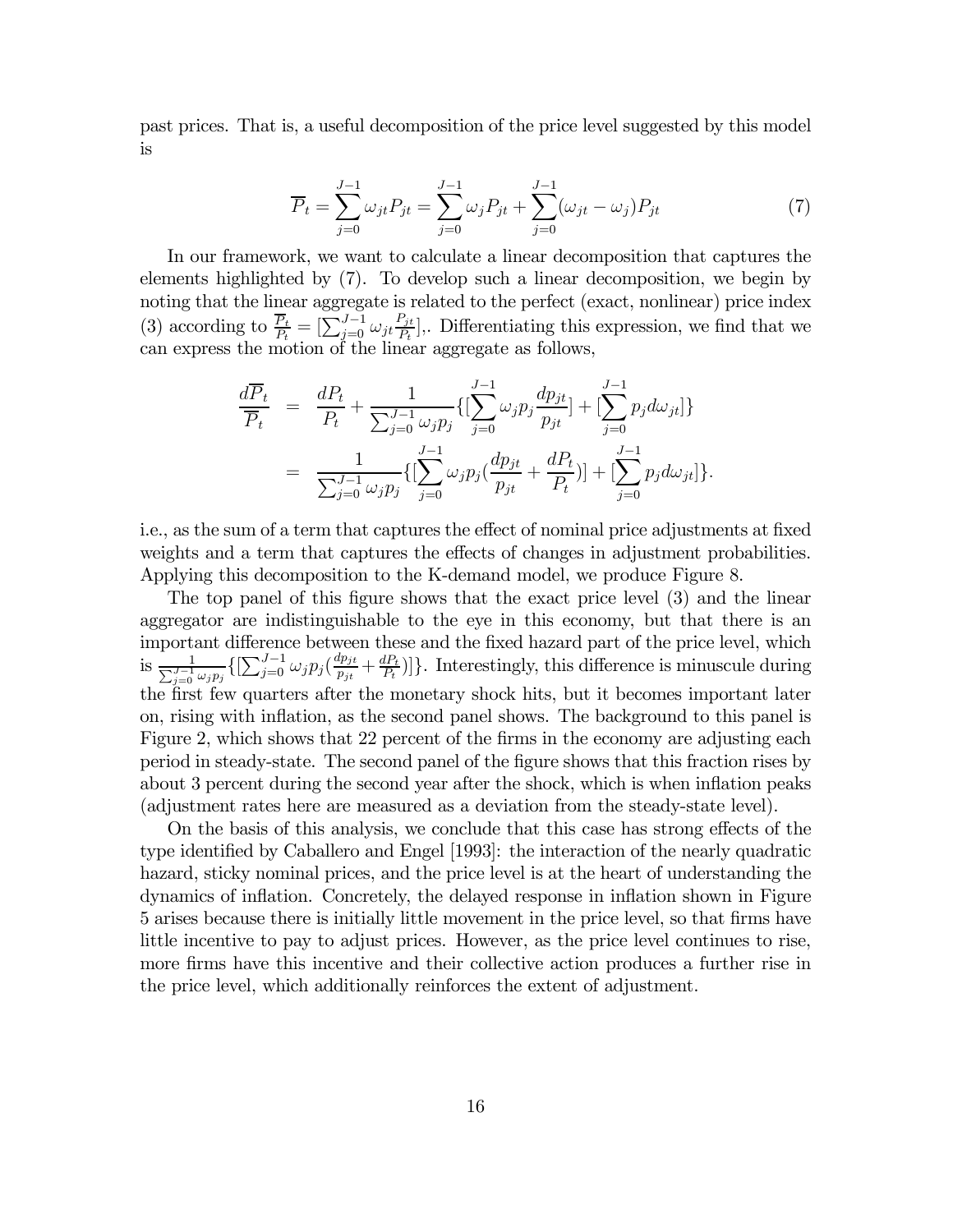### 4.3 Multiplicity and nonexistence

Ball and Romer [1991] highlight the possibility of multiple equilibria in basic SDP models, stressing that changes in the price level can alter the privately optimal pattern of price adjustment for firms. In our DSGE model, we have found that there apparently is a substantial part of the parameter space in which there are both multiplicity and nonexistence according to the criteria of Blanchard and Kahn [1980]. That we find these regions in the K-demand case is perhaps not too surprising, given the central role that the price level played in triggering adjustment in the prior section.

In Figure 9, for the K-demand model, we calculate the number of stable eigenvalues of the dynamic model at each point in a grid of the adjustment cost parameter  $B$  – which is the largest value the adjustment cost can be – and the labor utility parameter  $\phi$ . If there is a '\*' in the figure, it means that there is a unique, stable rational expectations solution: the number of stable eigenvalues is equal to the number of predetermined variables. Since we are studying  $B = 0.015$  and  $\phi = 0.05$  in the figures above, we start by noting that there is a '\*' in that location. We also note that there is a region around this point in which there is uniqueness, but that it is close to the border with a region of nonexistence. At other points in the figure, there are fewer stable eigenvalues than predetermined variables, which implies nonexistence according to Blanchard-Khan, so that we put an 'o' in that location. Finally, there are points in which there are more stable eigenvalues than predetermined variables, which implies multiplicity (nonuniqueness) according to Blanchard-Khan, so that we put a  $\Diamond$  in that location. John and Wolman [2004] have begun the important work of exploring the conditions under which dynamic multiple equilibria occur in SDP models, together with providing economic interpretation about these findings. Their analysis suggests that this is a complex and subtle topic.

It is important to stress that nonexistence and nonuniqueness do not always arise. For one example, if we were to produce a version of this figure for the comparable TDP model, then all points would be a unique equilibrium: this buttresses the Ball-Romer idea that multiplicity is related to state dependence. For another, a version of this figure for the DS model examined above (demand elasticity  $=10$ ) would also lead to uniqueness for all parameter values in this grid. Finally, in exploring both K and DS models with a global labor market, a higher elasticity of marginal cost to output (over one) and the adjustment cost distribution similar to that used in DKW [1999], we also did not find nonexistence or nonuniqueness. But in some investigations, nonexistence and nonuniqueness can arise for precisely the parameter values that interest a researcher. For example, we would like to look at adjustment cost specifications with a  $B$  smaller than 0.015, so as to reduce the extent of steady-state stickiness. But we cannot because this moves us out of the region of solvability. Moreover, in exploring SDP model dynamics in the current investigation, we have encountered — particularly in models with local factor markets — many cases in which there are apparently multiple equilibria or there is nonexistence. In our experience, Figure 9 is representative in that it suggests that there is indeed a complicated relationship,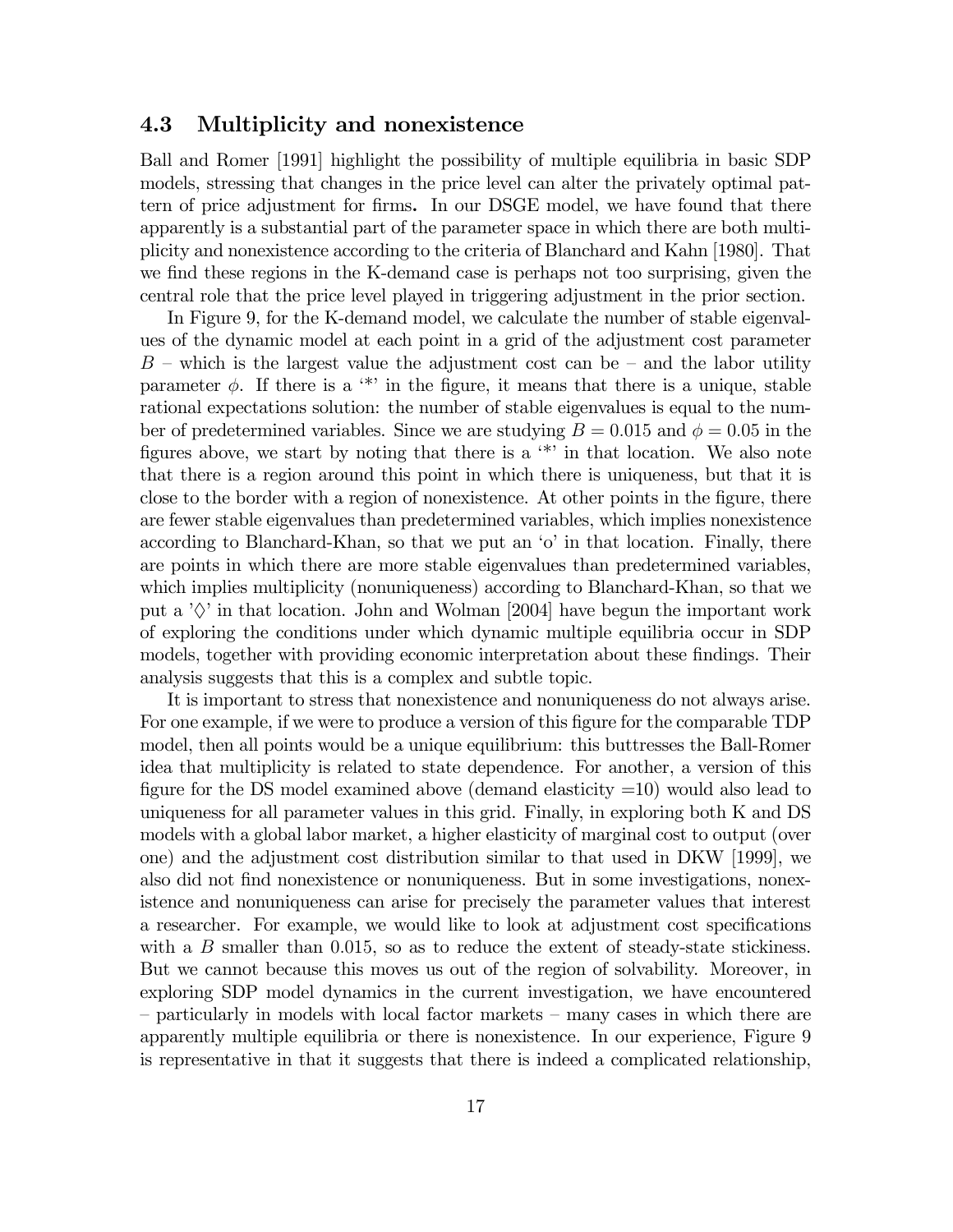since the relevant regions are discontinuous.

# 5 Specific factors and persistence

An important line of macroeconomic research has explored the implications of the various sticky-price model features for the time paths of real and nominal variables, with one particular topic being the persistence of real effects in the wake of Chari, Kehoe and McGrattan [2000]. Work by Kimball [1995] and Rotemberg [1996] viewed each firm as having a pool of workers to draw from as opposed to buying labor in a competitive market. Hence, even if the firm purchases labor competitively, it knows that an increase (decrease) in its demand will raise (lower) the wage rate and it takes this into account in pricing its product. The intuition behind this result is as follows. An increase in the current price cuts demand, which lowers marginal cost when factors are specific. In turn, the lower marginal cost makes it efficient to price less aggressively. For this reason, Kimball [1995] and Rotemberg [1996] suggested there would be increased price sluggishness and persistence if one switches from a global to local view of factor markets. They also discuss the fact that in setting a low price, the firm must balance the fact that there will be high demand in the future and that this output must be produced at high cost, but they conclude that the overall effect is to make firms price less aggressively and to increase price level sluggishness.

We use different parameter values to explore this idea. First, we assume that there is a higher elasticity of marginal cost with respect to output and in particular that it is about 1.5 (we do this by assuming  $\sigma = 1$  and  $\phi = 0.5$ ). Second, since Kimball and Rotemberg both used Calvo-like models, we assume that there is an adjustment cost structure that makes the DS-global version into an "approximate Calvo" model within the steady-state, having an adjustment hazard of about 0.2 for eight quarters before complete adjustment occurs.20

### 5.1 The promise

We begin by illustrating the promise of the specific factors mechanism, calculating the output impulse responses for an approximate Calvo model and displaying it in Figure 10.21 The dramatic returns to the introduction specific factors appears in the output responses of models III and IV, with specific factors alone (model III) producing virtually the same persistence as the variable elasticity of demand specification  $(II).^{22}$ 

 $^{20}$ We also choose these parameter values – more in line with values used in the real business cycle literature such as King, Plosser, and Rebelo [1988] — because there is no endogenous persistence in this case, as emphasized by Chari, Kehoe, and McGrattan [2000]. Hence, any increase in persistence will be attributable to specific factors. The choice also allows us to evaluate whether, as is sometimes suggested, local factor markets substitute for a low marginal cost elasticity in generating persistence.

 $^{21}$ The weights are those from the global DS model developed in the next section.

 $22$ In his conference comments, Susanto Basu stressed the symmetry of specific factors and variable demand elasticity under Calvo pricing. Thus, our parametric specification — although not designed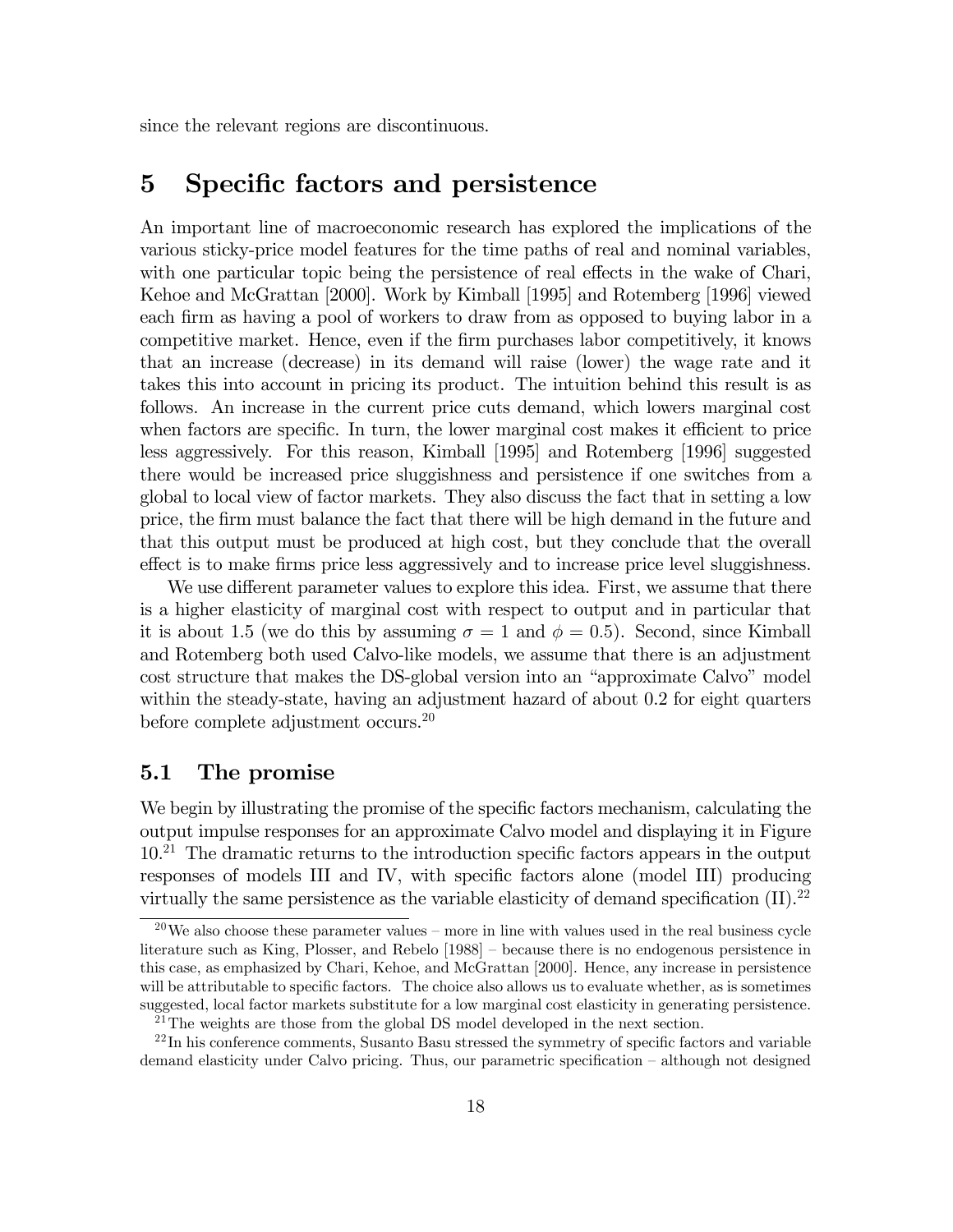The combination of the two New Keynesian mechanisms, as originally suggested by Kimball, yields a great deal of persistence.

### 5.2 Approximate Calvo

We want to explore the effects of state dependence within a battery of models that have an approximate Calvo form, i.e., a steady-state hazard that is roughly constant for a number of periods. Accordingly, we select the parameters of our cost function so that there is a flat hazard for the DS-global setting for eight quarters, which is a "truncated Calvo" steady state. The necessary cost function,  $\xi(\alpha)$ , is one that is fairly flat until  $\alpha = .2$  then rises very sharply to close to the maximum cost. Faced with this adjustment cost, firms with a range of different values of  $(v_0 - v_j)/w_0$  will all choose  $\alpha = 0.2$ . When  $(v_0 - v_j)/w_0 \ge B = 0.015$ , then all firms will choose to adjust  $(\alpha = 1)$ .

With this cost structure in hand, we can explore the effect of changing the structure of demand and the effect of localizing factors on hazard rates and vintage fractions, as we did previously for the alternative cost specification. Figure 11 displays the results, revealing some worth highlighting. First, as suggested above, the figure displays an "approximate Calvo" form of adjustment: the optimal hazard is about 0.2 until full adjustment occurs. Second, in the global factor market setting, as above, the shift from DS-demand to K-demand lowers the number of periods over which there is incomplete adjustment by firms, cutting it from eight in the DS case to four in the K-demand case. Third, for both of the local market cases, the results are dramatic: moving from global to local markets cuts the interval of partial adjustment to just one period. To understand this, we return to the original intuition from Kimball [1995] and Rotemberg [1996]: with a fixed hazard, a firm sets its price relatively less aggressively than under global markets because it wants to take advantage of low current marginal cost, which occurs when price is raised above the benchmark value of one. In doing so, as discussed above, it must balance the fact that there will be high demand in the future and that this output must be produced at high cost. But these future periods of low profits — resulting from high demand and high cost occurring together — can be avoided through payment of an adjustment cost, so that the firm makes aggressive use of this option in both local market settings. In fact, under the current parameterization, it keeps prices fixed for only two periods (including the initial period of price adjustment).

This dramatic implication of very short intervals of price fixity for the DS-local and K-local models could be altered by assuming larger values of the maximum price adjustment cost (which is here set equal to 0.015). But, then, the conclusion would be that models with local factor markets require substantially higher adjustment costs to obtain a specified pattern of "near Calvo" adjustment. In fact, in order to produce price fixity of four periods in the DS case, we must ramp up adjustment costs so that

for this purpose — corresponds to essentially equivalent strength of these two mechanisms.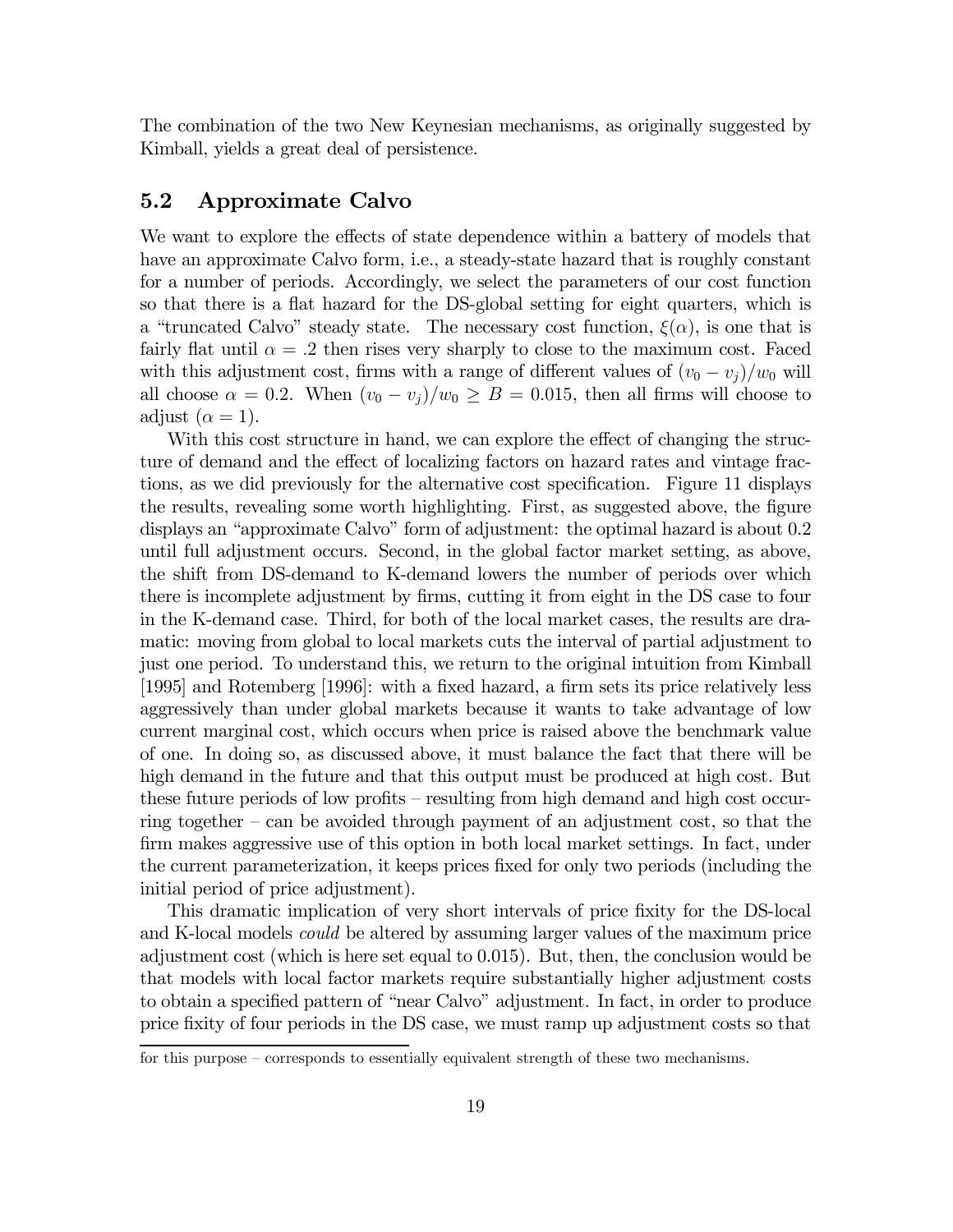5.85 percent of labor effort is devoted to price changes at a cost of 5.5 percent of sales. Thus, a TDP pricing model with local labor markets and four vintages of firms is ignoring tremendous incentives that firms have for adjusting their price. This level of menu costs strikes us as implausible.

### 5.3 Consequences of endogenous adjustment

With exogenous adjustment timing, there were large gains in persistence from moving from global to local markets. We now explore the implications of moving from global to local factor markets with endogenous adjustment timing, using the same cost of adjustment structure discussed above. Figure 12 displays the effect of moving from a global to local market under state-dependent pricing with the DS-demand structure and Figure 13 displays the effect with the K-demand structure: each indicates that the persistence gain suggested by Figure 10 also turns into a persistence loss under state-dependent pricing.

Looking across this pair of figures, it is clear that there is more persistence with model IV (K-local) than with model III (DS-local). However, more importantly, this pair of figures illustrates a principle: economic mechanisms that have one set of consequences under time-dependent pricing (as in Figure 10) can have a very different set of consequences under state-dependent pricing (as in Figure 12 and 13) because the mechanisms alter the incentives agents have to adjust the timing of their price changes.

### 5.4 The effect of K-demand on dynamics once again

It is important to stress that persistence is not necessarily reduced when a model feature lowers the number of periods of price-fixity in the steady-state, which we illustrate by considering the global market case under "approximate Calvo" cost structure of this section. As background, Figure 11 shows that the number of periods of price-fixity is roughly halved when DS-demand is replaced by K-demand. Figure 14 shows the effects of moving from DS-demand to K-demand on the dynamic response to a monetary shock (in this diagram, a solid line refers to the K-demand model and a dashed line refers to the DS model). Despite the smaller number of price vintages, the K-demand model continues to have the important implication discussed above: the K-demand makes firms less aggressive on the pricing front, converting the more than 2 percent change in the reset price on impact to about a 0.8 percent change in the reset price on impact. That is, even though the current framework is one with a higher elasticity of marginal cost to output and a different structure of adjustment costs, the price level still is initially more sluggish than under DS-demand, which brings about both a larger real output response and a more persistent one.

In terms of the dynamics of the inflation rate, the K-demand model also leads to a peak inflation rate that lags the output peak, although it does so only by one or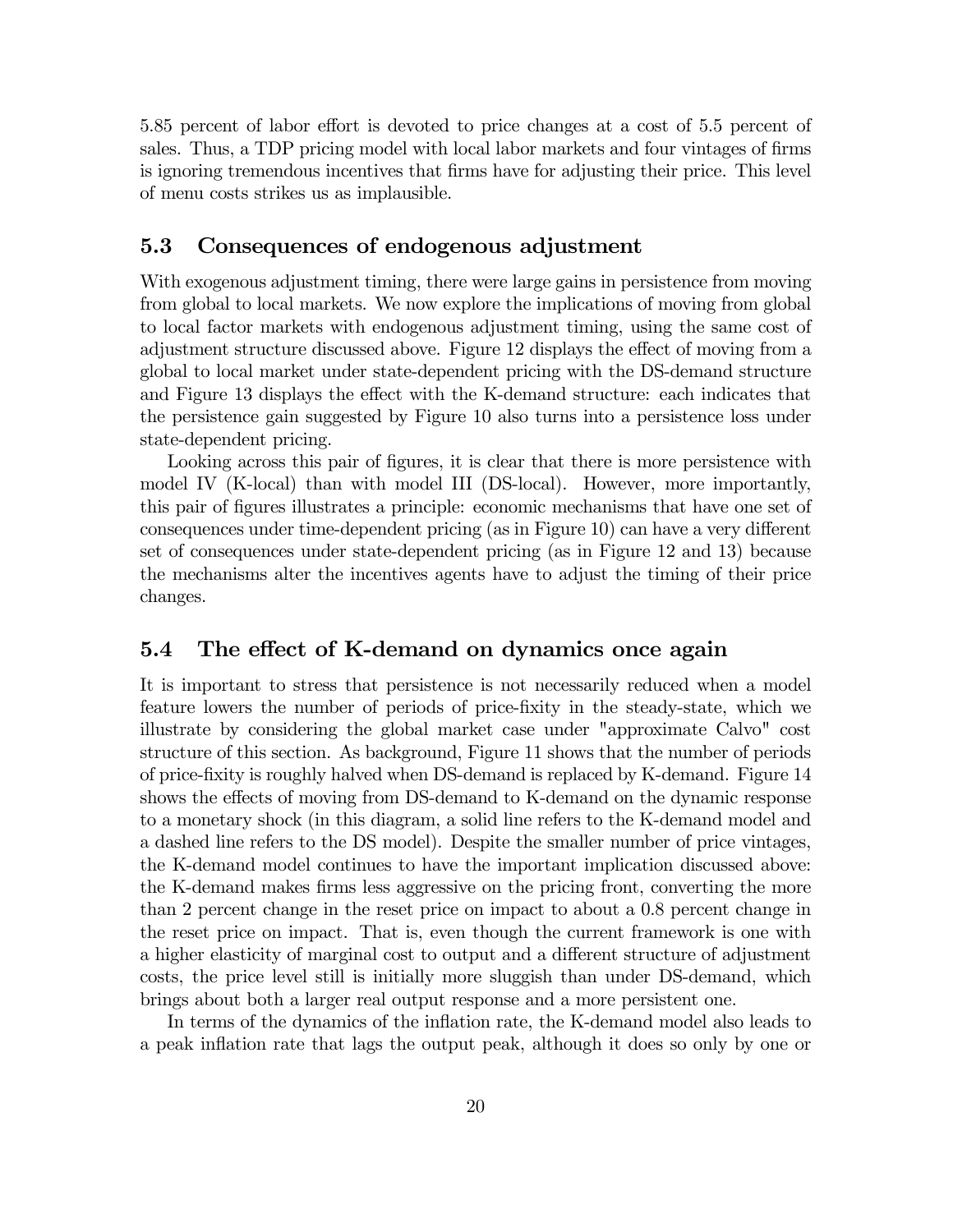two quarters in this case. However, the change in the adjustment cost function from one involving a nearly quadratic hazard to one involving a nearly constant hazard does mean that there is a quite different decomposition of the sources of variations in the price level. If we were to reproduce Figure 8 for the current adjustment cost structure, then we would find that there was only a minuscule difference between the various price level measures and a very small change in the fraction of firms altering the timing of their price adjustment in the face of the monetary shock.

# 6 Summary and conclusions

What are the implications of state-dependent pricing models for dynamic macroeconomic modeling? In this paper, we showed that these are rich and varied, working within a battery of quantitative dynamic general equilibrium models.

We began by investigating whether some of the results of the 1990s literature on state-dependent pricing carried over to our models, which are constructed along the lines proposed by Dotsey, King, and Wolman [1999]. This earlier literature reached the general conclusion that SDP models were very different from the more commonly employed time-dependent pricing models (TDP models). More specifically, it suggested the following ideas: (1) the steady-state pattern of price adjustment depends importantly on the nature of the demand and cost functions of the firm; (2) the dynamic effect of money on output within state-dependent pricing models is dramatically different from that in time-dependent models, possibly involving complicated cyclical adjustment processes and nonlinear responses; (3) the evolution of the price level is substantially affected by the adjustment strategies of firms interacting with heterogeneous prices; and (4) multiple equilibria can readily arise in state-dependent pricing models, because of complementarities in price-setting, even with the type of exogenous money stock rule that nearly always guarantees a unique equilibrium in time-dependent models. Working with assumptions characteristic of that literature, specifically that there is a low elasticity of marginal cost with respect to output and that there is a hazard function that rises quadratically in a measure of price gaps, we found support for all of these ideas, except that our use of linear approximation methods precluded studying nonlinear dynamics. Exploring the dynamic response of output and inflation to monetary shocks in a model with a "smoothed off kinked demand curve," we unexpectedly found a pattern of output and inflation dynamics that has been suggested to be inconsistent with sticky price models: output peaking after four quarters, and inflation peaking nearly a year later.

In evaluating the implications of state-dependent pricing for dynamic macroeconomic models, we also considered issues related to ongoing research into model features that can lead to larger persistence of output responses to monetary shocks. Working with an adjustment cost structure that was designed to produce a relatively flat hazard function over eight quarters in the reference case of a constant elasticity demand curve and a global labor market, we found that two model modifications — a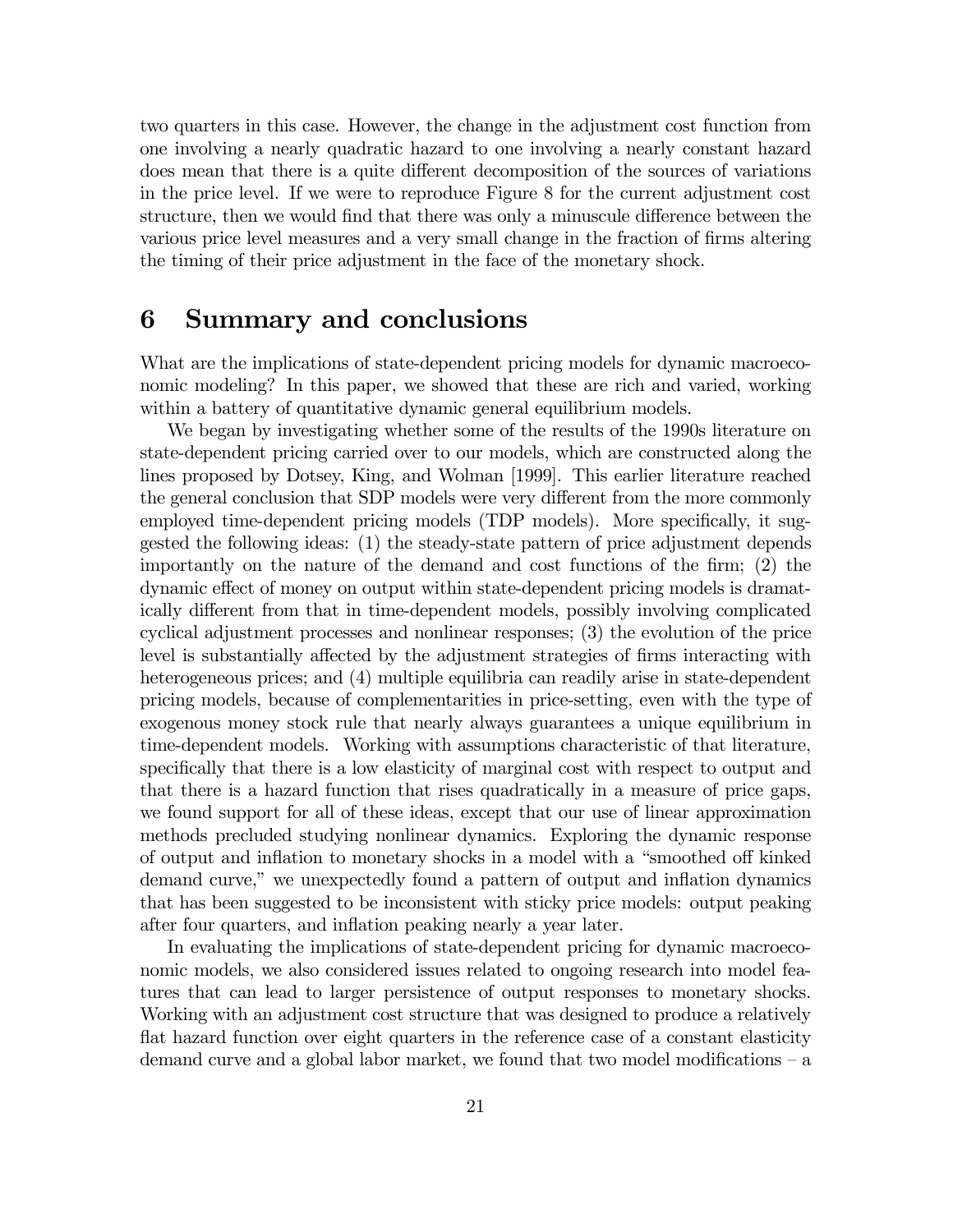variable demand elasticity and a local labor market — led to sharply reduced intervals of stickiness. The kinked demand curve model had a flat hazard over four quarters rather than eight; the local labor market models had only one period of incomplete price adjustment. For this reason, it turned out that the local labor market friction lowered persistence under SDP rather than raising persistence as it does under TDP. However, the result for the kinked demand curve was that there was larger persistence (relative to constant elasticity demand) even though the steady-state duration of price fixity was smaller under kinked rather than constant elasticity demand. Taken together, these examples show that state-dependent pricing may alter the conclusions that a researcher would draw about the effect of structural elements of a model.

In closing their 1989 discussion of state-dependent pricing and time-dependent pricing, Blanchard and Fischer considered the types of economic exchanges that might be best modeled using either approach, but they could only summarize a few empirical studies about price adjustment dynamics (notably Cecchetti [1986] and Kashyap [1995]). <sup>23</sup>, <sup>24</sup> Recent work by Bils and Klenow [2004] and Klenow and Kryvtsov [2004] is providing valuable new information about the behavior of consumer goods prices in the U.S., both in terms of the timing and magnitude of adjustments, and many studies are underway for other countries.<sup>25</sup> It is clear from this ongoing work that the average duration of price fixity differs substantially across industries and that there are important period-to-period changes in the fractions of goods whose prices are changed. It is also clear that aspects of this work raise challenges for existing models of price adjustment, both time-dependent and state-dependent. Learning further about the general implications of these pricing models for macroeconomic dynamics, as we have here, will be a central component of the important project of taking SDP models to data.

<sup>23</sup>See Willis [2001] for an interesting modern reworking of Cecchetti's analysis of magazine prices. 24See Wolman [2003] for a comprehensive survey and critical appraisal of a variety of evidence on duration of price fixity and the magnitude of price adjustment costs.

 $^{25}$ Notably, the cooperative project being sponsored by the European Central Bank on Inflation Persistence.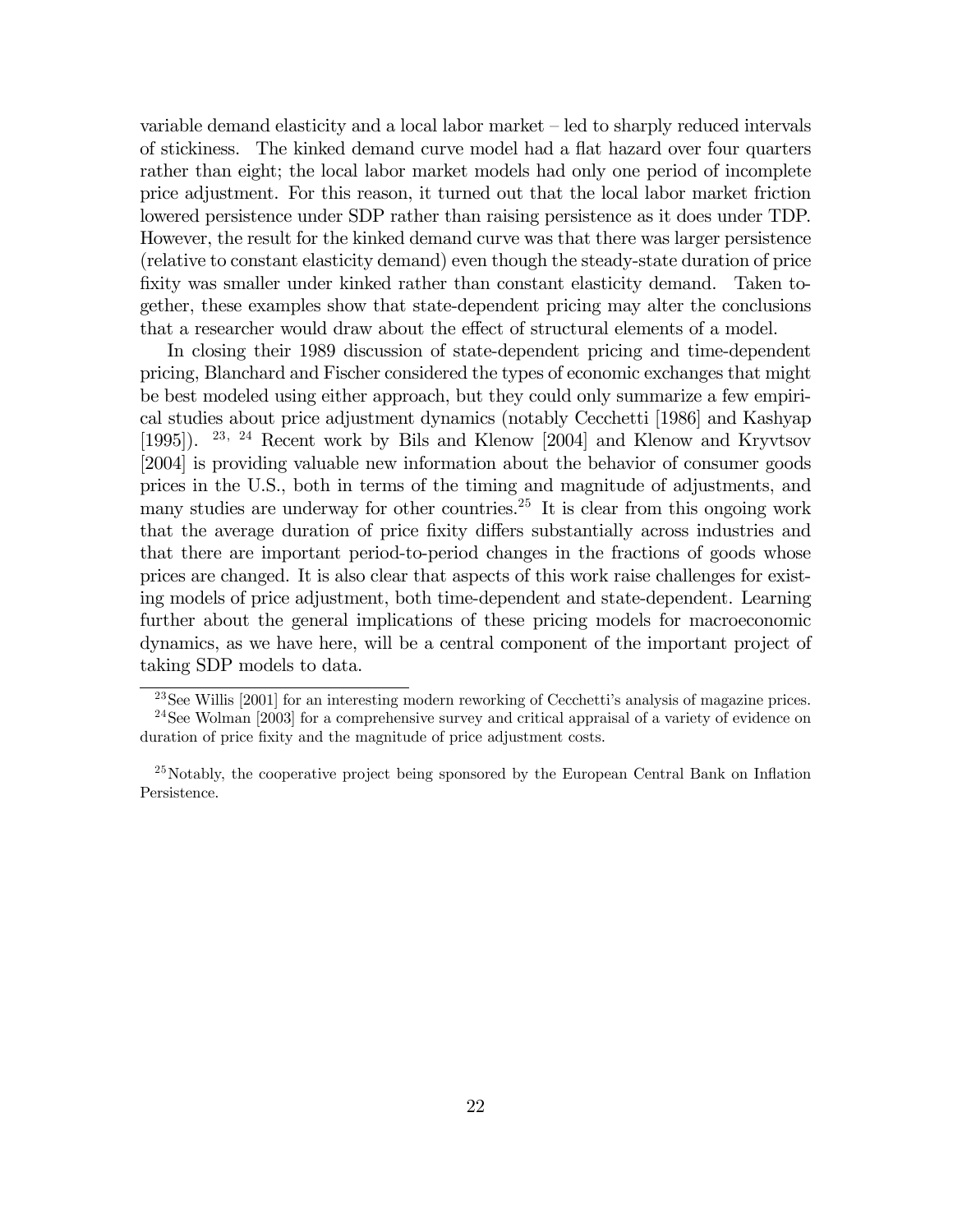# References

- [1] Ascari, G., 2004. Staggered prices and trend inflation: some nuisances. Review of Economic Dynamics 7 (3), 642-67
- [2] Ball, L., and D. Romer,1990. Real rigidities and the non-neutrality of money. Review of Economic Studies 57 (2),183-203.
- [3] Ball, L., and D. Romer, 1991. Sticky prices as coordination failure. American Economic Review 81 (3), 539-52.
- [4] Barro, R.,1972. A theory of monopolistic price adjustment. Review of Economic Studies 39 (1), 17-26.
- [5] Basu, S.,1995. Intermediate goods and business cycles: implications for productivity and welfare. American Economic Review 85 (3), 512-531.
- [6] Bergin, P. , and R.C. Feenstra , 2000. Staggered price setting, translog preferences, and endogenous persistance. Journal of Monetary Economics 45 (3), 657-80.
- [7] Bils, M. and P. Klenow, 2004. "Some evidence on the importance of sticky prices" Journal of Political Economy 112 (5), 947-85.
- [8] Blanchard, O.J.and S. Fischer, Lectures on Macroeconomics, Cambridge: MIT Press, 1989.
- [9] Blanchard, O. J., and C. M. Kahn, 1980. The solution of linear difference models under rational expectations. Econometrica 48 (5), 1305-11.
- [10] Blanchard, O. J. and N.Kiyotaki, 1987. Monopolistic competition and the effects of aggregate demand. American Economic Review 77 (4), 647-66.
- [11] Caballero, R., and E. Engel, 1993. Microeconomic rigidities and aggregate price dynamics. European Economic Review 37 (4), 697-17.
- [12] Caballero, R., and E. Engel, 1999. Explaining investment dynamics in U.S. manufacturing: a generalized (S, s) approach. Econometrica 67 (4), 783-826.
- [13] Calvo, G., 1983. Staggered prices in a utility-maximizing framework. Journal of Monetary Economics 12 (3), 383—98.
- [14] Caplin, A., and D. Spulber, 1987. Menu costs and the neutrality of money. Quarterly Journal of Economics 102 (4), 703-26.
- [15] Caplin, A., and J. Leahy, 1991. State-dependent pricing and the dynamics of money and output. Quarterly Journal of Economics 106 (3), 683-708.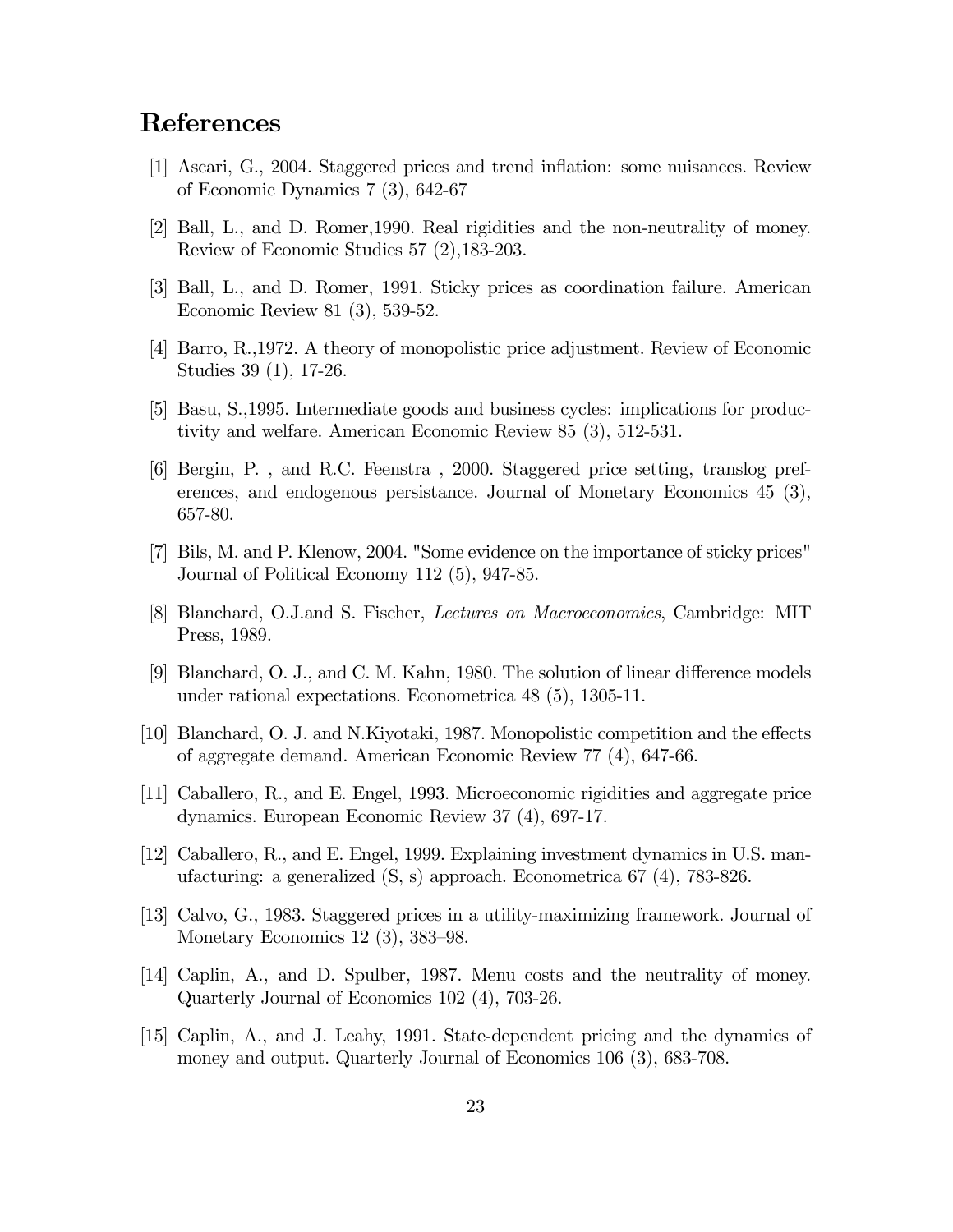- [16] Chari, V. V., P.J. Kehoe, and E.R. McGrattan, 2000. Sticky price models of the business cycle: can the contract multiplier solve the persistence problem. Econometrica 68 (5), 1151-79.
- [17] Cecchetti, S.G., 1986. The frequency of price adjustment: a study of the newsstand prices of magazines. Journal of Econometrics 31 (3), 255-74.
- [18] Dixit, A., and J. Stiglitz,1977. Monopolistic competition and optimum product diversity. American Economic Review 67 (3), 297-308.
- [19] Dotsey, M., R.G. King, and A.L. Wolman, 1999. State-dependent pricing and the general equilibrium dynamics of money and output. Quarterly Journal of Economics 114 (3), 655—90.
- [20] Dotsey, M. and R.G.King, 2001. Pricing, production, and persistence. NBER working paper 8407.
- [21] Estarda, A. and I. Hernando, 1999. Microeconomic price adjustment and imflation: evidence from Spanish sectoral data. Banco de Espana-Servicio de Estudios Documento de Trabajo 9921.
- [22] Friedman, M.,1992. Quantity theory of money. In Newman, P., M. Milgate, and J. Eatwell, eds.,The New Palgrave Dictionary of Money and Finance, (MacMillan Press Limited, London) 247-64.
- [23] John, A. and A. L. Wolman, 2004. "An Inquiry into the Existence and Uniqueness of Equilibrium with State-Dependent Pricing," Federal Reserve Bank of Richmond working paper #04-4.
- [24] Kashyap, A., 1995. Sticky prices: new evidence from retail catalogs. Quarterly Journal of Economics 110 (1), 245-74.
- [25] Kimball, M., S., 1995. The quantitative analytics of the basic neomonetarist model. Journal of Money, Credit, and Banking 27 (4 part2), 1241—77.
- [26] Kiley, M.T., 2002. Partial adjustment and staggered price setting. Journal of Money, Credit and Banking 34 (2), 283-98.
- [27] King, R.G., C.I. Plosser, and S.T. Rebelo, 1988. Production growth and business cycles: I. the basic neoclassical model. Journal of Monetary Economics 21 (2/3), 195-232.
- [28] King, R. G., and A.L.Wolman, 1996. Inflation targeting in a St. Louis model of the 21st century. Federal Reserve Bank of St. Louis Review 78 (3).
- [29] Klenow, P. and O. Kryvtsov, 2004. "State-dependent or time-dependent pricing: does it matter for recent U.S. inflation?" http://www.klenow.com.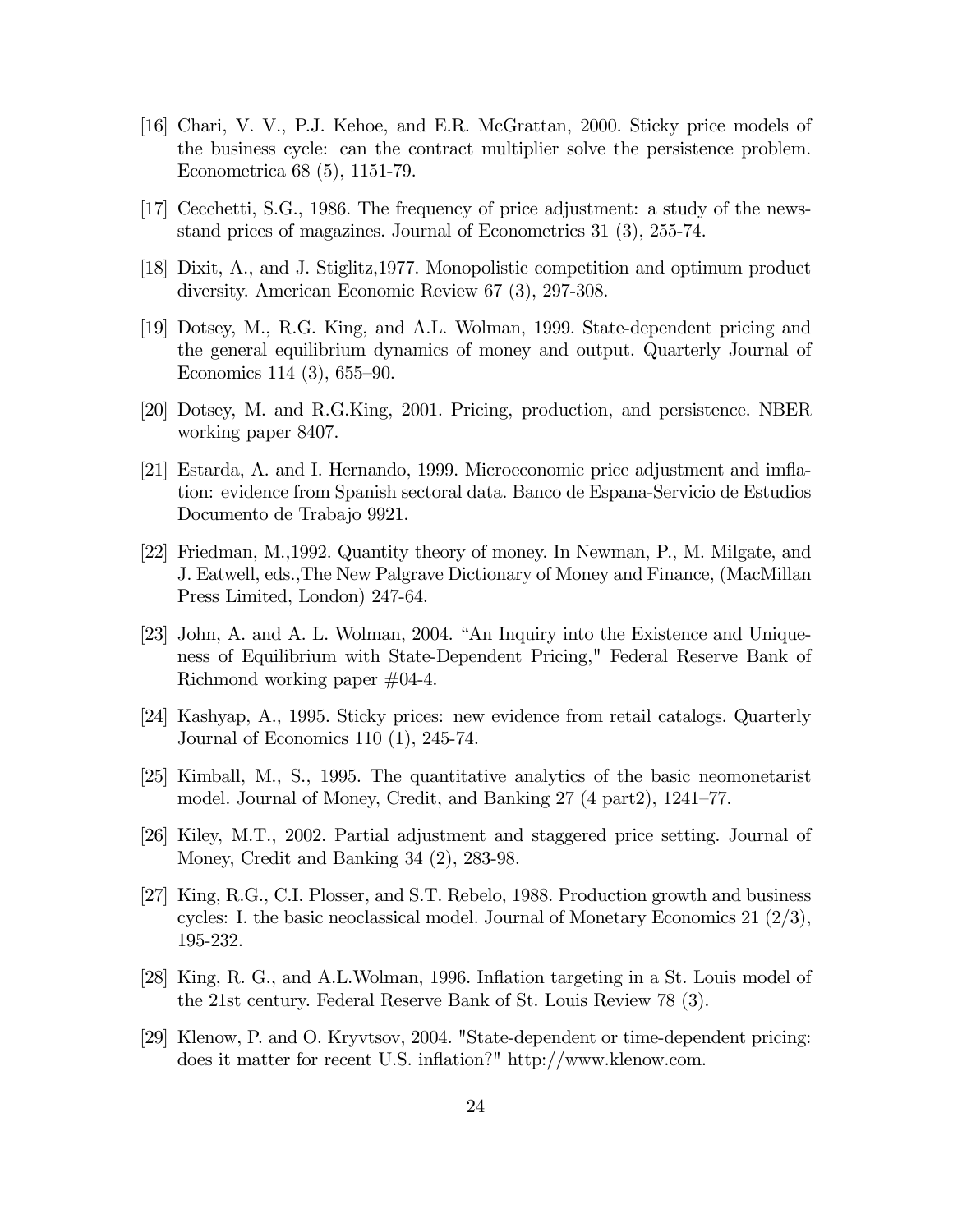- [30] Landry, A., 2003. "What does state dependent pricing imply for exchange rates," manuscript, September 2003, Boston University, http:people.bu.edu/landry.
- [31] Levin, A., 1991. The macroeconomic significance of nominal wage contract duration. University of California, San Diego Discussion Paper 91-08.
- [32] Goloslov, M. and R.E. Lucas, 2003. Menu costs and Phillips curves. NBER Working Paper 10187.
- [33] Mankiw, N. G., 2001. The inexorable and mysterious trade-off between inflation and unemployment. The Economic Journal 111, C45-C61.
- [34] Rotemberg, J. J., 1987. The new keynesian microfoundations. in Fischer,S. ed., NBER Macroeconomics Annual (M.I.T Press,Cambridge, Mass) 63—129.
- [35] Rotemberg, J.,J., 1996. Prices, output and hours: an empirical analysis based on a sticky price model. Journal of Monetary Economics 37 (3), 505-533.
- [36] Scarf, H., 1959. The optimality of (S,s) policies in the dynamic inventory problem," in Arrow, K., Karlin, S., Suppes, P. eds., Mathematical Methods in the Social Sciences, Stanford University Press
- [37] Sheshinski, E. and Y. Weiss, 1977. Inflation and costs of price adjustment. Review of Economic Studies 44 (2), 287-303.
- [38] Sheshinski, E. and Y. Weiss, 1983 Optimal pricing policy under stochastic inflation. Review of Economic Studies 50 (3), 513-29.
- [39] Taylor, J. B., 1980. Aggregate dynamics and staggered contracts. Journal of Political Economy 88 (1 ), 1—23.
- [40] Wolman, A. L.,.1999. Sticky prices, marginal cost, and the behavior of inflation. Federal Reserve Bank of Richmond Economic Quarterly, 85/4, 29-48.
- [41] Wolman, A. L., 2003. The frequency and costs of individual price adjustment. manuscript.
- [42] Willis, J., 2001. Magazine prices revisted. Working Paper 01-15 Federal Reserve Bank of Kansas City.
- [43] Woodford, M., 2003. Interest and prices: foundations of a theory of monetary policy. (Princeton University Press, Princeton).
- [44] Yun, T., 1996. Nominal price rigidity, money supply endogeneity, and business cycles. Journal of Monetary Economics 37 (2), 345—70.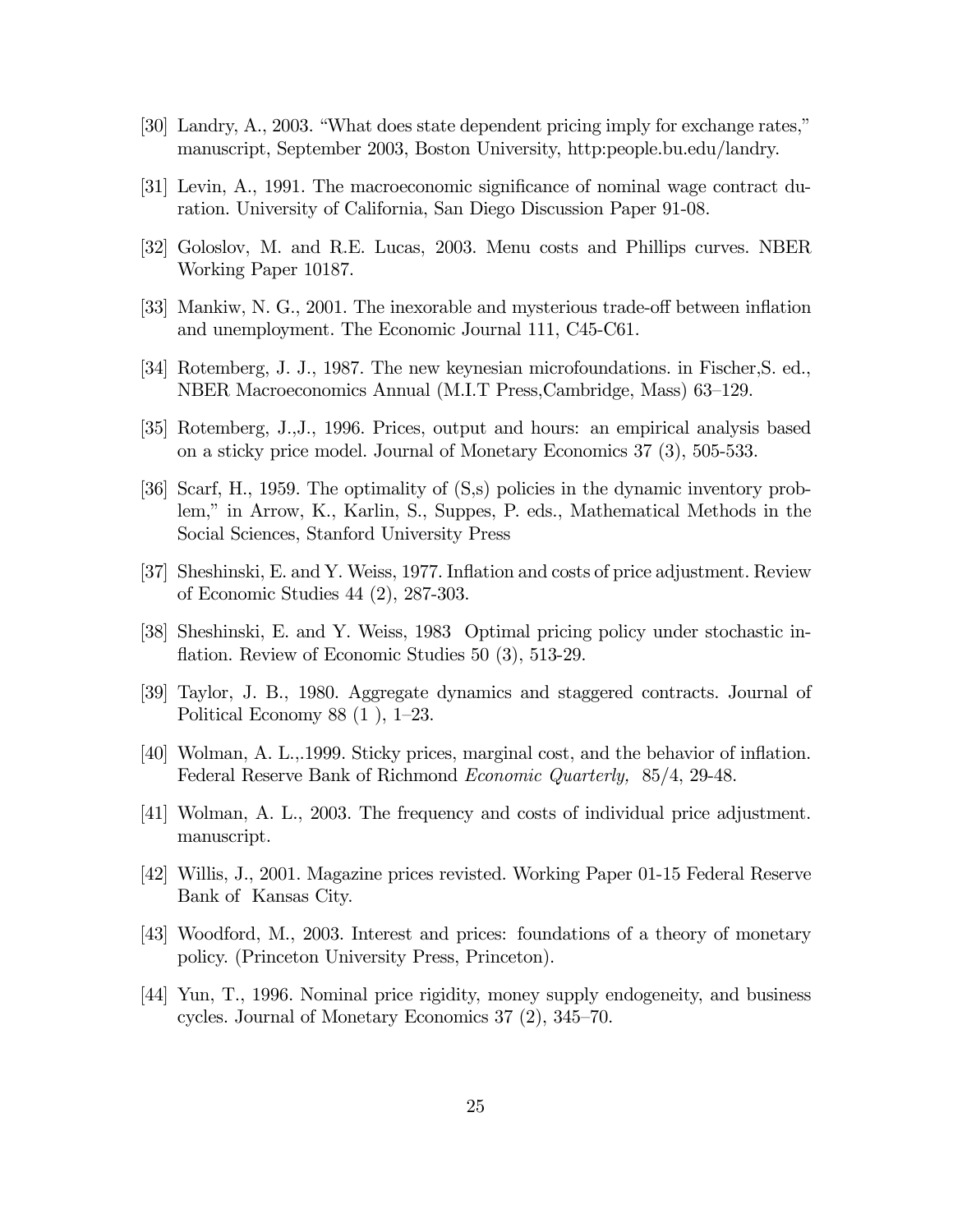

Figure 1: Alternative Demands: Dixit-Stiglitz (o) and Kimball Kink (\*)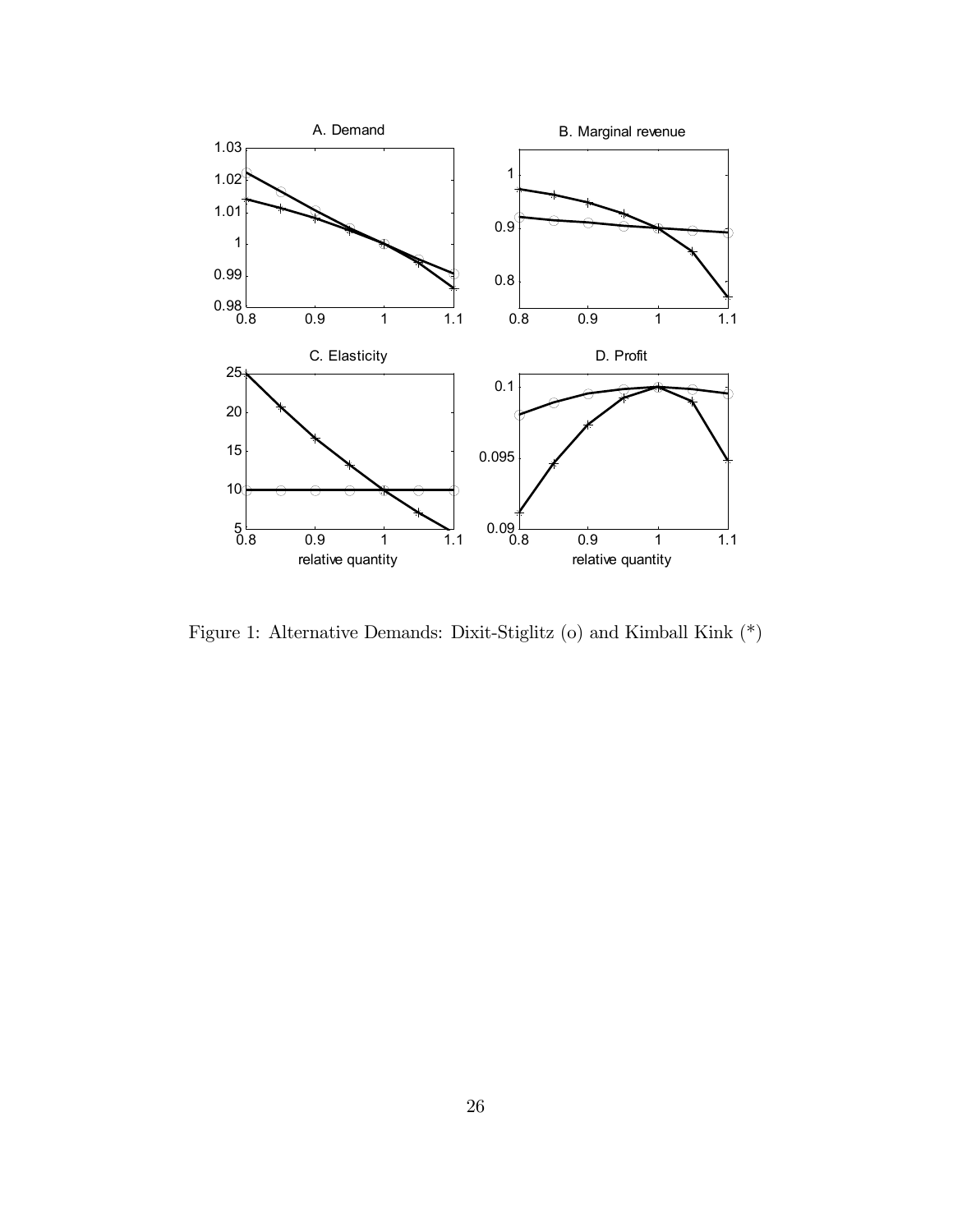

Figure 2: Adjustment rates  $(\alpha)$  and vintage fractions  $(\omega)$  for global labor market models with DS demand (o) and K demand  $(\text{\text{*}})$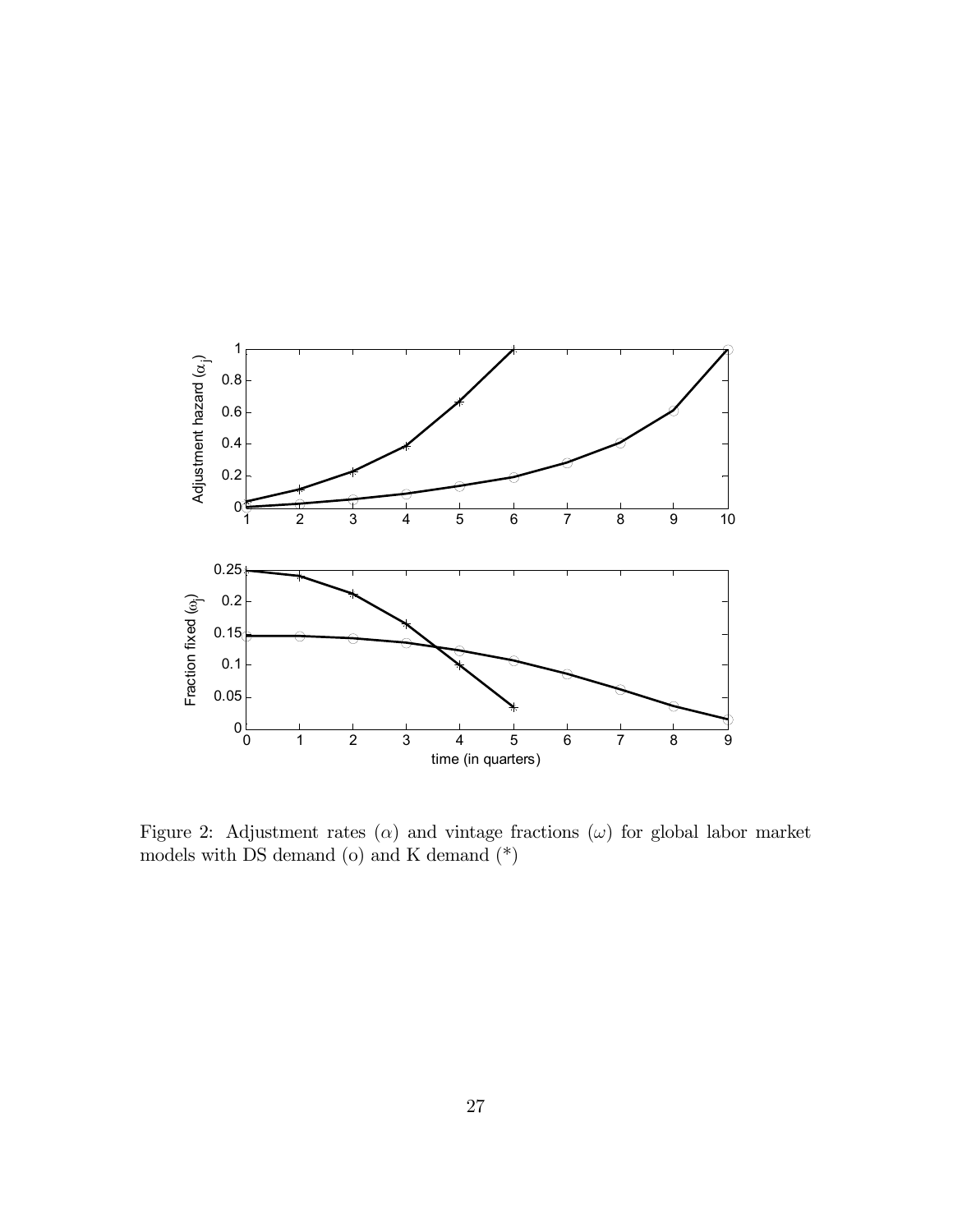

Figure 3: Profit for DS and K demand at  $\psi = \frac{\varepsilon - 1}{\varepsilon} = .9$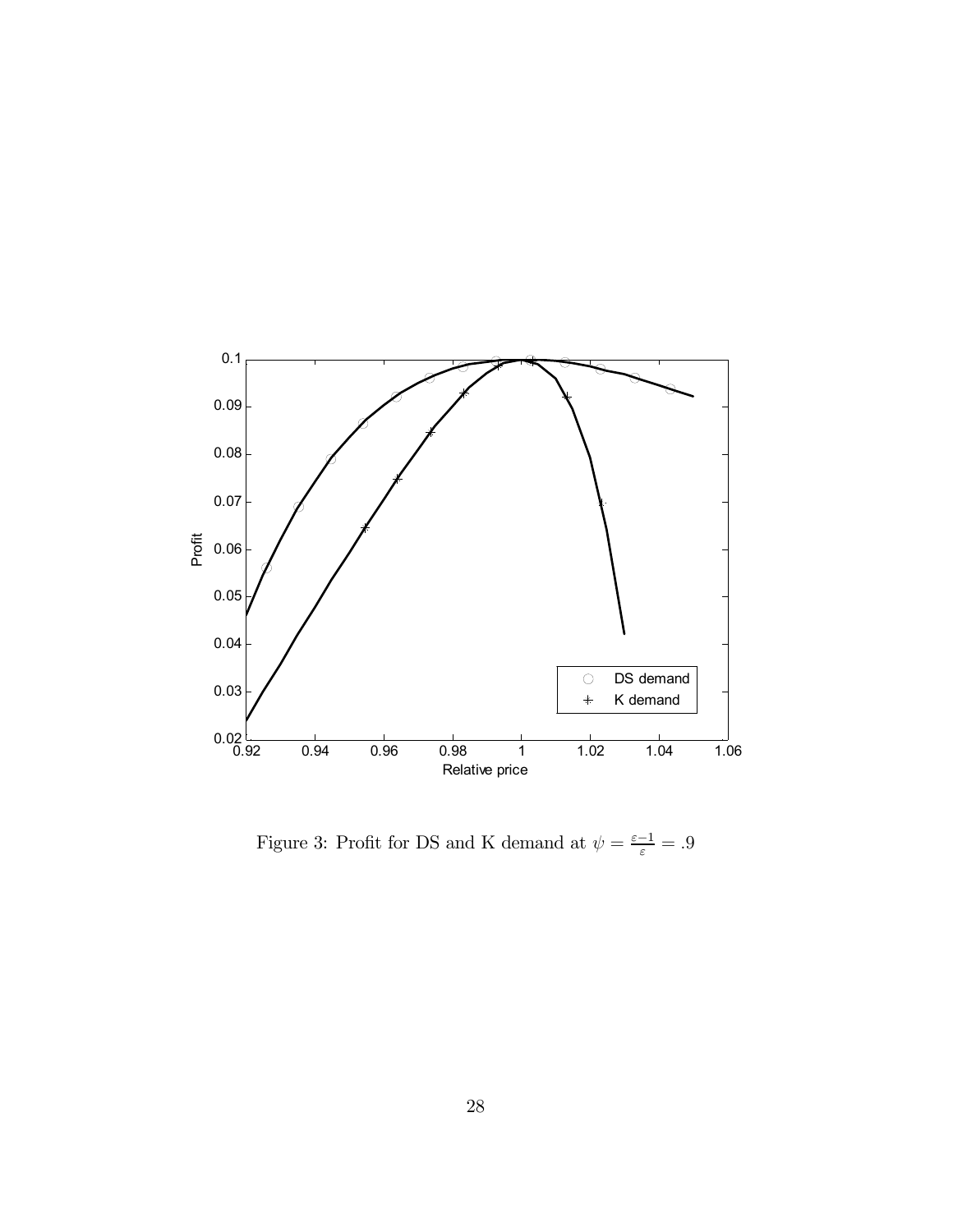

Figure 4: Dynamic Responses to a Monetary Shock with DS demand. The three responses in the first panel are the money stock (light line); the price level (dark line); and the optimal price set by adjusting firms  $(\Diamond).$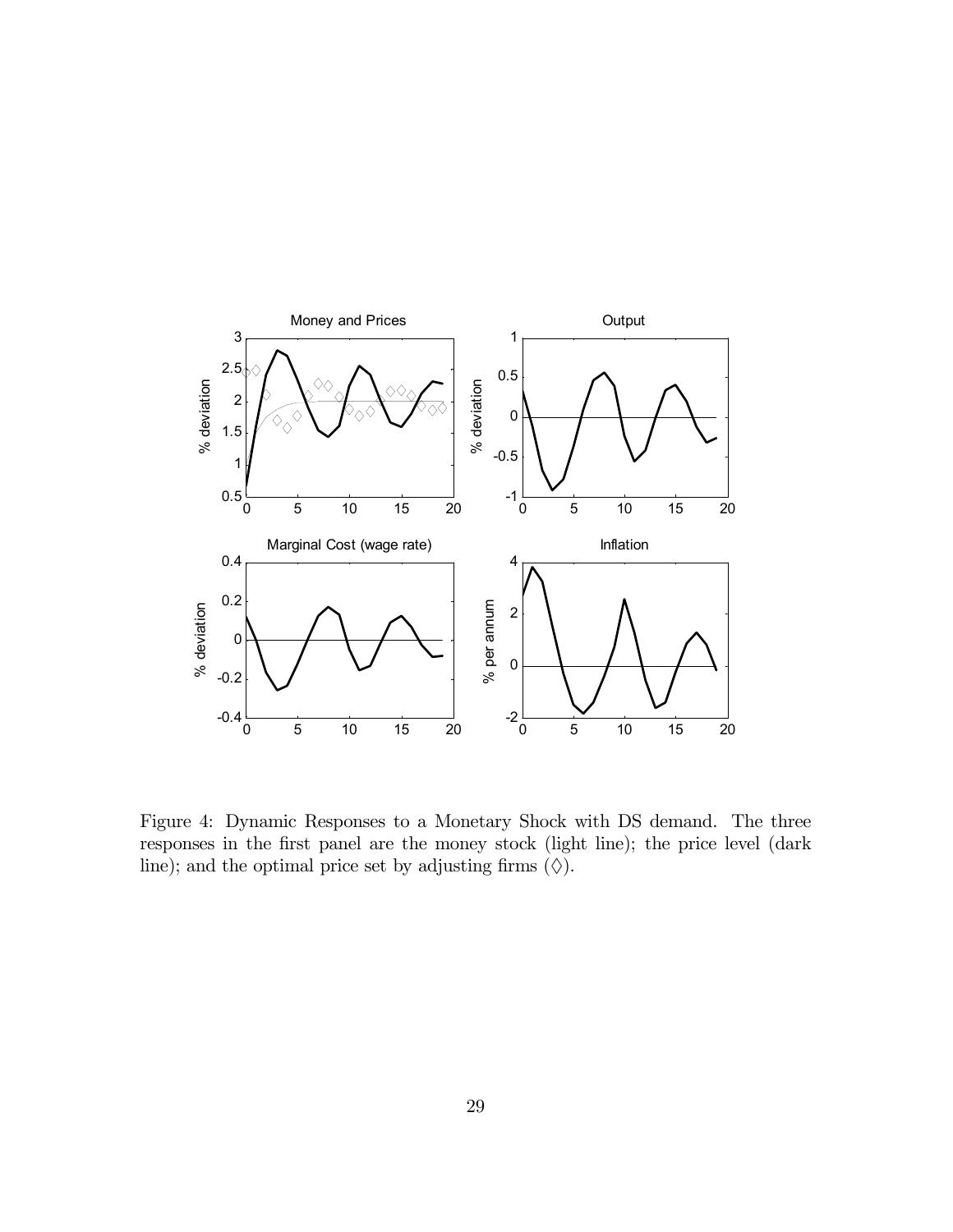

Figure 5: Dynamic Responses to a Monetary Shock with K demand. The three responses in the first panel are the money stock (light line); the price level (dark line); and the optimal price set by adjusting firms  $(\Diamond).$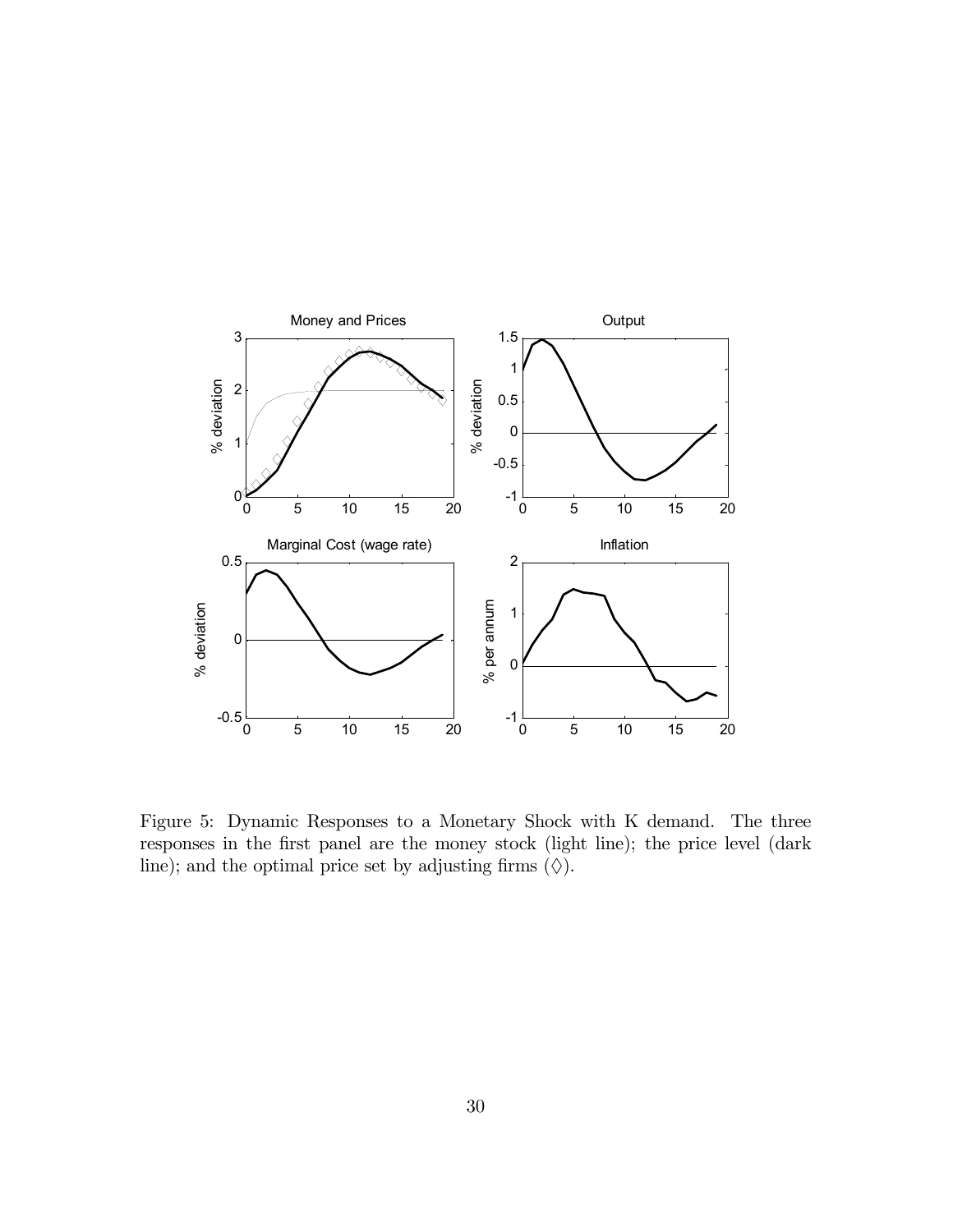

Figure 6: Comparison of TDP  $(-)$  and SDP $(-)$  responses with the K demand specification. In the first panel, in addition to the price levels and money stock, the  $\diamondsuit$  is the re-set price in the SDP model and the  $\square$  is the re-set price in the TDP model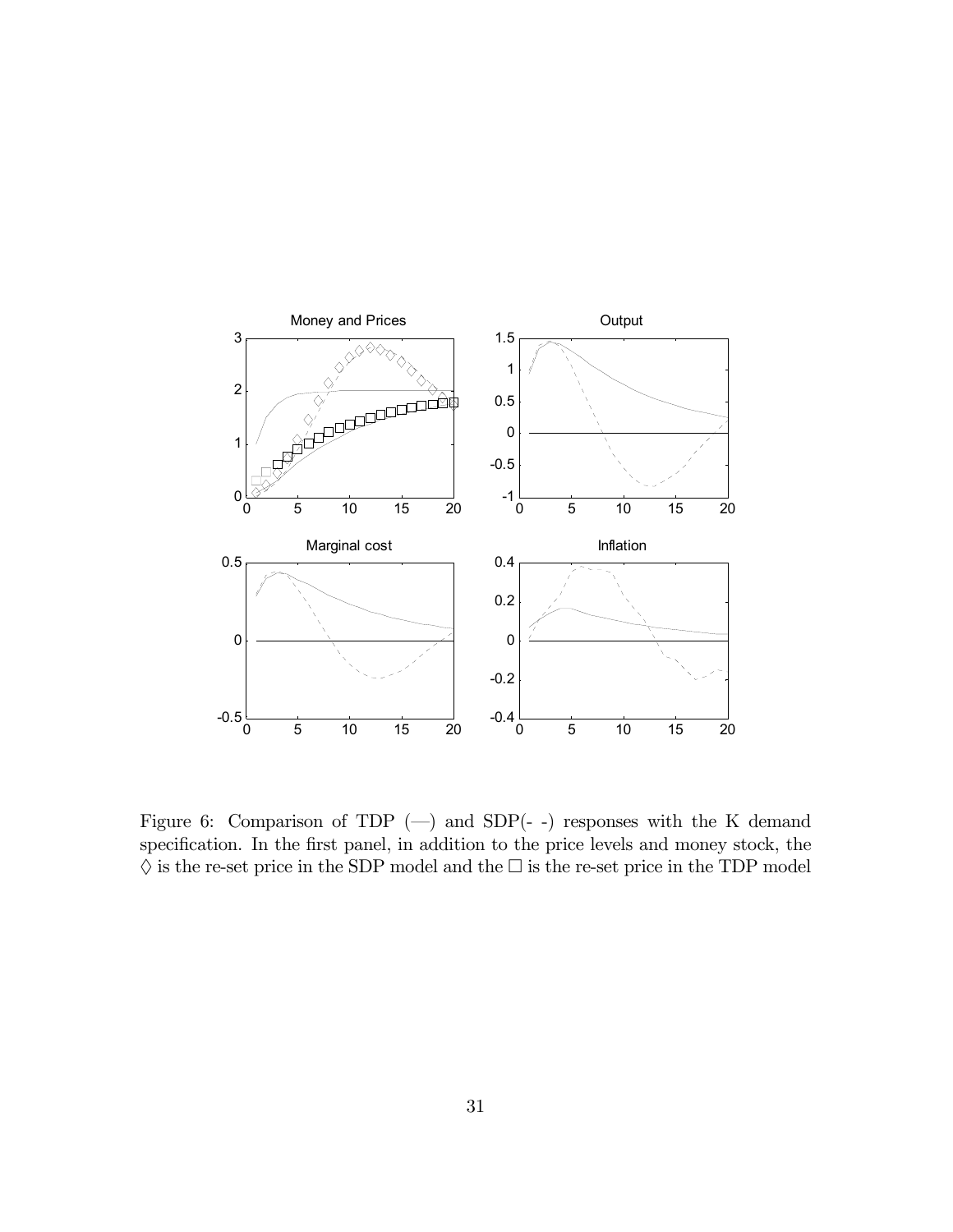

Figure 7: Static profits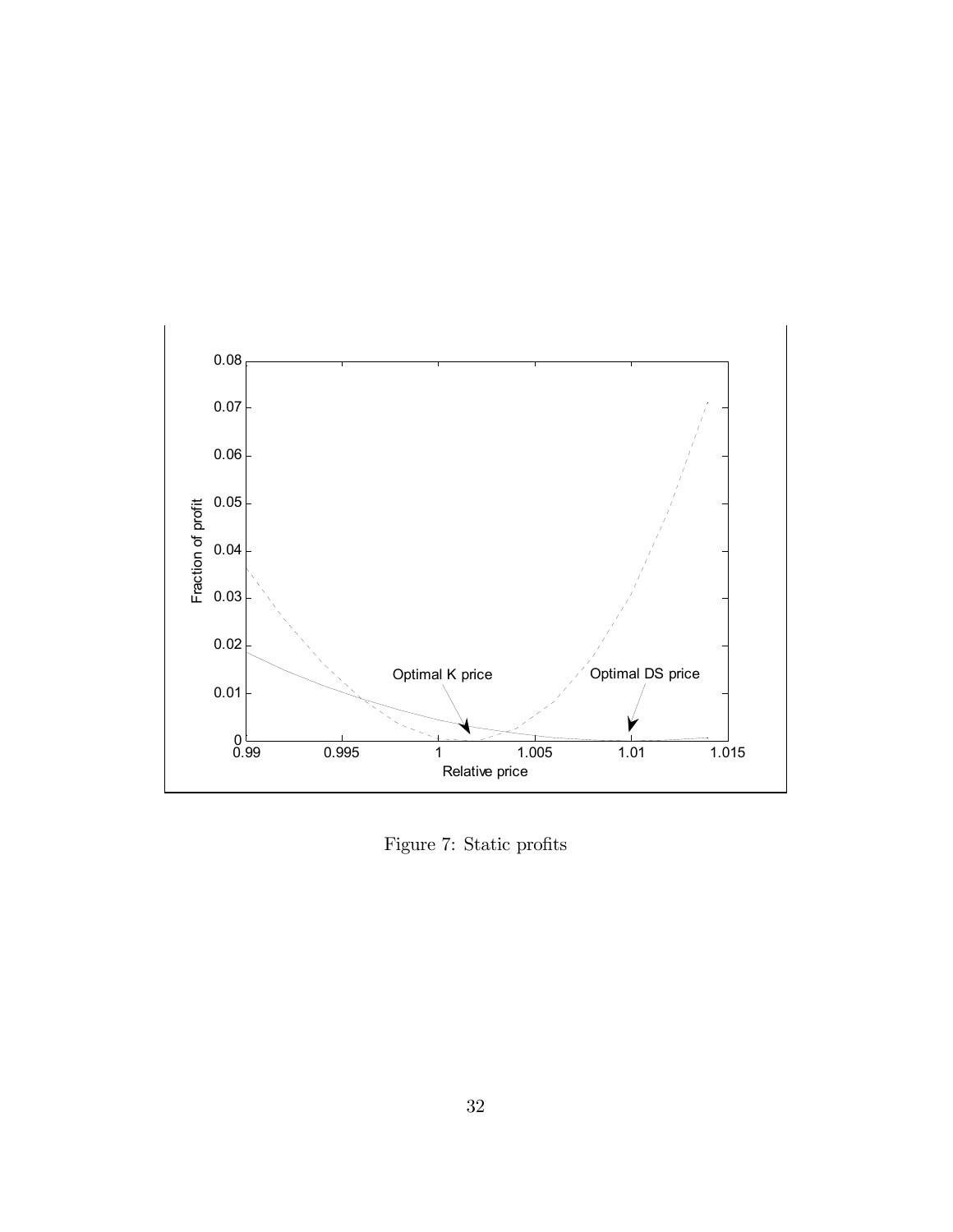

Figure 8: Sources of variation in the price level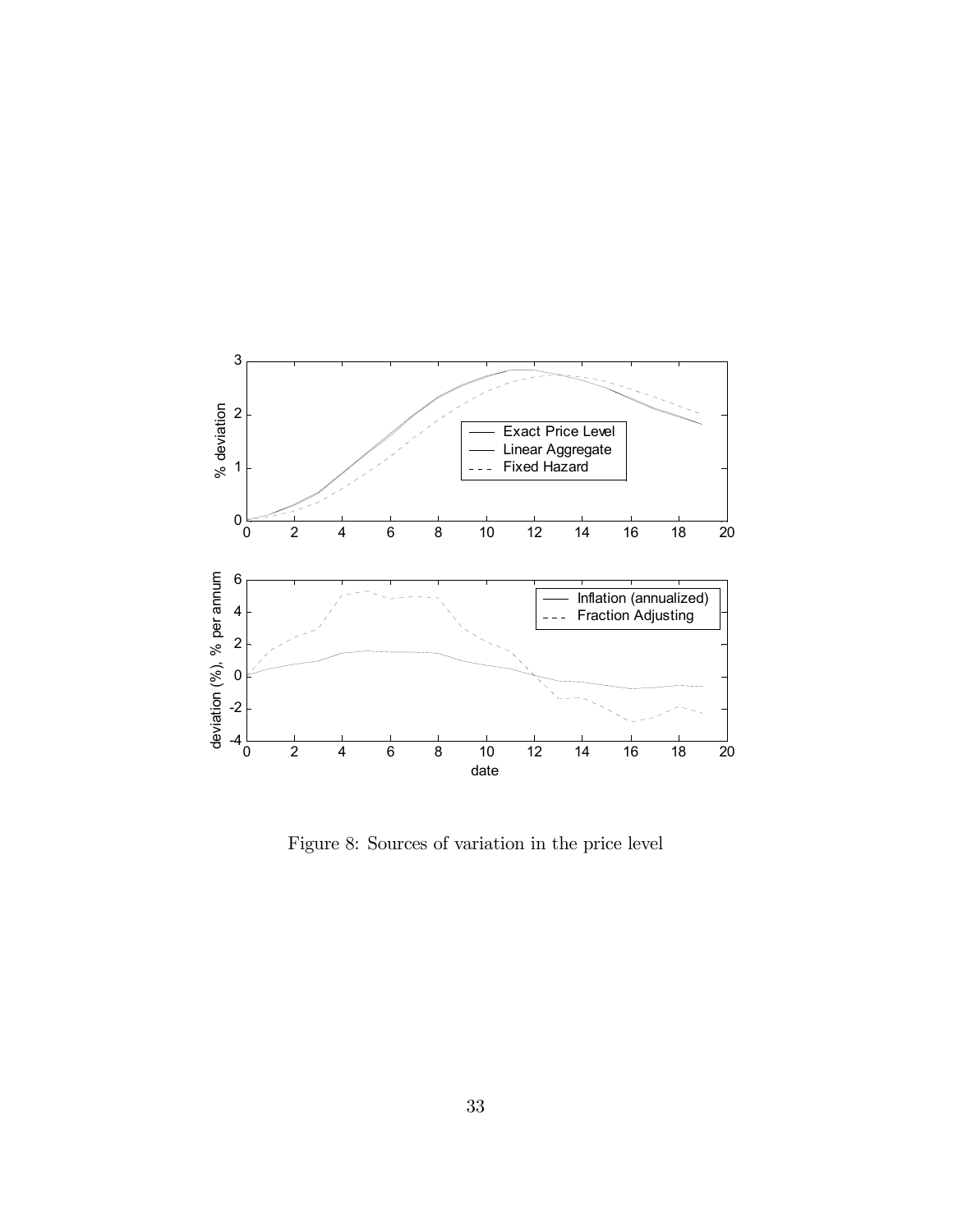

Figure 9: Equilibrium: Uniqueness  $(*)$ , Nonexistence (o) or Multiplicity  $(\Diamond)$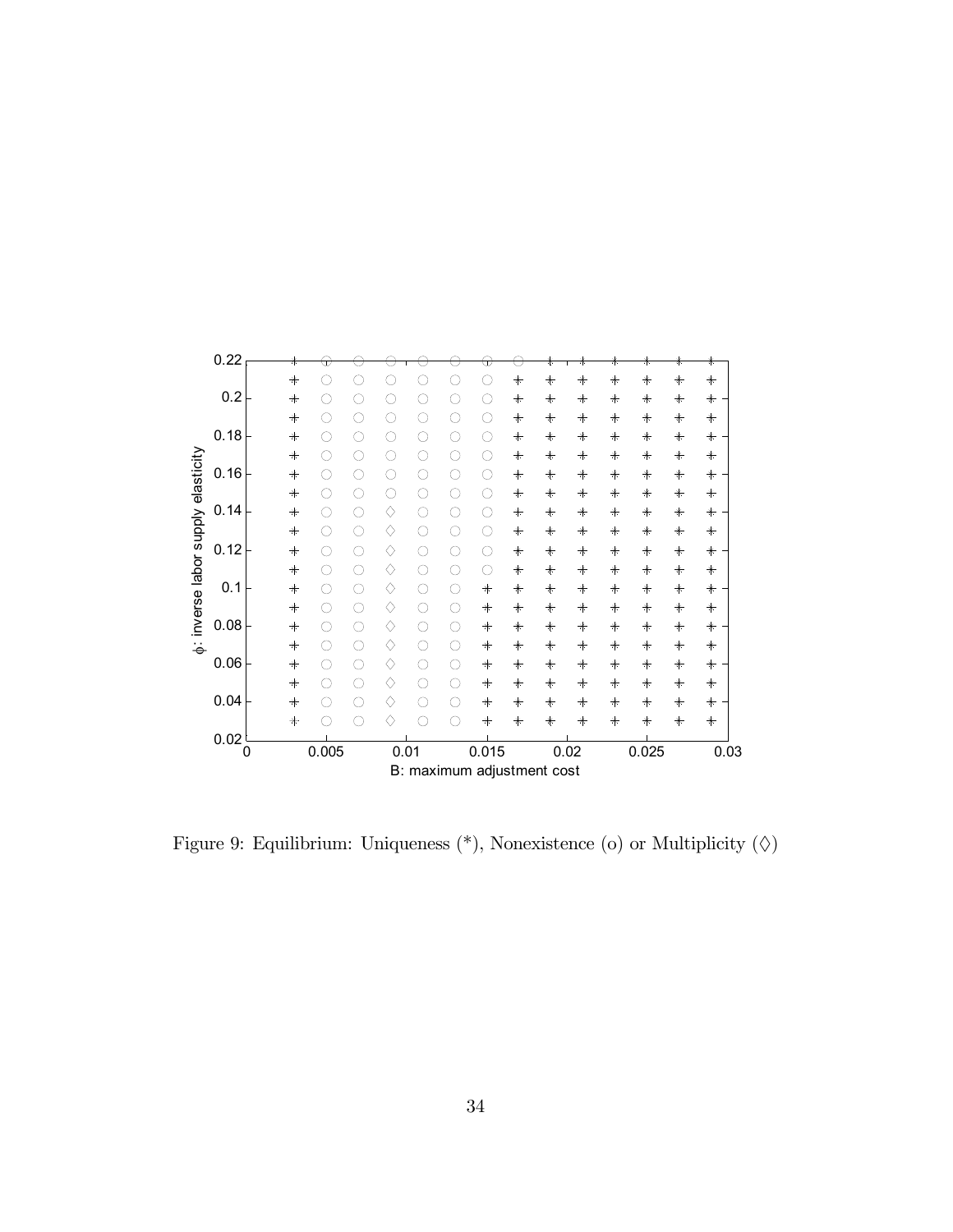

Figure 10: Introduction of local labor markets or kinked demand (or both) increases output persistence under time-dependent pricing.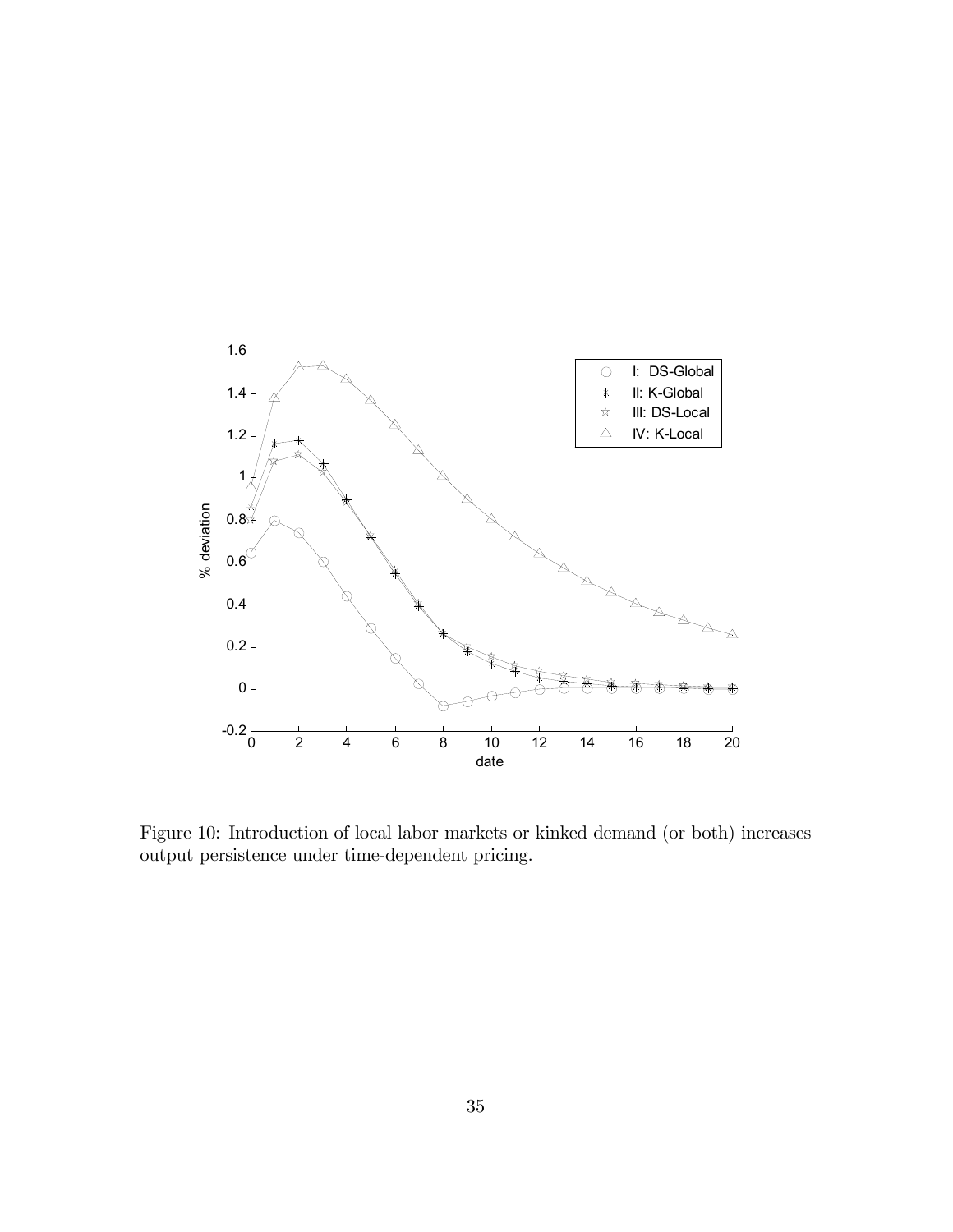

Figure 11: Adjustment hazards and vintage fractions under cost distribution leading to near-constant hazard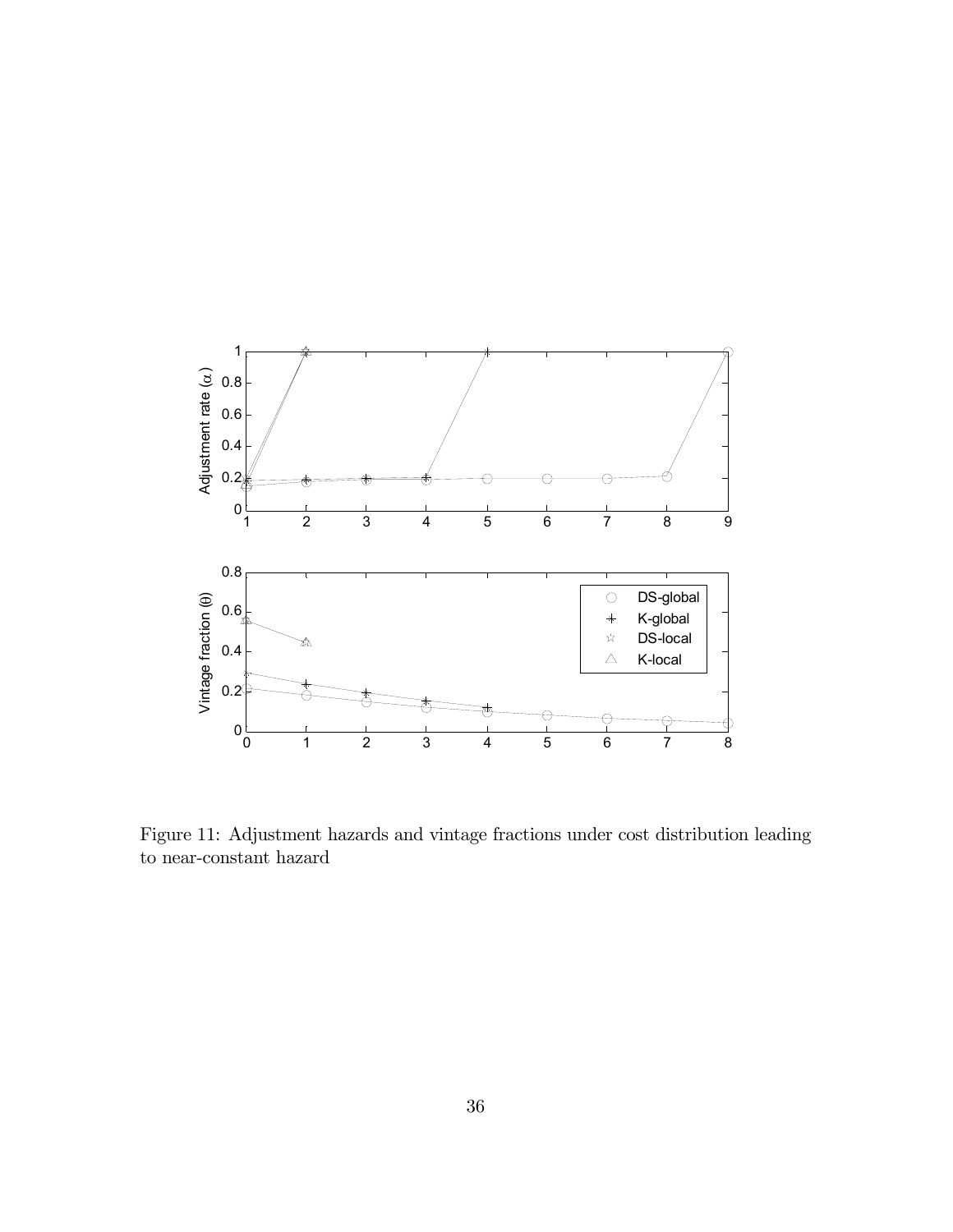

Figure 12: Consequences of localizing labor market under DS demand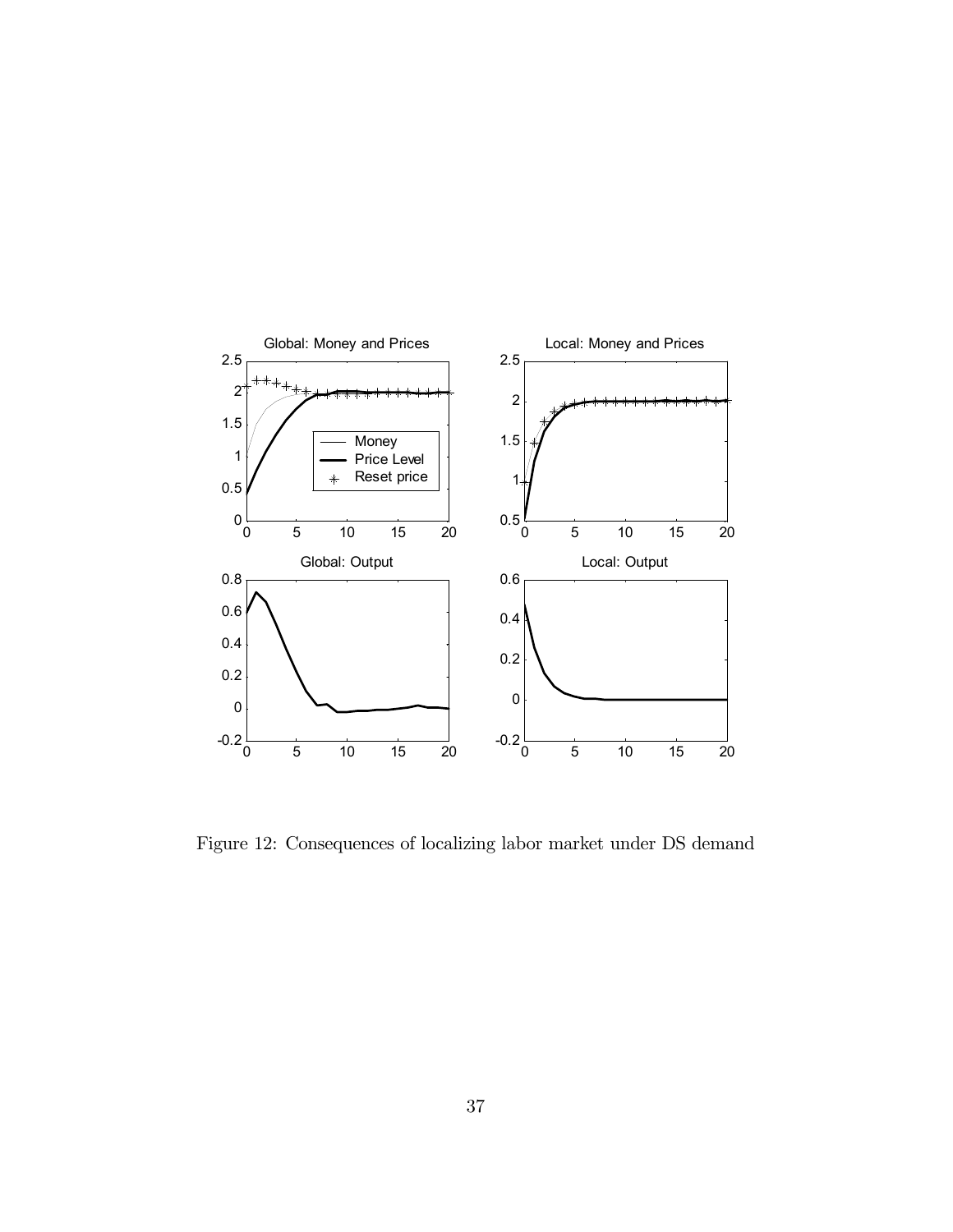

Figure 13: Consequences of localizing labor market under K demand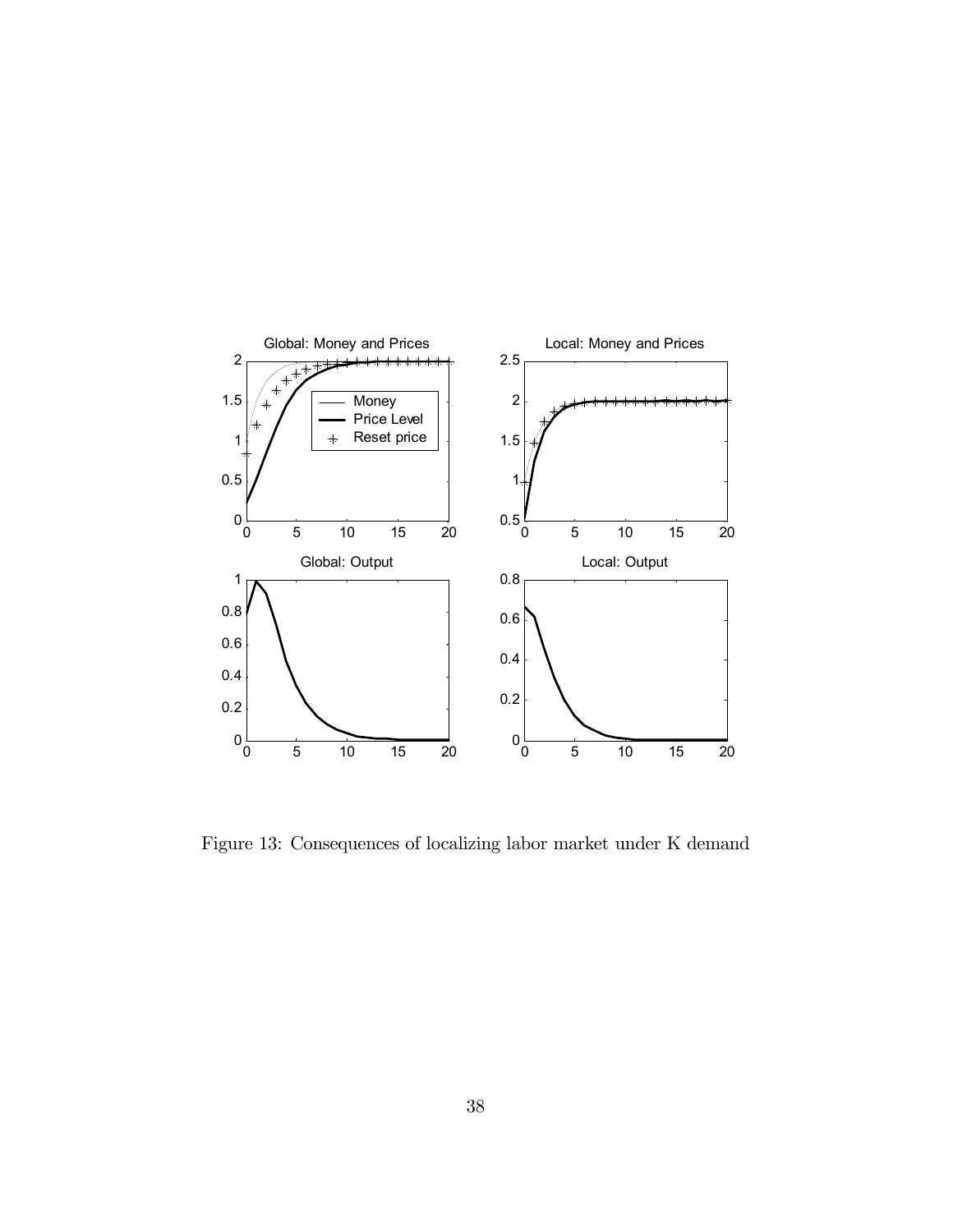

Figure 14: Persistence implications of DS and K demand with endogenous timing of price adjustment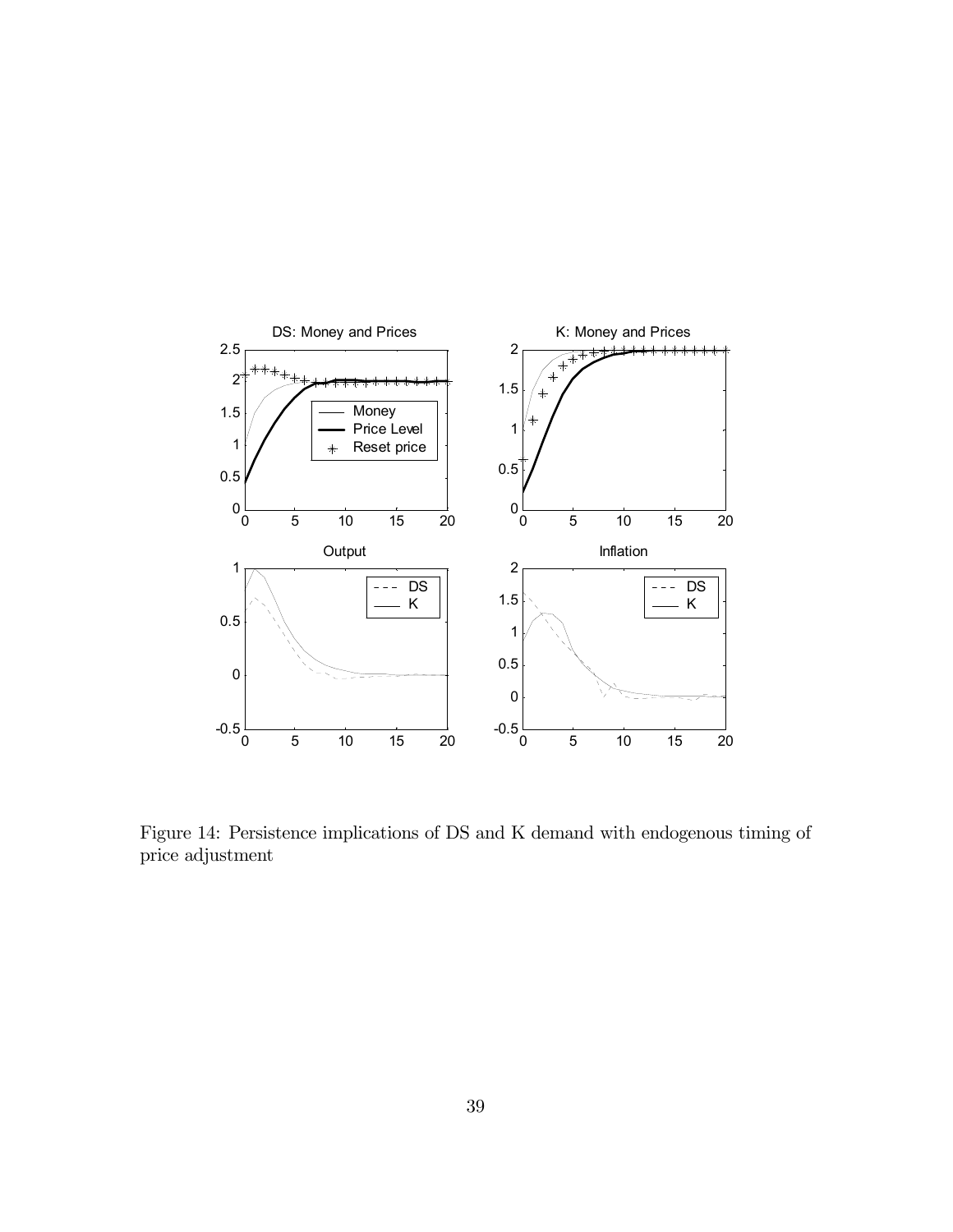# Appendices

# A State-dependent pricing models

State-dependent pricing models view the timing of adjustment as endogenous, rather than as a parametric feature of a model economy. Following the early work of Barro [1972], state-dependent pricing models attracted the attention of a number of researchers through the early 1990s. But since the models were mathematically challenging, individual studies chose simplifying assumptions to make the problem tractable.

### A.1 Steady-state adjustment

A pair of influential studies by Sheshinski and Weiss [1977,1983] provided a detailed partial equilibrium analysis of the effect of inflation on price adjustment in the presence of fixed costs, working within an economic environment that was otherwise stationary. Their analyses drew on prior work on optimal discrete adjustment policies in the presence of fixed costs that began with Scarf's [1959] work on inventory adjustment and is sometimes described as the S,s adjustment literature.

In their analyses, a key reference point was the constant relative price — which we will call  $p^*$ – that the firm would set in the absence of fixed costs of adjustment. Analyzing the effects of certain inflation within a continuous time framework, SW [1977] showed that a firm would adopt a strategy of adjusting its price periodically, starting at a relative price  $\bar{p} > p^*$  and adjusting when inflation eroded the relative price to a value  $p < p^*$ . That is: it would set a nominal price that implied a path of the real price that was initially high in comparison to the frictionless price and then declined through time as the real value of the nominal price was eroded by inflation. Their analysis showed that an increase in the rate of inflation would unambiguously raise the size of nominal price adjustments (the ratio  $\overline{p}/p$ ) and that larger adjustment costs would also raise  $\bar{p}$  and lower p. However, somewhat surprisingly, their analysis showed that there must be a restriction on the shape of the profit function for higher inflation to increase the frequency of price adjustment. If  $z(p, \ldots)$  is the profit function, they showed that  $p\frac{\partial z(p,...)}{\partial p}$  must be decreasing in price for higher inflation to have the expected effect.<sup>26</sup> Finally, they reported simulation analyses indicating that – with a quadratic profit function — small fixed costs can lead to price fixity on the part of firms of one to two years, a finding that they attributed to the profit effects of  $p = p^*$ being small in the neighborhood of  $p^*$ .

Working within a setting in which inflation was either zero or increased by a random amount, SW [1983] explored the effect of uncertain inflation on the optimal

<sup>&</sup>lt;sup>26</sup>The demand specifications used in our analysis satisfy these conditions.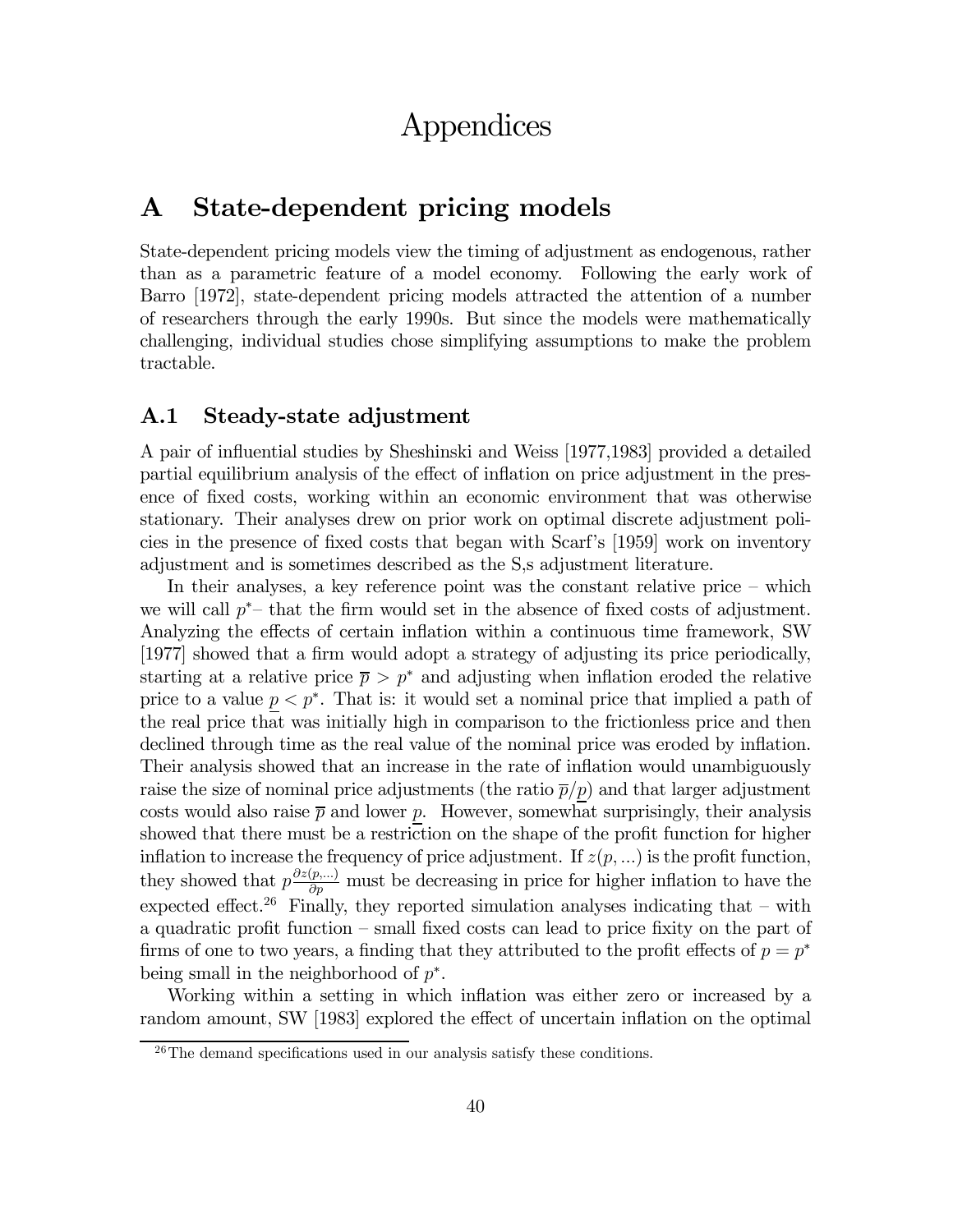pricing problem, showing that it again took the (S,s) form. They then looked at the implications of inflation uncertainty for the timing and magnitude of price adjustment. The main finding of the paper was developed by a clever certainty equivalence argument: the optimal policy under uncertain inflation would be of the same form as under certain inflation. All that was necessary to study the effects of uncertain inflation was to determine the particular "certainty equivalent" inflation rate, which they showed depended on the parameters of the stochastic process for inflation and the real interest rate, but not on the shape of the firm's profit function. Using this apparatus they explored the effects of increasing the mean and variance of the inflation rate on the values of  $\bar{p}$  and lower p, as well as the expected duration of price fixity.

### A.2 State-dependent pricing and dynamics

While the SW studies focused on the behavior of an individual firm, the analyses of Caplin and Spulber [1987] and Caplin and Leahy [1991] focused on the real effects of money on output within basic general equilibrium models. Delicately balancing rigor and tractability, CS built a continuous time general equilibrium model that would maintain the optimality of the (S,s) policies as developed by SW and yet allow for analysis of aggregates. The CS model involved (i) a demand curve for the firm's output that depended on its relative price and aggregate real balances; (ii) a cost function for the firm that depended on the volume of its output; (iii) a price level that was an aggregate of the prices of individual firm prices; (iv) a money supply rule that specified that the money supply could not decline, but could increase by a stochastic amount; and (v) an initial uniform distribution of prices relative to the money stock. Taken together, these ingredients led to a striking result: increases in the money stock were neutral even though prices were sticky. In essence, this result occurred because an increase in money would lead the firms with the lowest relative prices to re-set their prices at the highest level, causing the price level to rise one-forone with the money stock and hence leaving real aggregate demand unaffected. This finding was dramatically different from those arising in time-dependent models.

Caplin and Leahy [1991] reexamined the interaction of money, output, and the price level within a model that made two important modifications in the prior analysis of Caplin and Spulber [1987]. CL assumed that the (log) money supply was a driftless random walk, so that it could either rise or fall. CL also assumed that firms followed two-sided adjustment strategies, adjusting their price — normalized by the money stock— upward if it fell sufficiently and reducing it if it became too high. Assuming that there was a uniform distribution of initial prices, they were able to develop a simple relationship between money, prices, and output, which again differed substantially from the TDP case and also preserved the uniform distribution. In essence, there were three regimes. First, if the lowest normalized price was at the level that triggered an adjustment, then a money supply increase would trigger an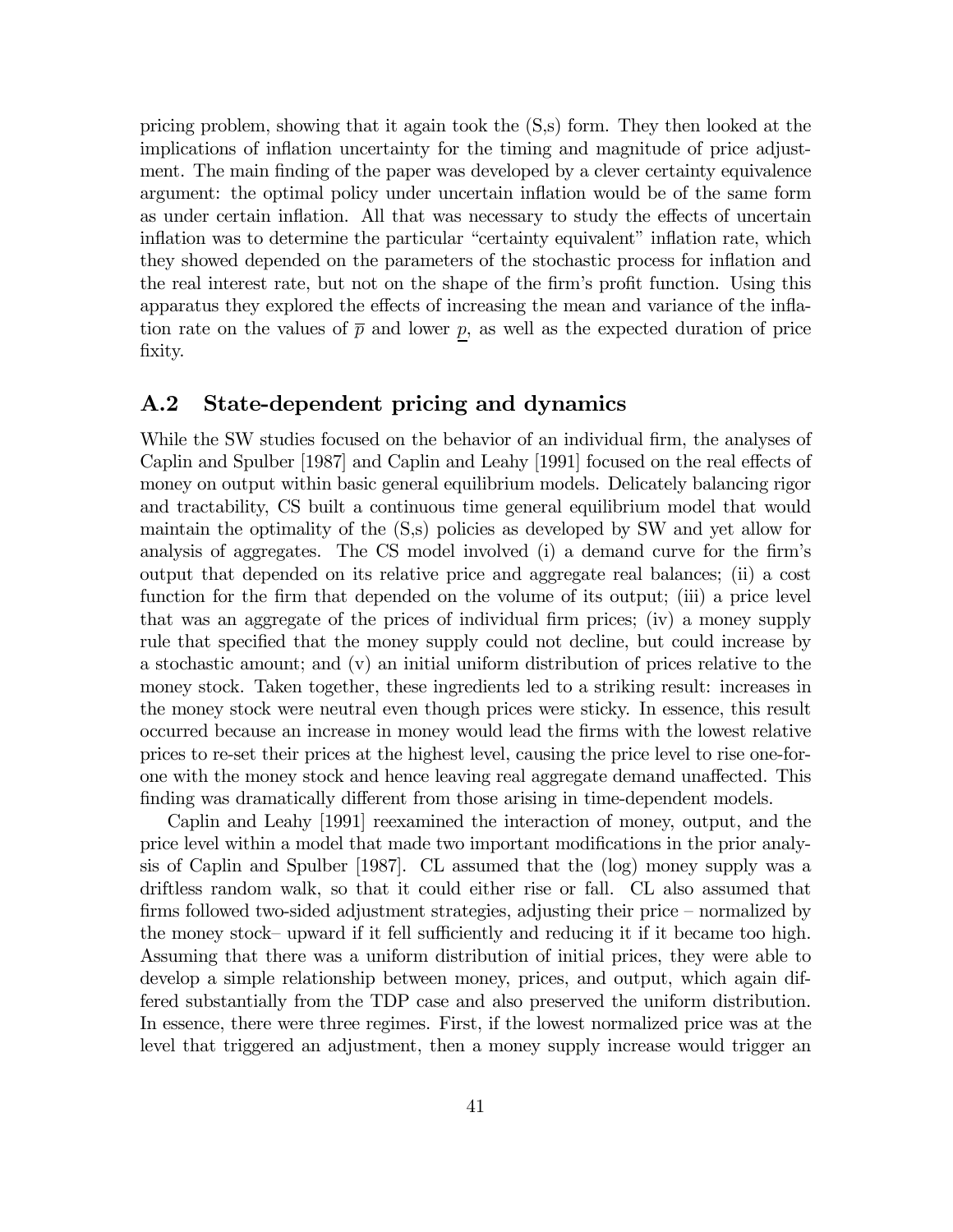increase in the price level and be neutral, just as in CS. But if there was a decrease in the money supply, then all nominal prices would remain unchanged and there would be a negative effect on real output. Second, if the highest normalized price was at the level that triggered an adjustment, then a money supply decrease would trigger a decrease in the price level and be neutral, just as in CS. But if there was a increase in the money supply, then all nominal prices would remain unchanged and there would be a positive effect on real output. Third, if neither of the above conditions were satisfied, then no nominal price adjustments would occur and there would be a direct effect of money on output. The Caplin and Leahy [1991] analysis implied that the effects of money would depend strongly on the state of the economy, again suggesting dramatically different linkages than in time-dependent pricing models. They stressed that the evolving distribution of relative prices was a key determinant of the effect of monetary disturbances and they concluded that it was important to systematically investigate how such evolving distributions contributed to macroeconomic phenomena. Finally, they also constructed some suggestive sample paths of money, output, and prices that suggested that SDP dynamic responses would look quite different from the standard responses in TDP models.

### A.3 The dynamics of the price level

Caballero and Engel [1993] focused attention on the implications of state-dependent pricing for the behavior of the price level, working within a simple and yet empirically rich framework that they applied to U.S. inflation data. The upshot of the CE analysis was two-fold. First, they suggested that price adjustment hazards should be best viewed as an approximately quadratic function of price gaps.27 Second, they suggested that the dynamics of the price level would be materially affected by tracking aspects of the distribution of prices through time owing to the incentives for price adjustment that this distribution implied for individual firms. At an annual data frequency, their estimates suggested that the fraction of firms adjusting ranged between 49 percent and 59 percent during the 1960-1990 interval, increasing substantially during the high inflation period in the middle of the sample and particularly in response to changes in oil prices.

### A.4 Multiple Equilibria

Ball and Romer [1991] demonstrated that state-dependent pricing models could differ significantly from time-dependent models in terms of uniqueness of equilibria. In particular, there was a new possibility of multiple equilibria due to a basic complementarity in the price-adjustment decisions of firms: an increase in a given firm's price raises the price level (perhaps only by a very small amount if it acts alone)

 $^{27}$ A view that has been implemented in some later work on the evolution of inflation in Spanish sectoral data (Estrada and Hernando [1999]).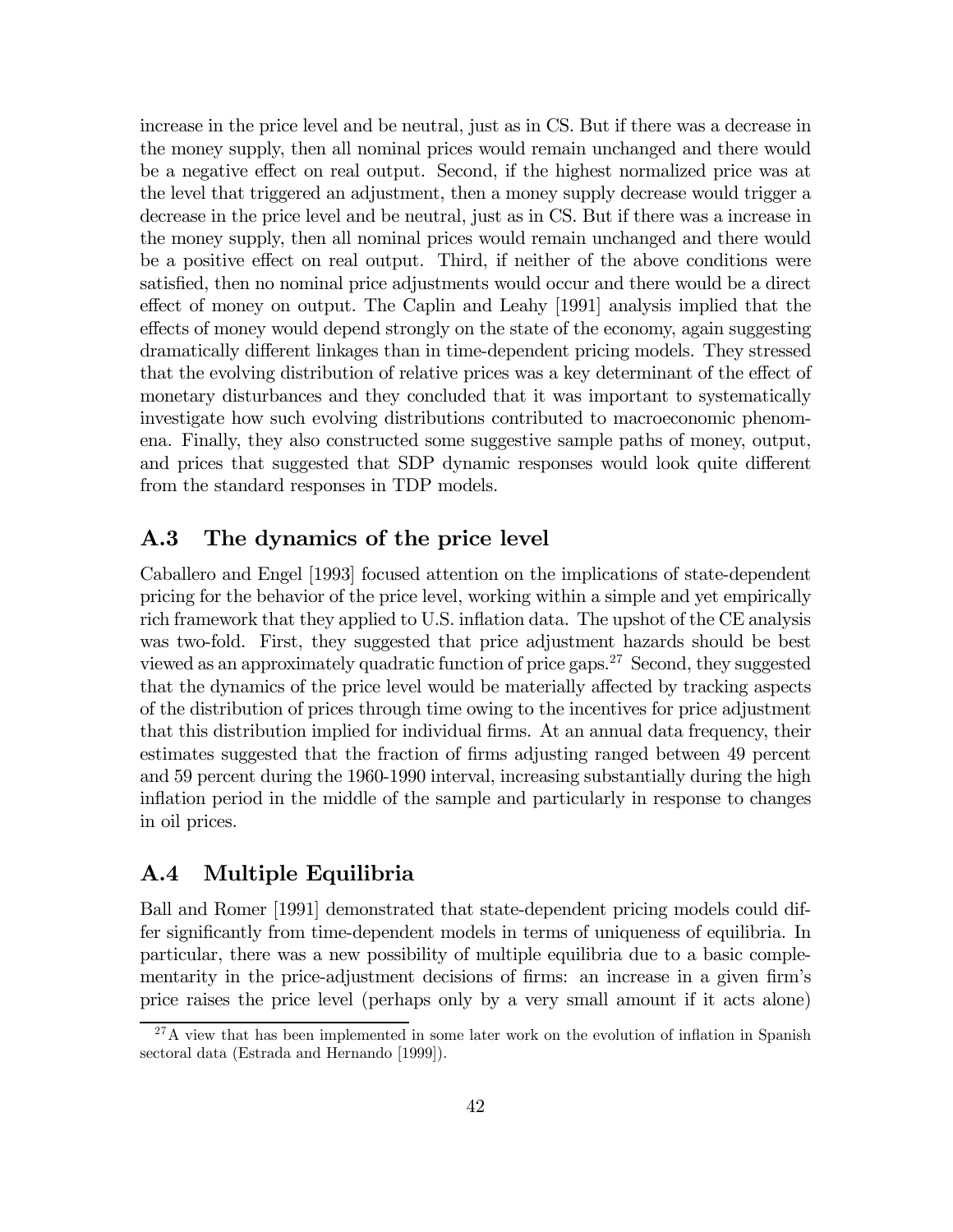which in turn makes it desirable for other firms to raise their price because their relative prices have fallen. Considering a monetary shock, they showed it could be individually rational in the presence of a fixed menu cost for a firm not to adjust price if all others did not adjust and the price level therefore remained constant. They also showed it could be individually rational for a firm to change price one-for-one with the monetary shock if all others did as well. Because such a multiplicity depends critically on a firm choosing whether or not to adjust price, it was precluded in time-dependent models.

# B Stochastic adjustment costs

Costs of price adjustment play an important role in our analysis, so that this appendix discusses aspects of the DKW modeling of these costs and the relationship to conventional modeling of nonstochastic adjustment costs in models of investment, labor demand, and so on. It is convenient to start by thinking about the adjustment process as though there were just one vintage, with a firm considering whether to stay with its preset price and earn v or to adjust and earn  $v_0$ .

### B.1 A direct adjustment cost interpretation

Panel A of Figure 15 displays one vision of the adjustment cost structure: it displays the costs to the owner of a portfolio of firms, under the assumption that a fraction of firms  $\alpha$  adjust. As is conventional, there are positive, increasing, and convex labor costs of adjustment, which we call  $\Xi(\alpha)$ .

If the portfolio owner is equating the marginal cost of increasing the rate of adjustment  $\alpha$  by a small amount, faces a wage rate of w, and has a gain of  $v_0 - v$ , then

$$
w\xi(\alpha) = [v_0 - v]
$$
\n(8)

is the relevant efficiency condition, where  $\xi(\alpha) = \Xi_{\alpha}$  is the marginal labor cost of adjustment. This marginal adjustment cost is shown in panel B of Figure 15.

Linear approximation of the condition  $\xi(\alpha) = \frac{v_0 - v}{w}$  then indicates that the slope of the marginal adjustment cost curve is relevant for the response of the adjustment rate, since

$$
\xi_{\alpha}[d\alpha] = d\left[\frac{v_0 - v}{w}\right]
$$

Thus, as is conventional in adjustment cost settings, it is  $\Xi_{\alpha\alpha} = \xi_{\alpha}$ , which is relevant for the local behavior of adjustment rate response, i.e., the second derivative of costs is important for adjustment because the adjustment cost function is locally quadratic.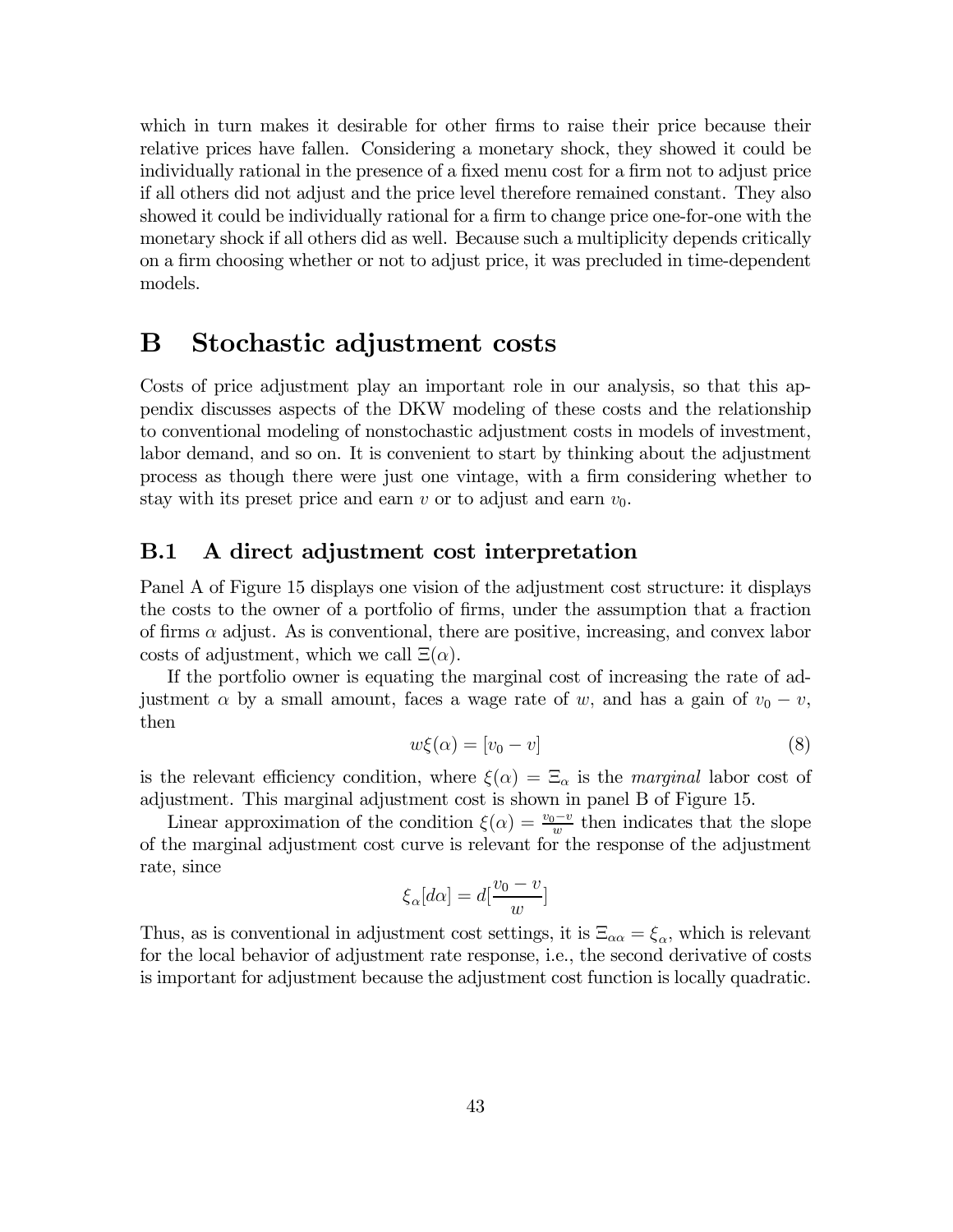

Figure 15: Adjustment costs leading to a nearly quadratic hazard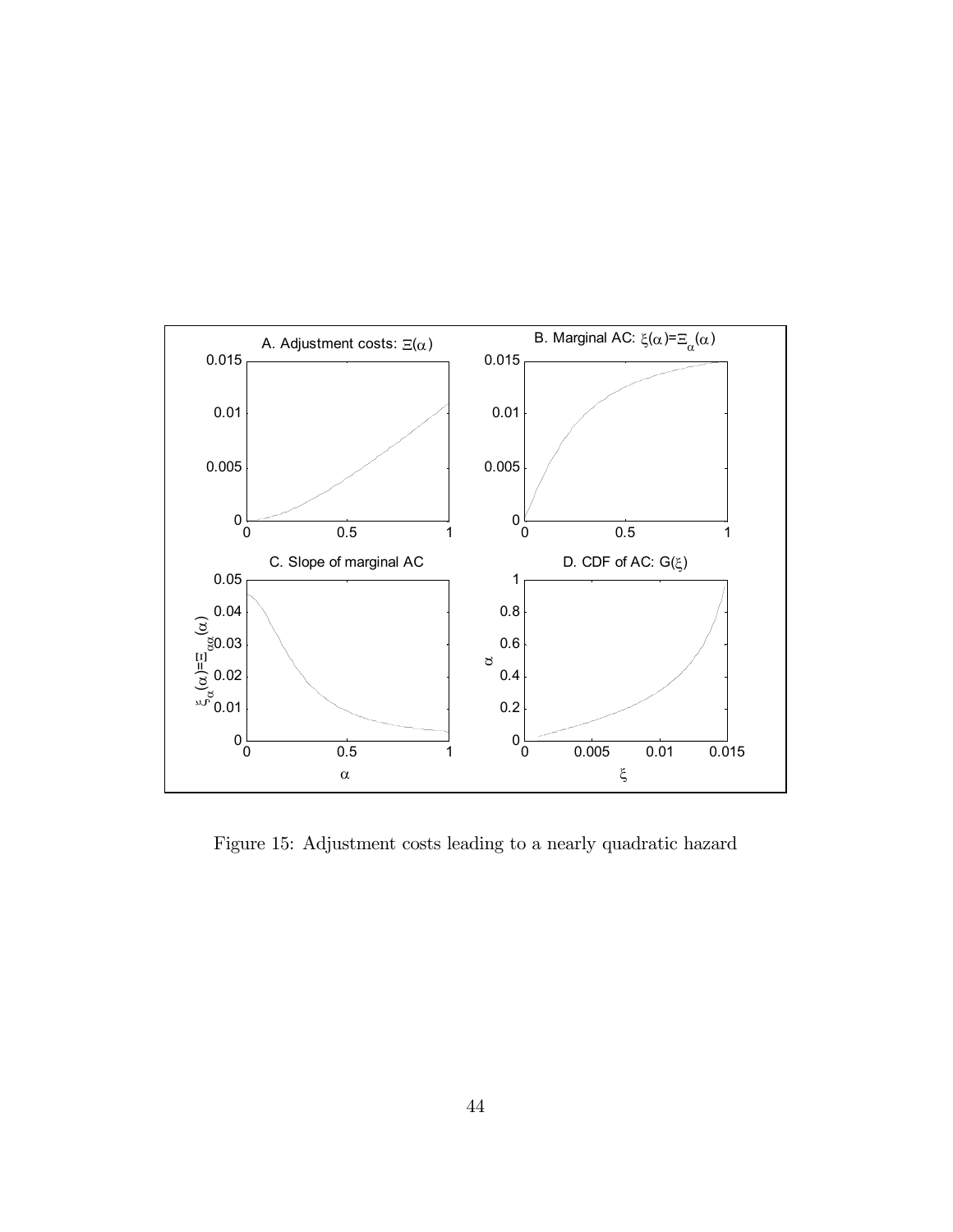#### B.2 Stochastic adjustment costs based on a cdf

Next, suppose that adjustment costs are stochastic and idiosyncratic across firms, being governed by a cumulative distribution function  $G(x)$  on the interval  $0 \le x \le B$ and suppose also that the density function is  $q(x)$ . The truncated mean level of adjustment costs plays a central role in our analysis. It is defined as

$$
\Xi(\xi) = \int_{0}^{\xi} xg(x)dx
$$

This measure has two interpretations. First, as in the previous section, it can be interpreted as the adjustment costs paid by a holder of a portfolio of firms if the largest adjustment cost is  $\xi$ . Second, it gives the expected value of an individual firm's adjustment costs if there is an adjustment rule that specifies that  $\xi$  is the highest adjustment cost paid by any adjusting firm. This is an unconditional expectation, in the sense that it does not take into account information about whether the firm adjusts or not, but simply recognizes that adjustment costs are paid only in some situations (i.e., the form of the adjustment rule that truncates the distribution).

Under this adjustment rule, a firm's probability of adjustment is

$$
\alpha(\xi) = G(\xi) = \int_{0}^{\xi} g(x) dx
$$

so that the expectation of any individual firm's costs conditional on adjustment is given by

$$
\frac{\Xi(\xi)}{\alpha(\xi)}
$$

From the standpoint of the adjustment cost distribution, efficient adjustment requires that

$$
\alpha = G(\xi) = G(\frac{v_0 - v}{w})
$$

Further, the sensitivity of the response of the adjustment rate to  $\frac{v_0 - v}{w}$  is determined by density of adjustment costs, i.e.,

$$
d\alpha = g(\xi) * d(\frac{v_0 - v}{w})
$$

This is the vision of adjustment costs developed in Caballero and Engel [1999] and Dotsey, King, and Wolman [1999]. Both of these analyses specify a distribution of "fixed costs of adjustment" and develop the implications for that assumed distribution. However, there are considerable differences in the assumed distributions, with Caballero and Engel [1999] using a distribution close to that shown in Figure 15 and DKW using one that is closer to Figure 16 below.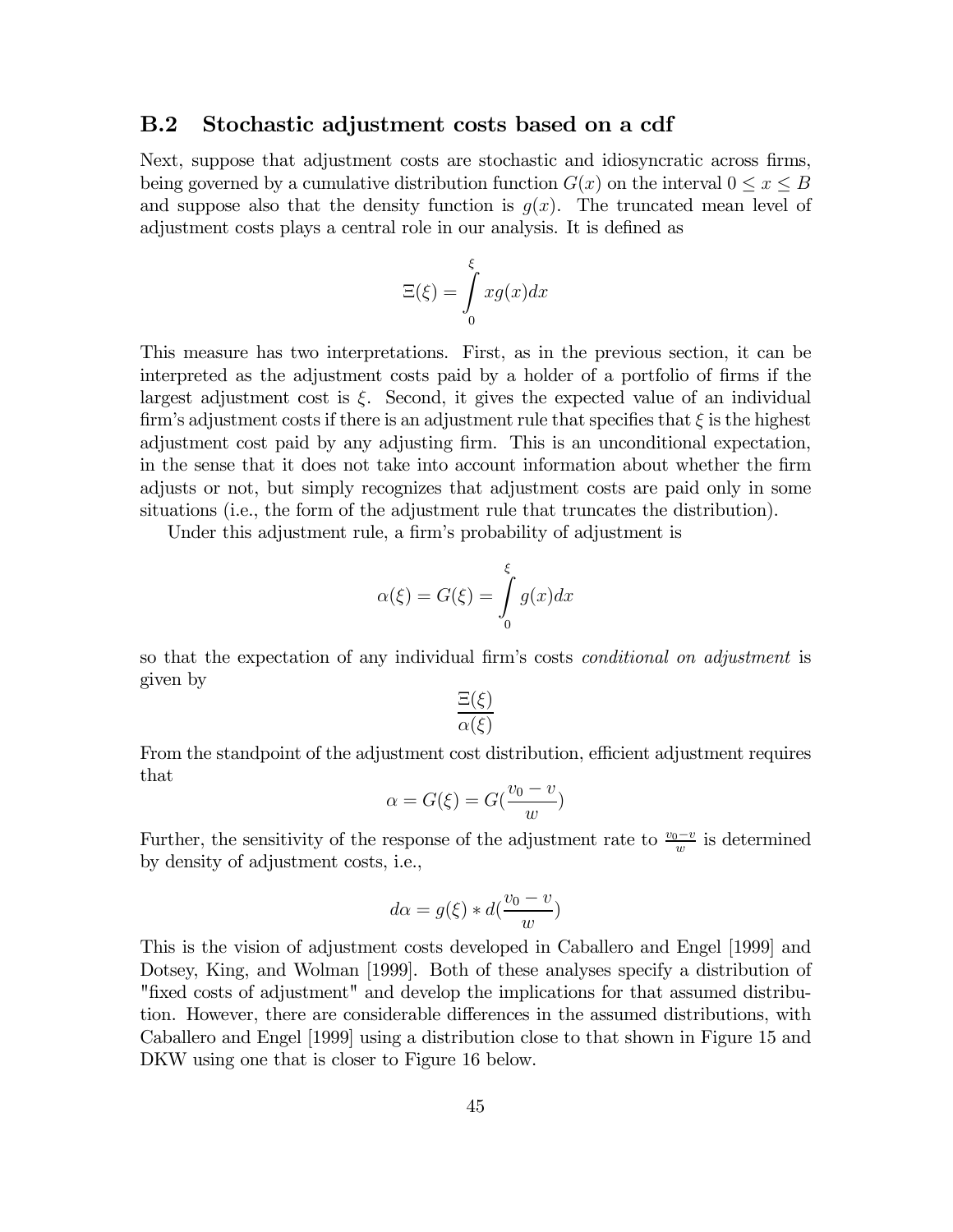#### B.3 Stochastic adjustment via the cost function

We now consider the relationship between these two approaches. In line with Figure 15, we could specify an inverse cdf

$$
\xi = F(\alpha)
$$

and associated function  $f(\alpha) = F_{\alpha}(\alpha)$ . Since the inverse cdf (or marginal adjustment cost function) is defined by the requirement that

$$
\xi = F(G(\xi))
$$

and its derivative thus satisfies  $1 = F_{\alpha}G_{\xi} = f(\alpha)g(\xi)$ .

Above, we discussed the total adjustment cost function in Figure 15. We also said that the truncated mean was

$$
\Xi(\xi) = \int_{0}^{\xi} xg(x)dx.
$$

We now show that these two alternative definitions of total cost Ξ are the same as a function of  $\alpha$ . To begin, use the change of variables  $x = F(a); g(x) = \frac{1}{F'};$  and  $dx = F'(a)da$  so that

$$
\Xi(\alpha) = \int_{0}^{\alpha} F(a)da
$$

That is: the truncated mean is just the area under the inverse cdf function and the truncated mean is also the relevant measure of total adjustment costs.

Further, as above, efficient adjustment implies that  $\xi(\alpha) = \frac{v_0 - v}{w}$  so that the slope of the marginal adjustment cost curve relevant for the dynamic response of the adjustment rate is  $\xi(\alpha) = f(\alpha)$ , the reciprocal of the density function (since  $1 = F_\alpha G_\xi = f(\alpha)g(\xi)$ .

$$
\xi(\alpha)[d\alpha] = d\left[\frac{v_0 - v}{w}\right]
$$

Again, the interpretation is that the adjustment rate responds most strongly when the density of adjustment costs is largest.

Given the above, we look again at Figure 15, emphasizing four aspects of the figure. First, panel A shows the level of adjustment costs, the truncated mean  $\Xi(\alpha)$ . Second, the rate of adjustment is determined by the inverse cdf,  $F(\alpha)$ . Hence, since efficient adjustment involves  $\xi(\alpha) = \frac{v_0 - v}{w}$ , this involves variations along the inverse cdf. Third, the extent of response to variations in  $\frac{v_0-v}{w}$  is governed by the slope of the inverse cdf (or cost function). Fourth, the cdf itself is shown in panel D.28

<sup>&</sup>lt;sup>28</sup>For any cdf, the associated "adjustment cost function"  $\Xi(\alpha)$  is positive, increasing and convex for  $\alpha > 0$ . That is:  $\Xi > 0$ ,  $\Xi_{\alpha} > 0$ , and  $\Xi_{\alpha} > 0$ , with the third condition being guaranteed by the

fact that  $\Xi_{\alpha\alpha} = 1/g > 0$ .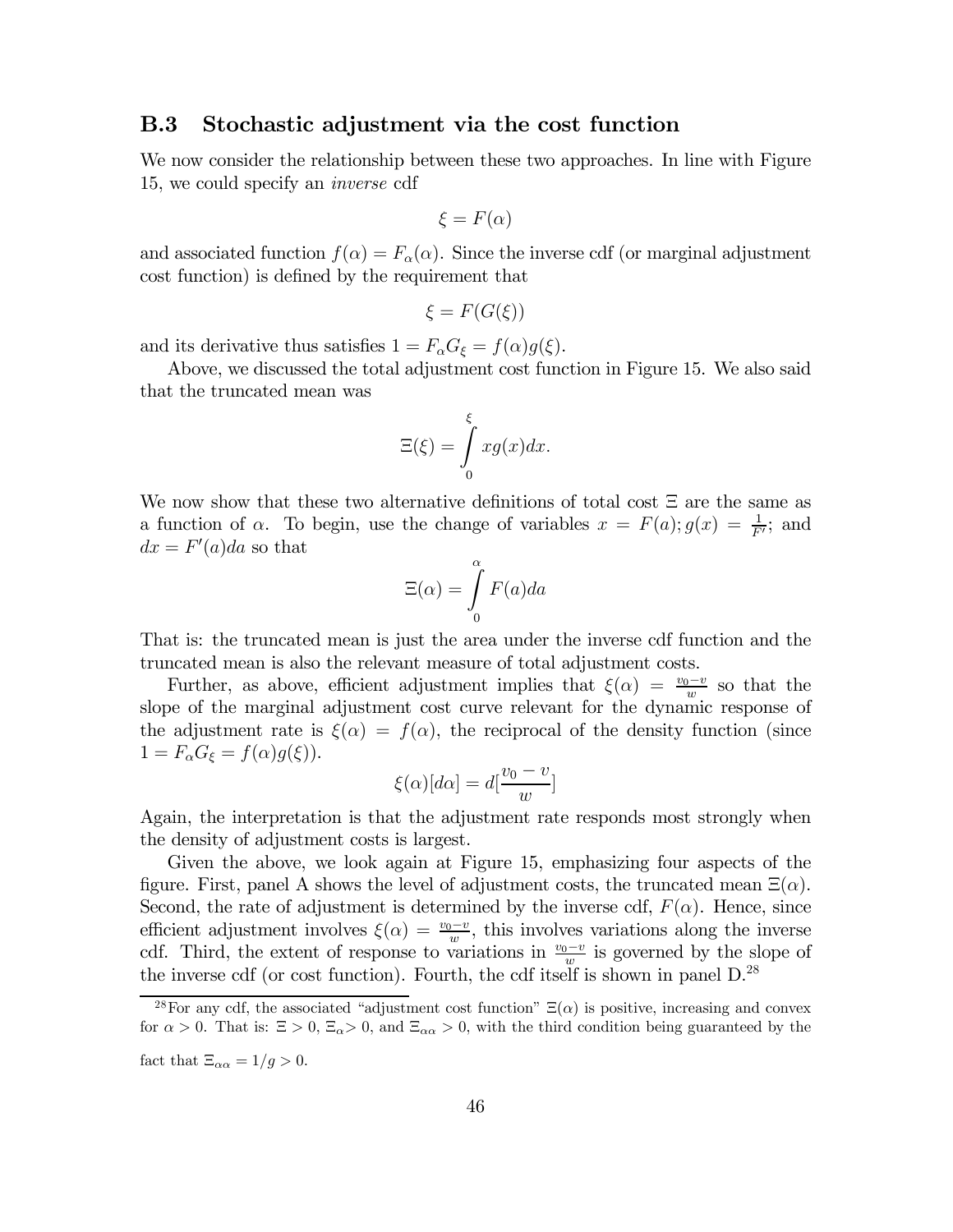#### B.4 Extension to multiple vintages

Now, as in our main analysis, we consider the extension to multiple periods of price fixity. The results above enter our analysis in two ways. First, the expected value of a firm depends on its expected future adjustment costs,

$$
v_j = \pi_j + \beta E\{\frac{\lambda'}{\lambda}[\alpha'_{j+1}v'_0 - w'\Xi'_{j+1}\} + (1 - \alpha'_{j+1})v'_{j+1}]\}.
$$
\n(9)

Second, the labor devoted to price adjustment in a particular bin is given by

$$
\Xi_j\theta_j
$$

and total adjustment costs are  $n^p = \sum_{n=1}^{J}$  $j=1$  $\Xi_j \theta$ . Third, the possibility that there are

multiple bins now raises a new set of issues concerning the interaction between the steady-state and the nature of adjustment. In a stationary state, there must be increasing adjustment rates, such as illustrated in Figure 15, which are consistent with the requirements  $\xi(\alpha_j) = \frac{v_0 - v_j}{w}$  and the value function recursions (9) above. Accordingly, the variation in adjustment rates is related to the slope of the cost function,

$$
[d\alpha_j] = \frac{1}{\xi_\alpha(\alpha_j)} d[\frac{v_0 - v_j}{w}] = g(\xi_j) d[\frac{v_0 - v_j}{w}]
$$

which is also the density of adjustment costs, as the final equality stresses. In a multiple vintage approach, it is accordingly the case that the properties of the cdf matter at various points: it is  $g(\xi_i)$  that enters in the response above rather than  $g(\xi)$ .

### B.5 Approximate Calvo

In the test, we want to explore the effects of state dependence within a battery of models that have an approximate Calvo form, i.e., a steady-state hazard that is roughly constant for a number of periods. Accordingly, we select the parameters of our cost function so that there is a flat hazard for the DS-global setting for eight quarters, which is a "truncated Calvo" steady-state. Figure 16 displays the nature of the adjustment costs necessary for this result. In panel B, we see that the necessary cost function,  $\xi(\alpha)$ , is one that is fairly flat until  $\alpha = 0.2$  then rises very sharply to close to the maximum cost. Faced with this adjustment cost, firms with a range of different values of  $(v_0-v_j)/w_0$  will all choose  $\alpha = 0.2$ . When  $(v_0-v_j)/w_0 \ge B = 0.015$ , all firms will choose to adjust  $(\alpha = 1)$ .

### B.6 Functional form

The inverse tangent (or arctangent) is a monotonically increasing function that maps the real line into the interval  $(-\pi, \pi)$ . It has concave, convex, nearly linear, and s-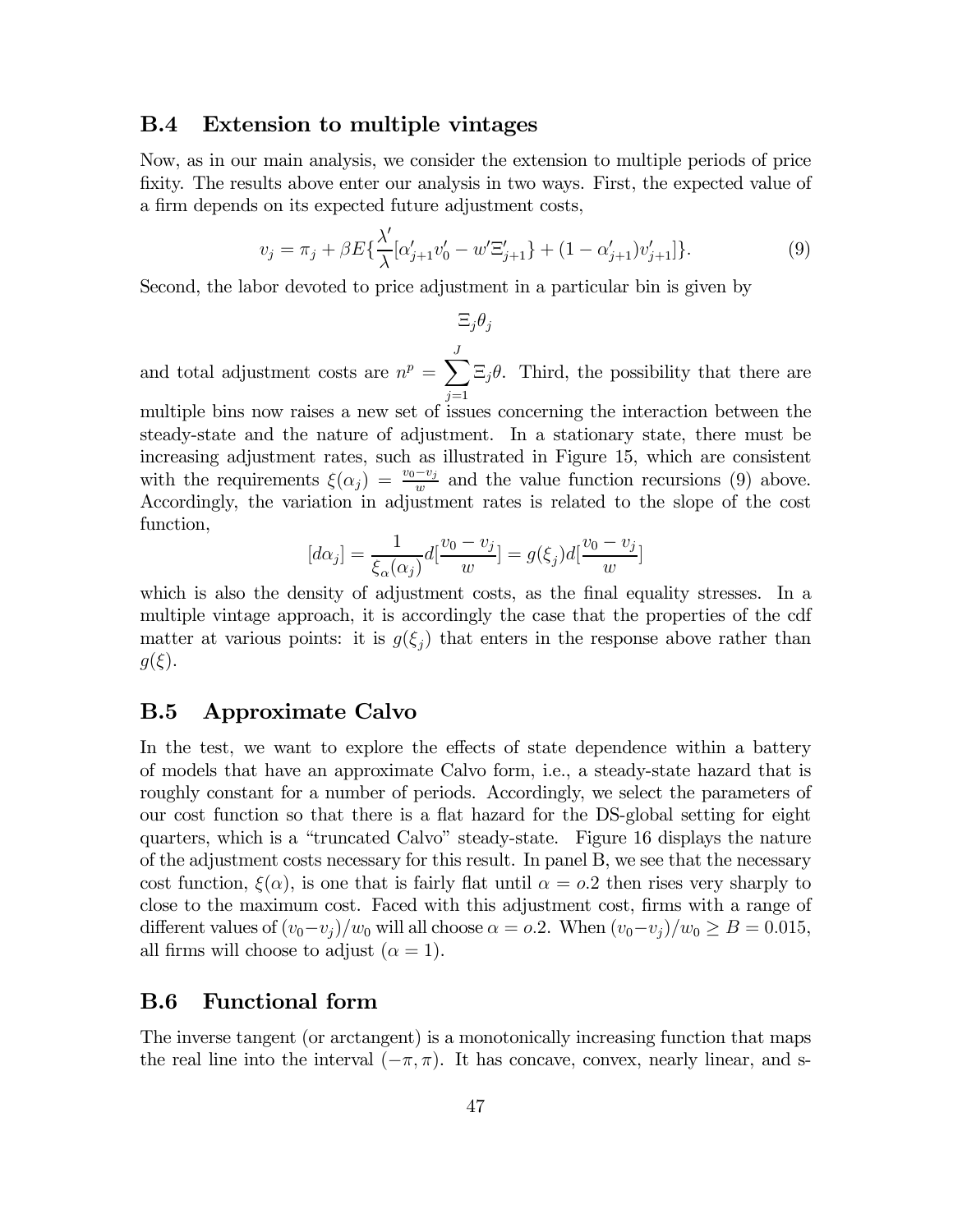

Figure 16: Adjustment costs leading to near constant hazard ( $\alpha \approx 0.2$ ).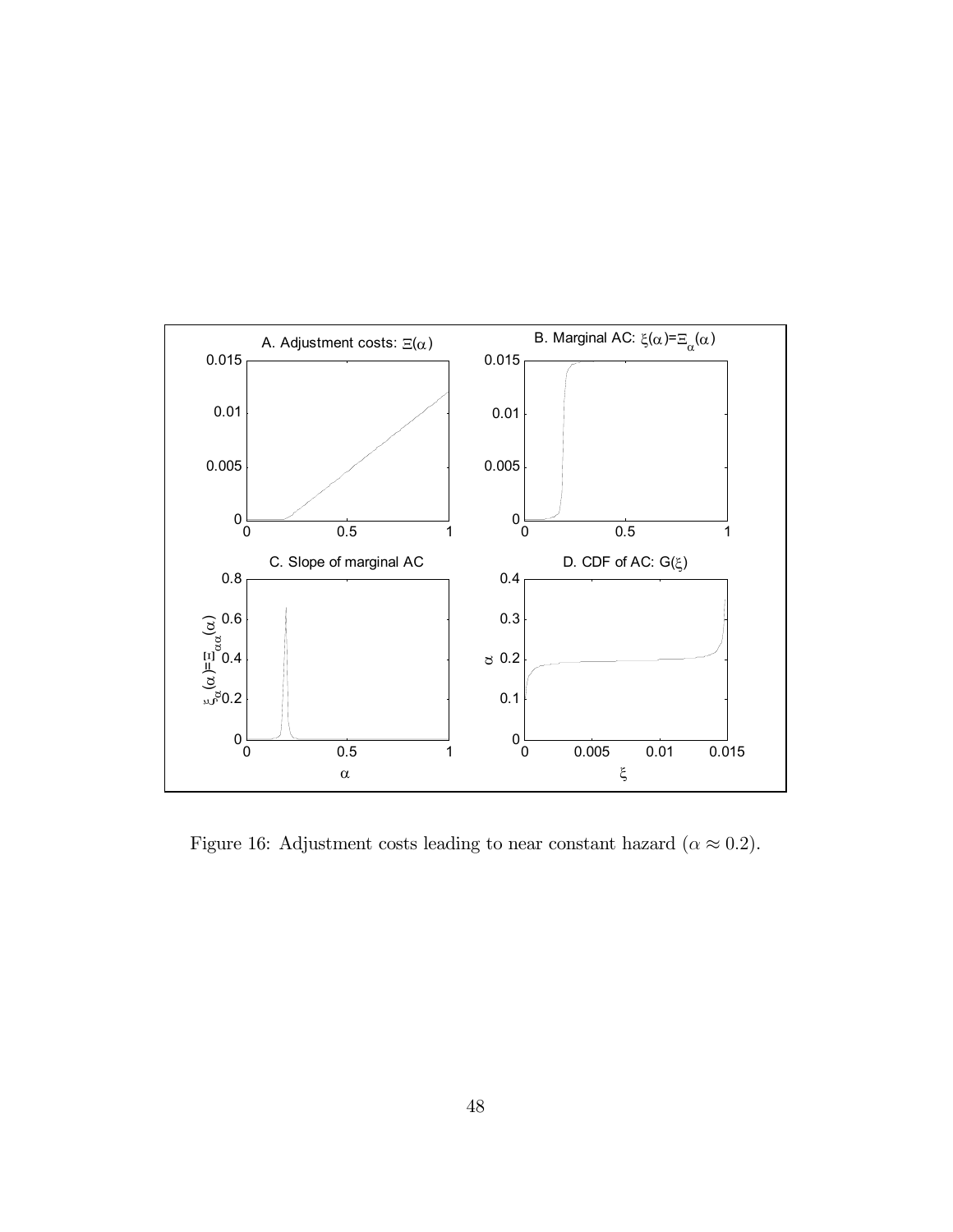shaped pieces. Hence, an inverse cdf that selects part of this function can be used to explore a variety of different assumptions about the cost function within a common functional form.

We proceed as follows. First, we select a part of the standardized arctangent  $s(x)$ – shown in Figure A1–that we would like to use, i.e., an interval  $(x,\overline{x})$ . Then, we assume that

$$
x(\alpha) = (\overline{x} - \underline{x}) * \alpha + \underline{x}
$$

where  $\alpha$  is restricted to range  $0 \leq \alpha \leq 1$ . Finally, we assume that the inverse CDF takes the form

$$
\xi(\alpha) = K_1 s(x(\alpha)) + K_2
$$

We further assume that the inverse CDF takes on a zero value at  $\alpha = 0$  and a value of B at  $\alpha = 1$ . That is:

$$
0 = K_1 s(\underline{x}) + K_2
$$
  

$$
B = K_1 s(\overline{x}) + K_2
$$

so that the values of the parameters are given by

$$
K_1 = \frac{B}{s(\overline{x}) - s(\underline{x})}
$$
  

$$
K_2 = -\frac{Bs(\underline{x})}{s(\overline{x}) - s(\underline{x})}
$$

#### B.6.1 Evaluating the conditional mean

To evaluate  $\Xi$ , we proceed as follows. First, the fact that  $\int \tan^{-1}(z)dz = z *$  $\tan^{-1}(z) - \frac{1}{2}\ln(1+z^2)$  implies that

$$
\int s(z)dz = z * s(z) - \frac{1}{2\pi} \ln(1 + z^2)
$$

Second, using the change of variables  $y = (\overline{x} - \underline{x}) * a + \underline{x} = ba + \underline{x}$ , we can determine that

$$
\int_{0}^{\alpha} [K_1s(a*b+x) + K_2]da
$$
\n
$$
= \frac{K_1}{b} \int_{\underline{x}}^{\alpha b + \underline{x}} s(y)dy + K_2 \int_{0}^{\alpha} da
$$
\n
$$
= \frac{K_1}{b} [(\alpha b + \underline{x})s(\alpha b + \underline{x}) - \underline{x}s(\underline{x})]
$$
\n
$$
- \frac{K_1}{2\pi b} [\ln(1 + (\alpha b + \underline{x})^2) - \ln(1 + (\underline{x})^2)] + K_2 \alpha
$$

We use this to compute the extent of adjustment costs Ξ.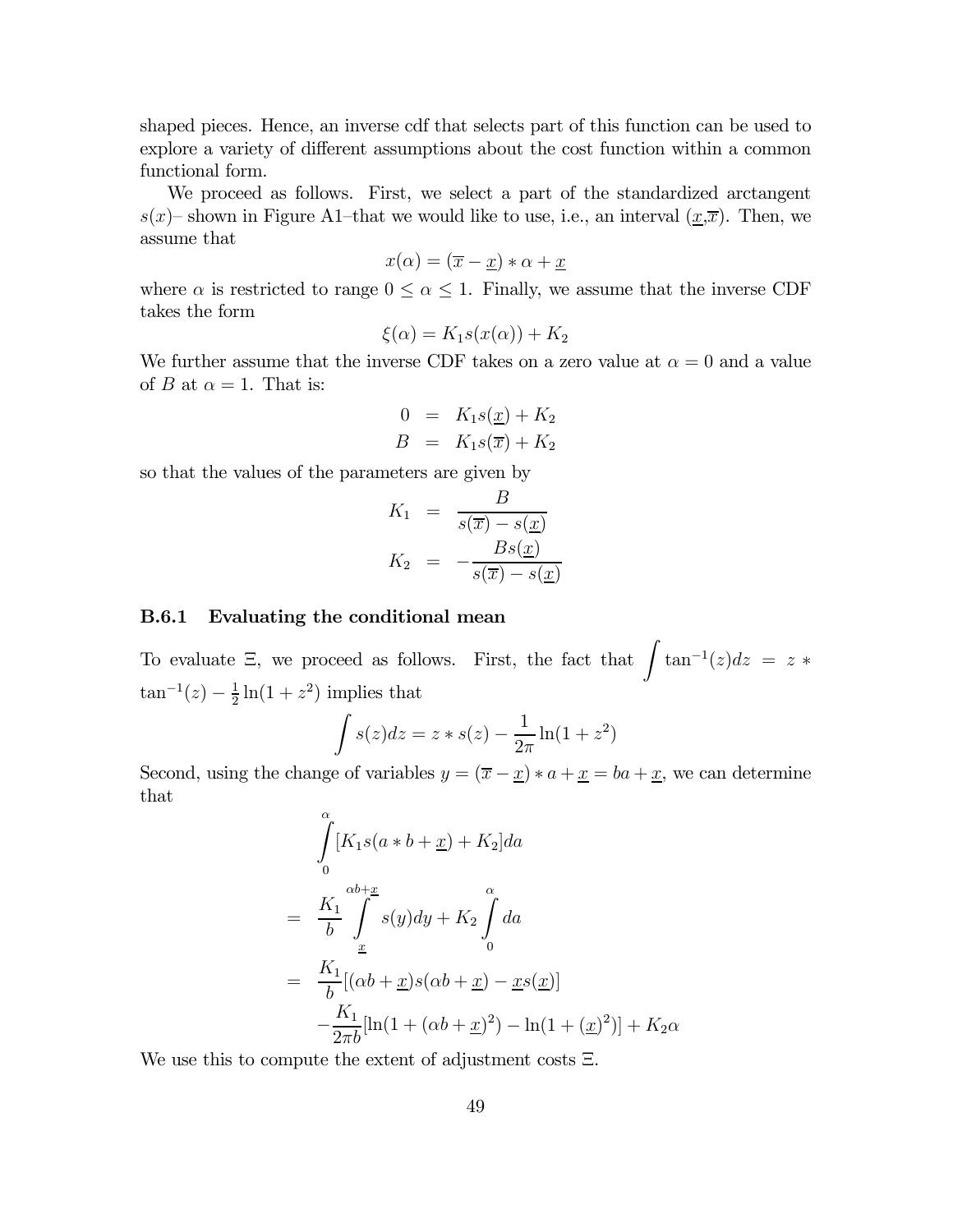#### B.6.2 Marginal adjustment costs

The linearizations require the derivatives of the adjustment cost functions above. The derivative of the conditional mean is

$$
\frac{d}{d\alpha}\Xi(\alpha) = \frac{d}{d\alpha}\int_{0}^{\alpha}F(a)da = \xi(\alpha)
$$

for all cost functions. The derivative of the specific inverse CDF is

$$
\frac{d}{d\alpha}\xi(\alpha) = \frac{d}{d\alpha}[\frac{K_1}{\pi}\tan^{-1}(\alpha * b + \underline{x}) + K_2] = b\frac{K_1}{\pi}\frac{1}{1 + (\alpha * b + \underline{x})^2}
$$

using the fact that  $\frac{d}{dx} \tan^{-1}(x) = 1/[1 + x^2]$ .

#### B.6.3 Calculating the CDF

The form of the inverse CDF or cost function makes it easy to determine the form of the CDF. That is:

$$
\alpha = G(\xi) = \frac{1}{b} \tan\left(\frac{\xi - K_2}{K_1/\pi}\right) - \frac{x}{b}
$$

The density can be readily calculated using  $\frac{d}{dx} \tan(x) = (\cos(x))^{-2}$ , so that it takes the form

$$
g(\xi) = \frac{1}{bK_1/\pi} [\cos(\frac{\xi - K_2}{K_1/\pi})]^{-2}
$$

#### B.6.4 Some selections

By appropriate choices of the range of the parameters above, we can replicate a variety of cdfs or cost functions. Figure 17 displays three selections (the parameter choices for "nearly Calvo" fall outside of the plotted range, with  $x = -50$  and  $\bar{x} = 205$ ).

The implied adjustment cost functions (with B=0.15) are plotted next: the horizontal axis is  $\alpha$  and the vertical axis is  $\xi(\alpha)$ .

For additional details on adjustment cost selection, see the replication materials for this project, which are available at  $\frac{http://people.bu.edu/rking/}{http://people.bu.edu/rking/}{$ , specifically the documentation on adjustment cost utilities.

# C Dynamics of adjustment rates

The adjustment rate for a firm of vintage j is implicitly given by  $\xi(\alpha_{it})w_{0t} = v_{0t} - v_{it}$ . Accordingly, we can take a first order approximation to this expression and deduce that

$$
\xi_{\alpha}(\alpha_j)(\alpha_{jt} - \alpha_j) = -\left[\frac{p_j \partial v_{jt}}{w_0}\right] * \left[\log(p_{jt}) - \log(p_j)\right] + \text{other terms}
$$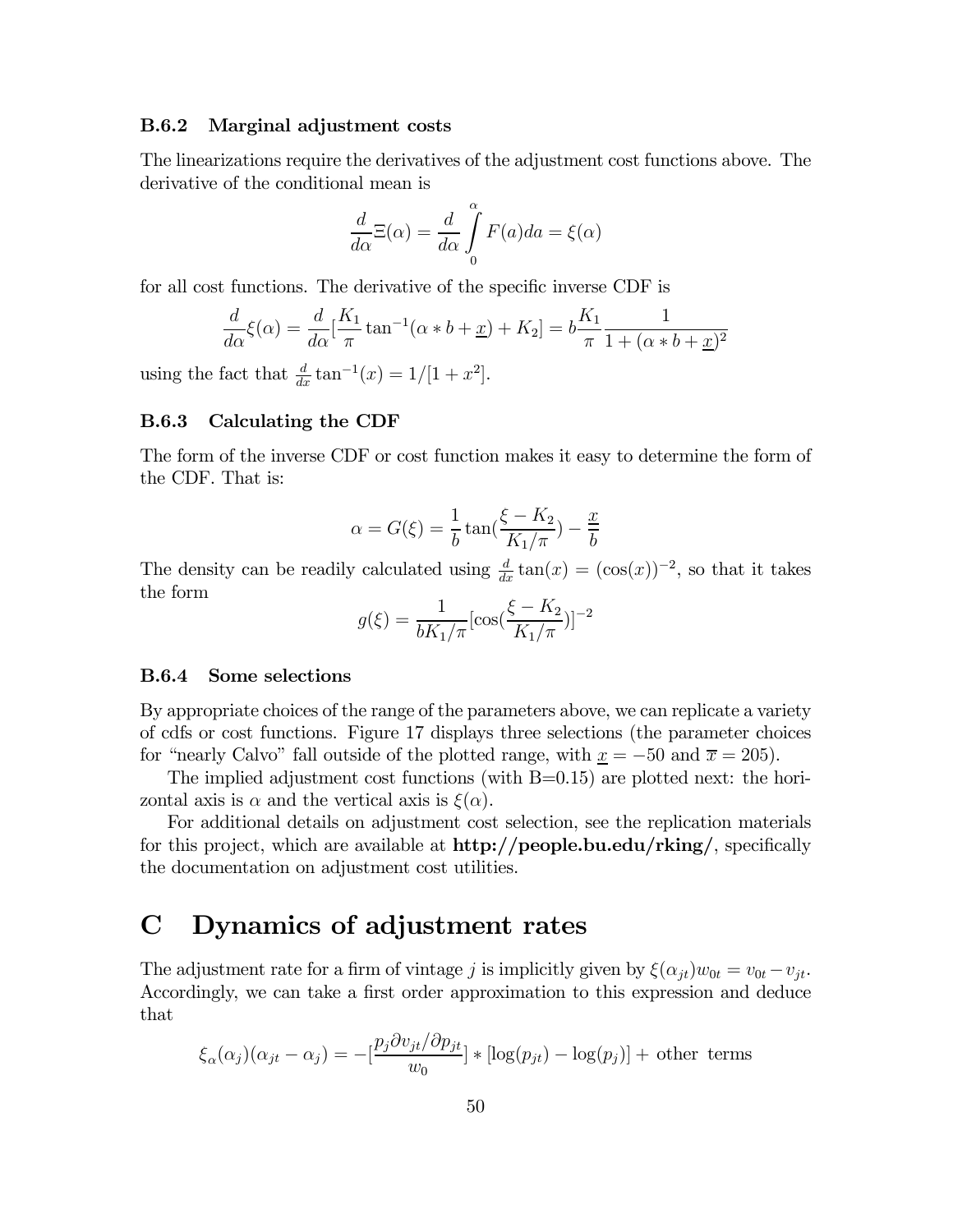

Figure 17: Standardized arc tangent function and some segments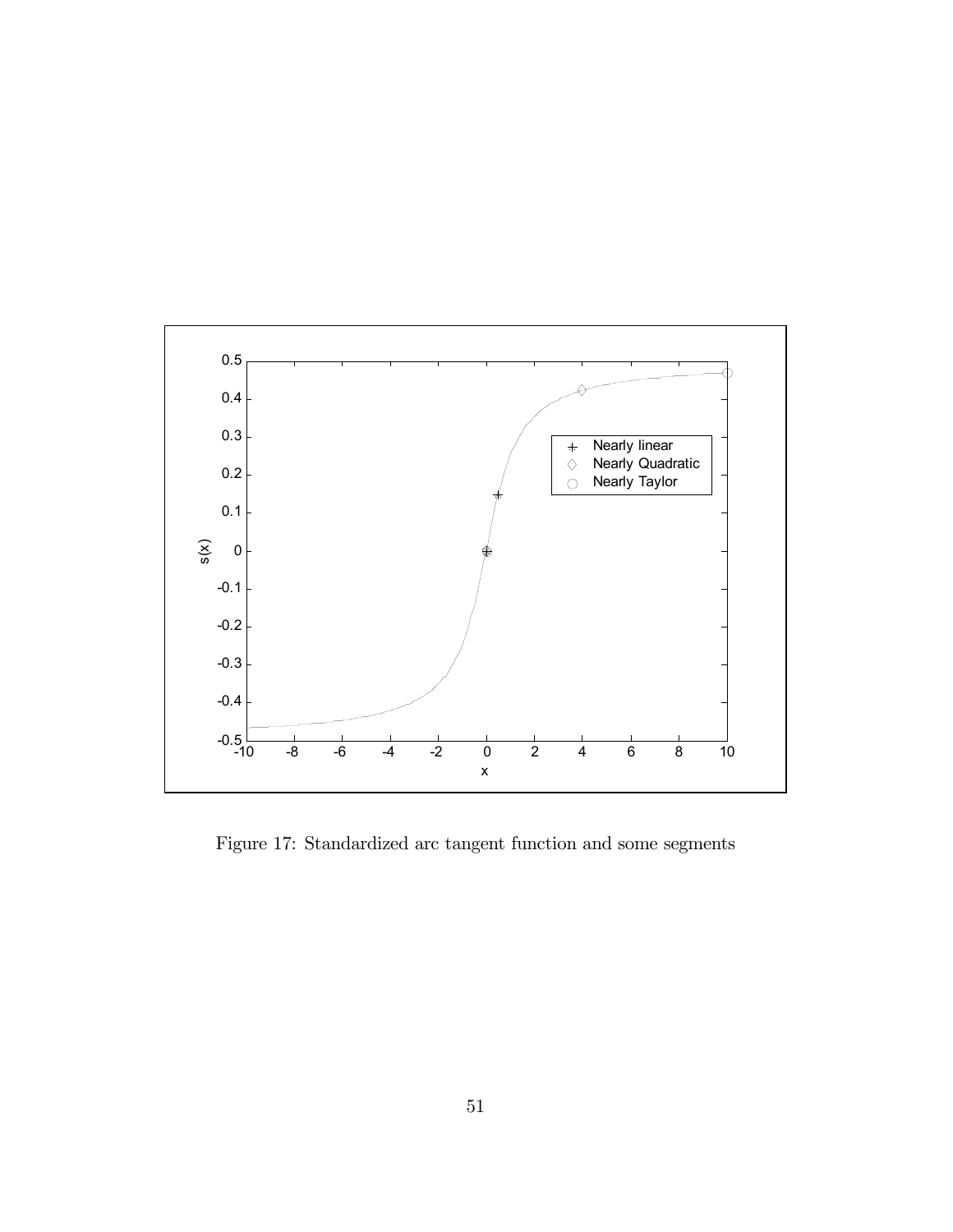

Figure 18: Alternative adjustment cost functions (inverse CDFs)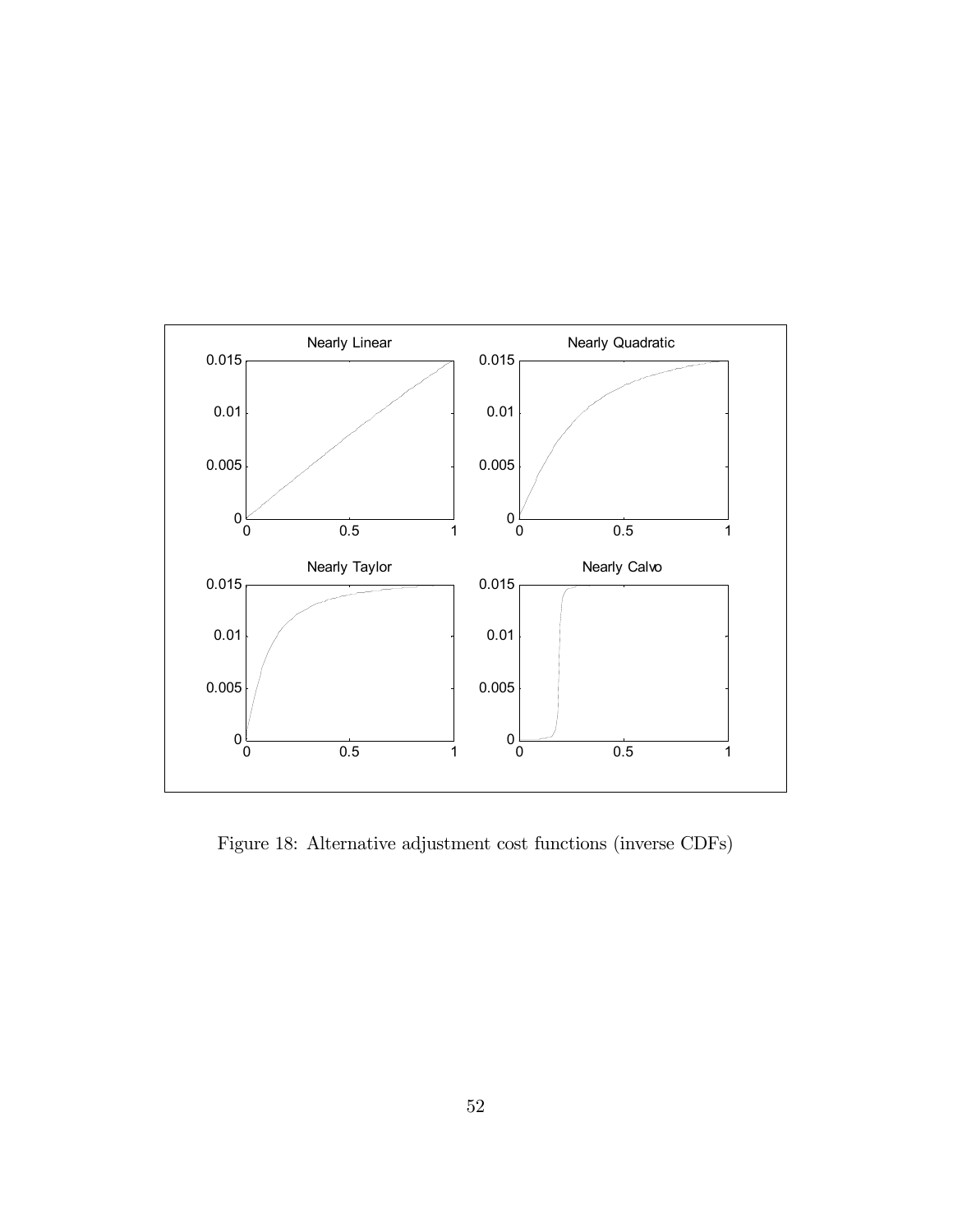

Figure 19: Effects of relative price on adjustment rates

so that it is possible to explore the effects of the price level on adjustment incentives, holding fixed other factors. Specifically, we take the equilibrium solution for  $log(p_{it})$ − log( $p_j$ ) and then construct a synthetic series  $\tilde{\alpha}_{jt}-\alpha_j$  using the equation above. Given these synthetic series, we can also construct a synthetic series for the vintages,  $\tilde{\omega}_{it}-\omega_{i}$ , which is a dynamic simulation of sorts, since it obeys the dynamic equations

$$
\widetilde{\omega}_{jt} - \omega_j = (1 - \alpha_j)(\widetilde{\omega}_{j-1,t-1} - \omega_j) - \omega_{j-1}(\widetilde{\alpha}_{jt} - \alpha_j)
$$
  

$$
\widetilde{\omega}_{0t} - \omega_0 = \sum_{j=0}^{J-1} [\alpha_j(\widetilde{\omega}_{j-1,t-1} - \omega_j) + \omega_j(\widetilde{\alpha}_{jt} - \alpha_j)].
$$

That is, the synthetic series for  $\tilde{\omega}_{jt}$  is constructed solely on the basis of variations in the synthetic adjustment rates  $\{\widetilde{\alpha}_{jt}\}_{j,t}$ , so that it too involves only the effects of  $p_{jt}$ .

The striking results of this analysis are reported in Figures 19 and 20. Figure 19 shows that the effects of  $p_{jt}$  are dominant on  $\alpha_{jt}$  except for those firms that just adjusted, with this exception seeming plausible on the basis of our prior analysis of static profit gain in the main text. The price effects capture variations in vintage fractions  $(\omega_{jt})$  virtually completely.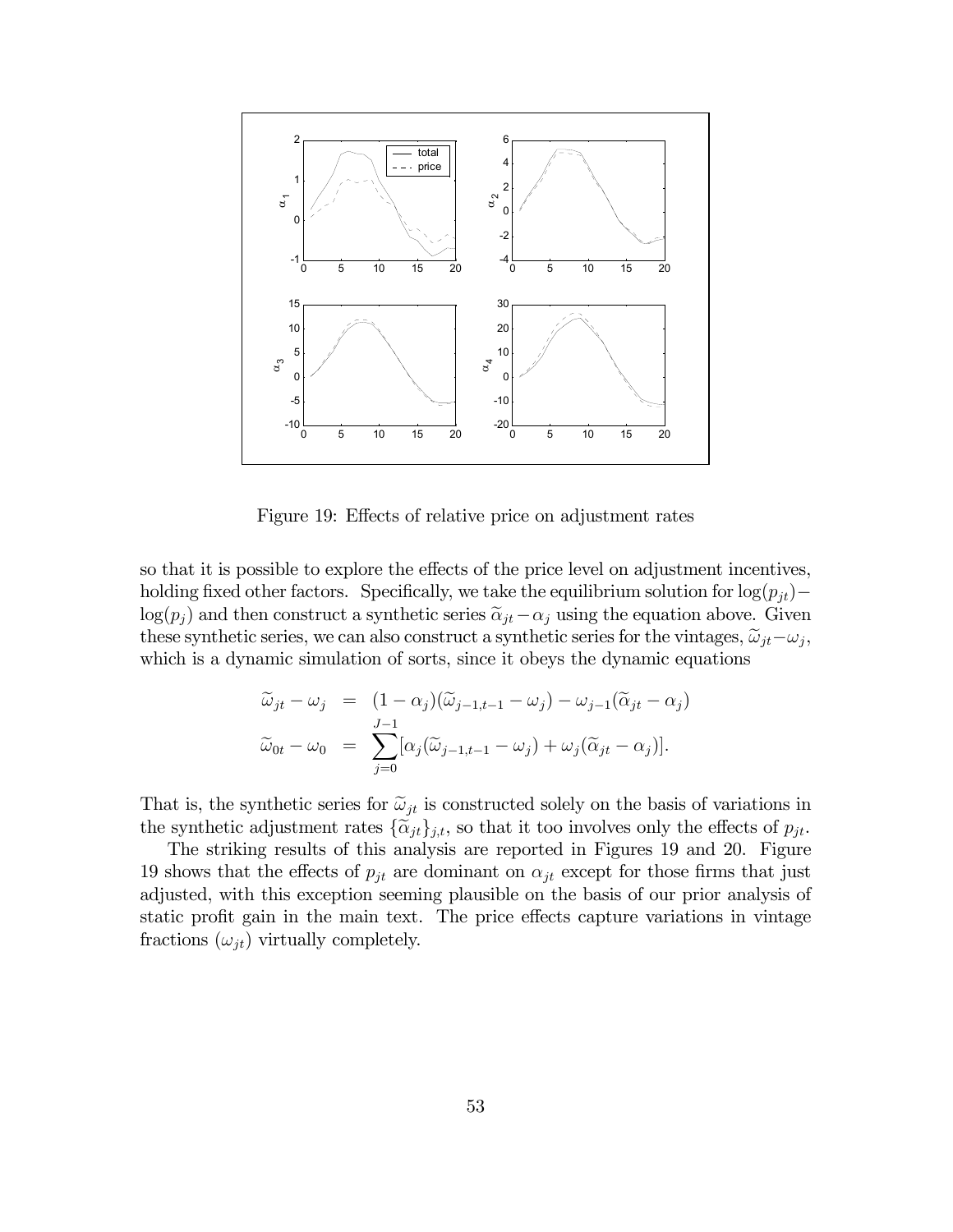

Figure 20: Effects of relative prices on vintage fractions

# D Computation

There are two parts to the computation of the model. Consider that the model is a set of equations of the form

$$
E_t F(Y_{t+1}, Y_t, X_{t+1}, X_t) = 0
$$

where  $Y_t$  is a vector of endogenous variables and  $X_t$  is a vector of exogenous variables.

### D.1 Computation of stationary point

The stationary point of the model involves finding a vector  $Y$ , given a vector  $X$ , such that

$$
F(Y, Y, X, X) = 0
$$

Additional discussion to be added.

## D.2 Computation of local approximation

The local approximation takes the form

$$
F_1 * E_t(Y_{t+1} - Y) + F_2(Y_t - Y) + F_3E_t(X_{t+1} - X) + F_4(X_t - X) = 0
$$

where the  $F_i$  are matrices of partial derivatives. We compute those matrices analytically and numerically, offering a cross-check on the dynamic system's approximation.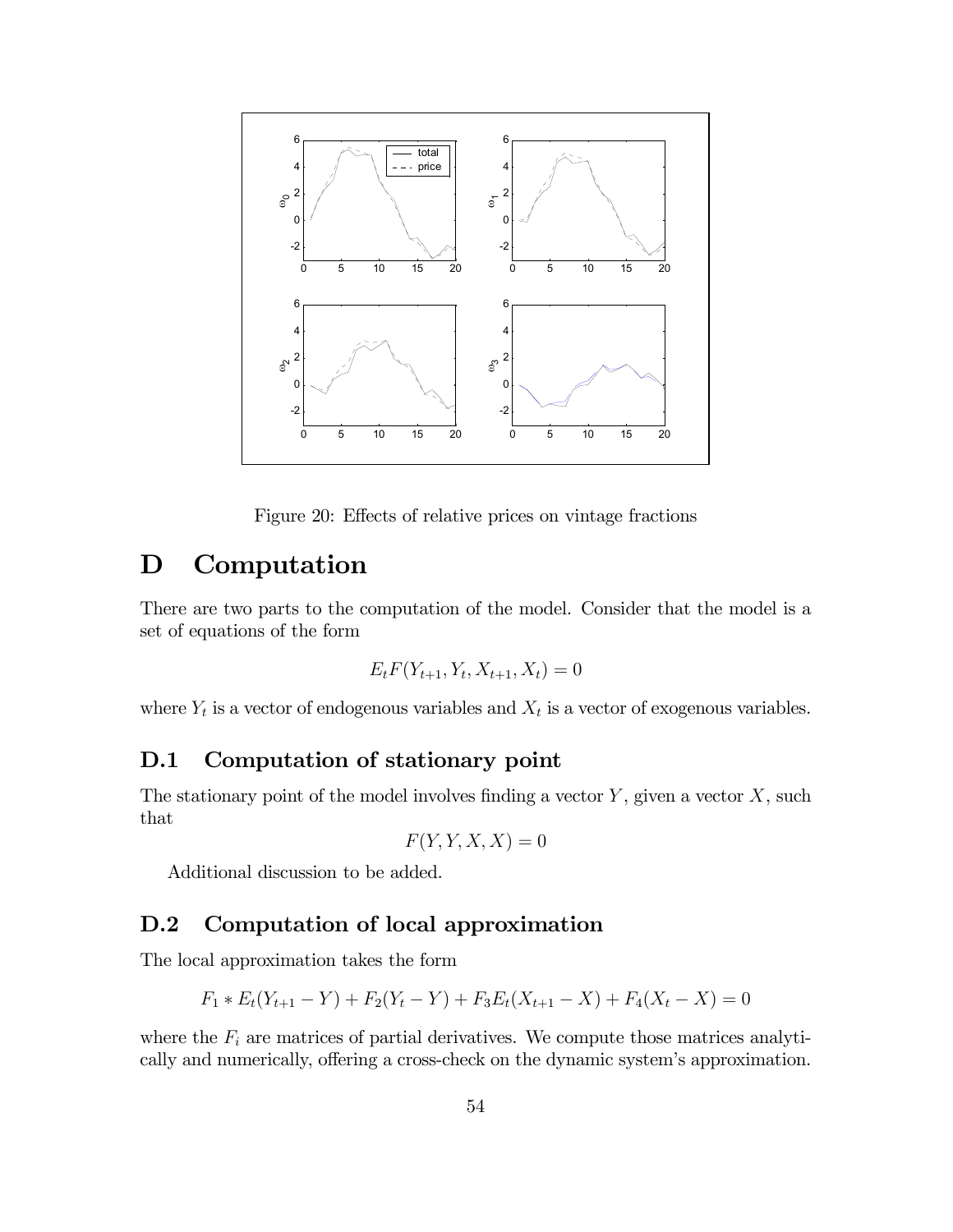# E Model equations

This appendix spells out the complete set of equations of our model. The discussion is divided into seven blocks of equations governing: (1) the dynamics of the price distribution; (2) the behavior of relative prices, relative demand and the price level; (3) cost, profit, and labor demand; (4) consumption demand and labor supply; (5) firm value, efficient pricing, and efficient adjustment; (6) definitions and aggregate consistency conditions; (7) decomposition of price adjustment dynamics.

### E.1 Dynamics of the price distribution

The first block of model equations describes the evolution of the price distribution, including the dynamics of lagged relative prices; the dynamics of the "end of period" distribution  $(\omega)$ ; and (iii) the start of period distribution  $(\theta)$ .

1A. Evolution of lagged relative prices

$$
p_{j+1,t+1} = p_{j,t} \tag{1.A}
$$

1B. Restrictions on omegas

$$
1 = \sum_{0}^{J-1} \omega_{jt} \tag{1.B}
$$

1C. Relate omegas to thetas and alphas

$$
\omega_{jt} = (1 - \alpha_{jt}) \cdot \theta_{jt} \text{ for } j = 1 \text{ to } J - 1 \tag{1.C}
$$

1D. Next period thetas in terms of current omegas

$$
\theta_{j+1,t+1} = \omega_{jt} \qquad j = 1 \text{ to } J-1 \tag{1.D}
$$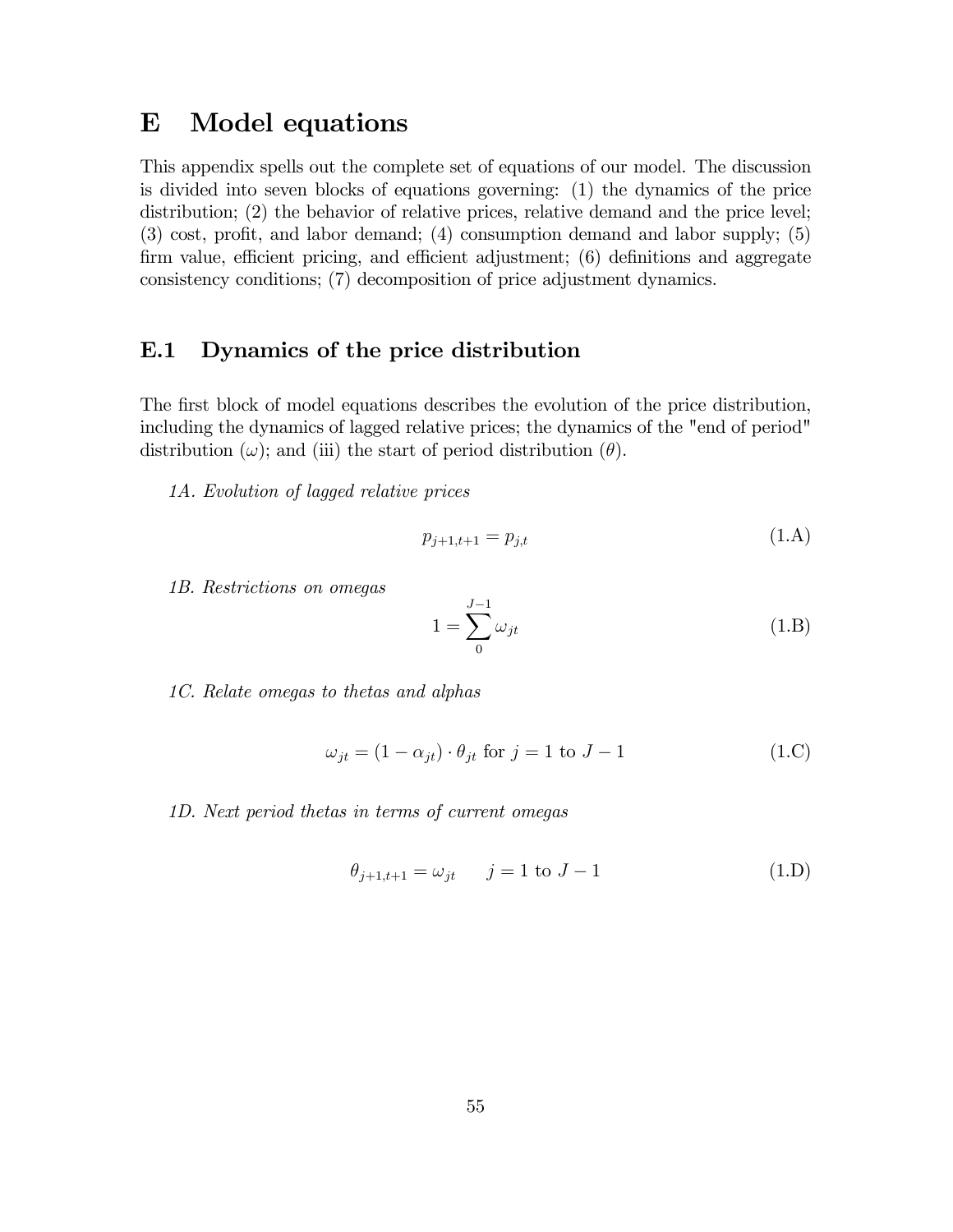### E.2 Relative demand, relative prices, and the price level

The second block determines the current relative prices, current relative demands, the price level, and a related demand multiplier. Given the lagged relative prices, many current relative prices evolve based on the extent of inflation. Relative demands depend on these current relative prices in ways that are governed by the aggregator specification, which also imposes restrictions on the price level and the related multiplier.

#### 2A. Current relative prices

$$
p_{jt} = \frac{P_{t-j}^*}{P_t} = \frac{p_{j-1,t-1}}{\pi_t} \qquad j = 1 \text{ to } J-1
$$
 (2.A)

#### 2B. Define relative demand

$$
y_t(i) = x_t(i) \cdot y_t
$$
  $j = 0$  to  $J - 1$  (2.B)

#### 2C. Determinants of demand fractions

The demand structure stems from the specification of the aggregator

$$
1 = \int_0^1 \phi(x_i) \, di
$$

where  $\phi(x_i)$  takes the specific functional form

$$
\phi(x(i)) = \frac{1}{(1+\eta)\gamma} \left[ (1+\eta)x(i) - \eta \right]^{\gamma} + 1
$$

If we minimize the nominal cost

$$
P = \int_0^1 P(i)x(i)di
$$

of a package of  $x(i)$  consistent with the constraint, then we have a first order condition of the form

$$
-P(i) + Z\phi'(x(i))
$$

where  $Z$  is the multiplier on the constraint.

Using the efficiency condition, the demand function is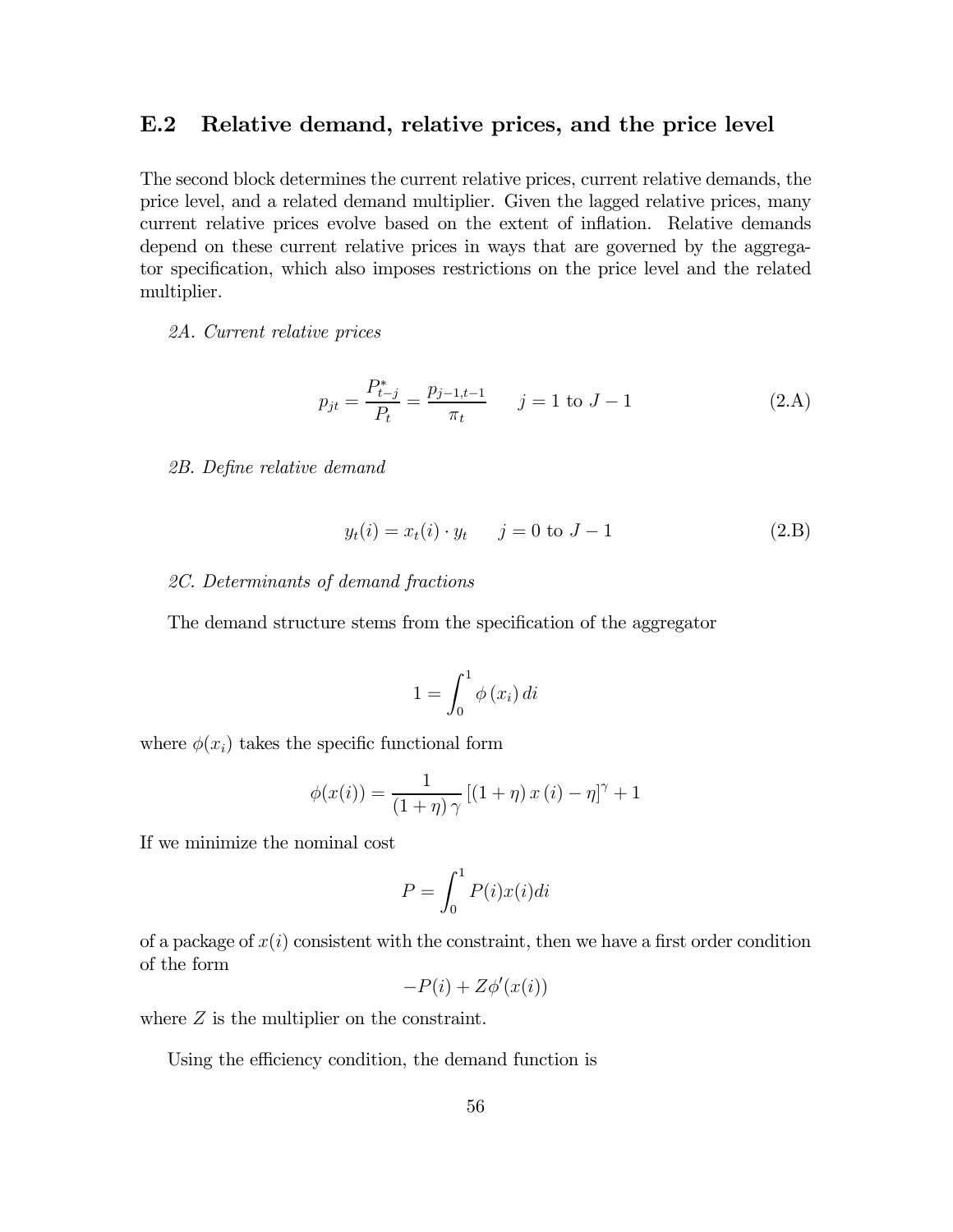$$
x_t(i) = \frac{1}{1-\eta} \left[ \left( \left( \frac{P_t(i)}{P_t} \right) \left( \frac{P_t}{Z_t} \right) \right)^{\frac{1}{\gamma-1}} + \eta \right] = \frac{1}{1-\eta} \left[ \left( \frac{p_t(i)}{\zeta_t} \right)^{\frac{1}{\gamma-1}} + \eta \right]
$$

We then apply this specification to each of the bins,

$$
x_{jt} = \frac{1}{1 - \eta} \left[ \left( \frac{p_{jt}}{\zeta_t} \right)^{\frac{1}{\gamma - 1}} + \eta \right]
$$
 (2.C)

### 2D. Price level restriction

The price level is defined as

$$
P = \int_0^1 P(i)x(i)di
$$

$$
P_t = \sum_0^{J-1} \omega_{jt} P_{jt} x_{jt}
$$

Hence, it implies a restriction on relative prices and demands, which is followed by

its loglinear counterpart,

$$
1 = \sum_{0}^{J-1} \omega_{jt} p_{jt} x_{jt}
$$
\n(2.D)

### 2E. Aggregate multiplier restriction

From the aggregator constraint

$$
1 = \sum_{0}^{J-1} \omega_{jt} \phi \left( x_{jt} \right) \tag{2.E}
$$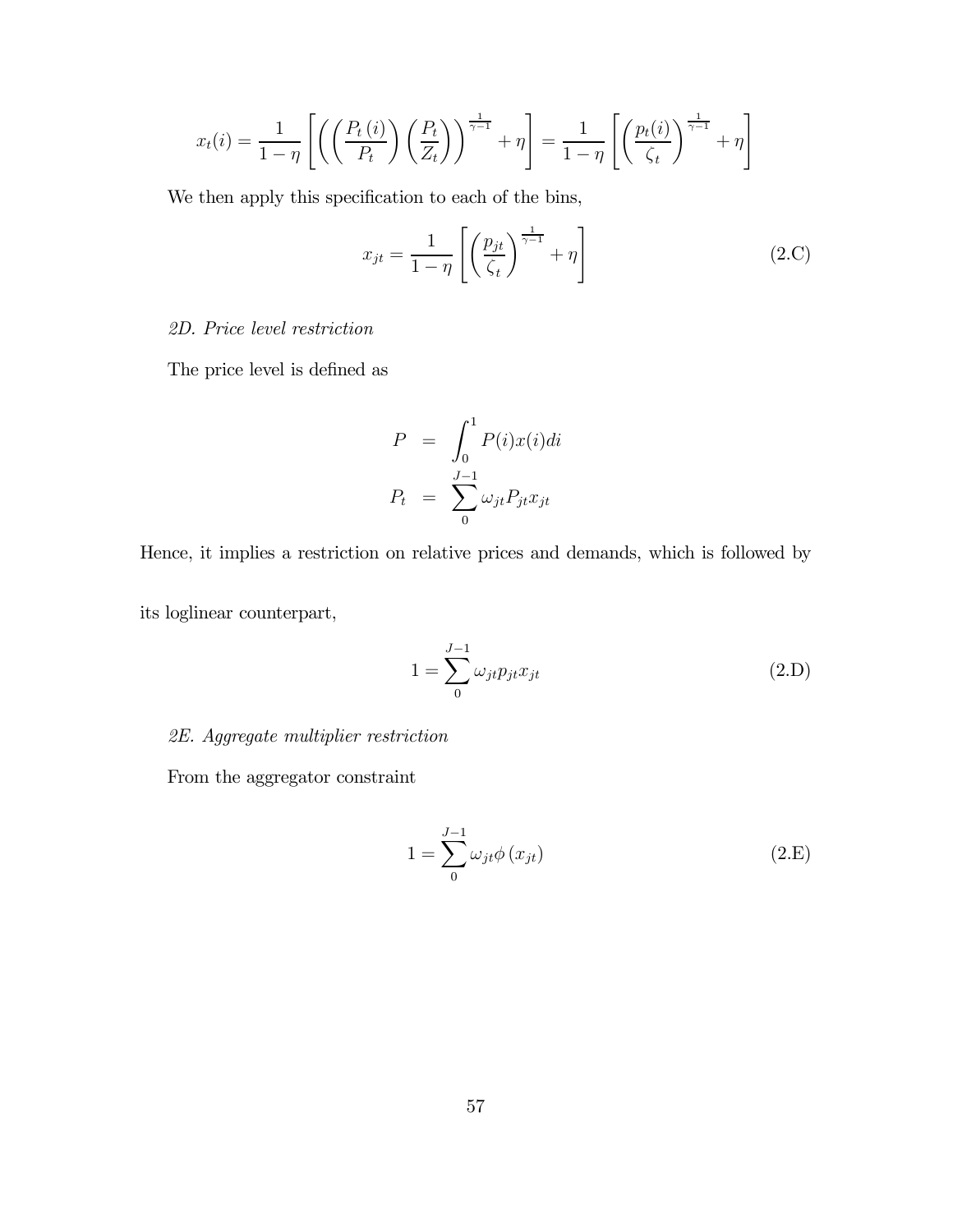### E.3 Cost, profit, and labor demand

The third block involves production, cost, profit and labor demand specifications

#### 3A. Production fuction/labor demand

The prodution function is a simple linear expression, which also governs labor demand when prices are sticky,

$$
y(i) = an(i)
$$
 for  $j = 0$  to  $J - 1$  (3.A)

#### 3B. Marginal cost

Given the production function, real marginal cost is the wage rate divided by productivity,

$$
\psi_t(i) = \frac{w_t(i)}{a_t} \qquad \text{for } j = 0 \text{ to } J - 1 \tag{3.B}
$$

3C. Profits

Profits can be expressed in a number of different ways,

$$
z_{jt} = (p_{jt} - \psi_{jt}) y_{jt} = (p_{jt} - \psi_{jt}) x_{jt} y_t = p_{jt} y_{jt} - w_{jt} n_{jt}
$$
(3.C)

for  $j = 0$  to  $J - 1$ 

#### 3D. Marginal profit equations

Marginal profits enter in pricing efficiency conditions and these take the form

$$
mz_{jt} = y_{jt} + (p_{jt} - \psi_{jt}) s_{jt} y_t
$$
\n(3.D)

where  $s_{jt}$  is the slope of the demand curve. This expression involves only one marginal cost term if the factor market is global, since  $\psi_{jt} = \psi_t$  in this case.

#### 3E. Demand slopes

One element of marginal profits is the demand slope,

$$
s_{jt} = \frac{1}{1 - \eta} \frac{1}{\gamma - 1} \left[ (p_{jt})^{\frac{\gamma - 2}{\gamma - 1}} \zeta_t^{\frac{1}{\gamma - 1}} \right]
$$
 (3.E)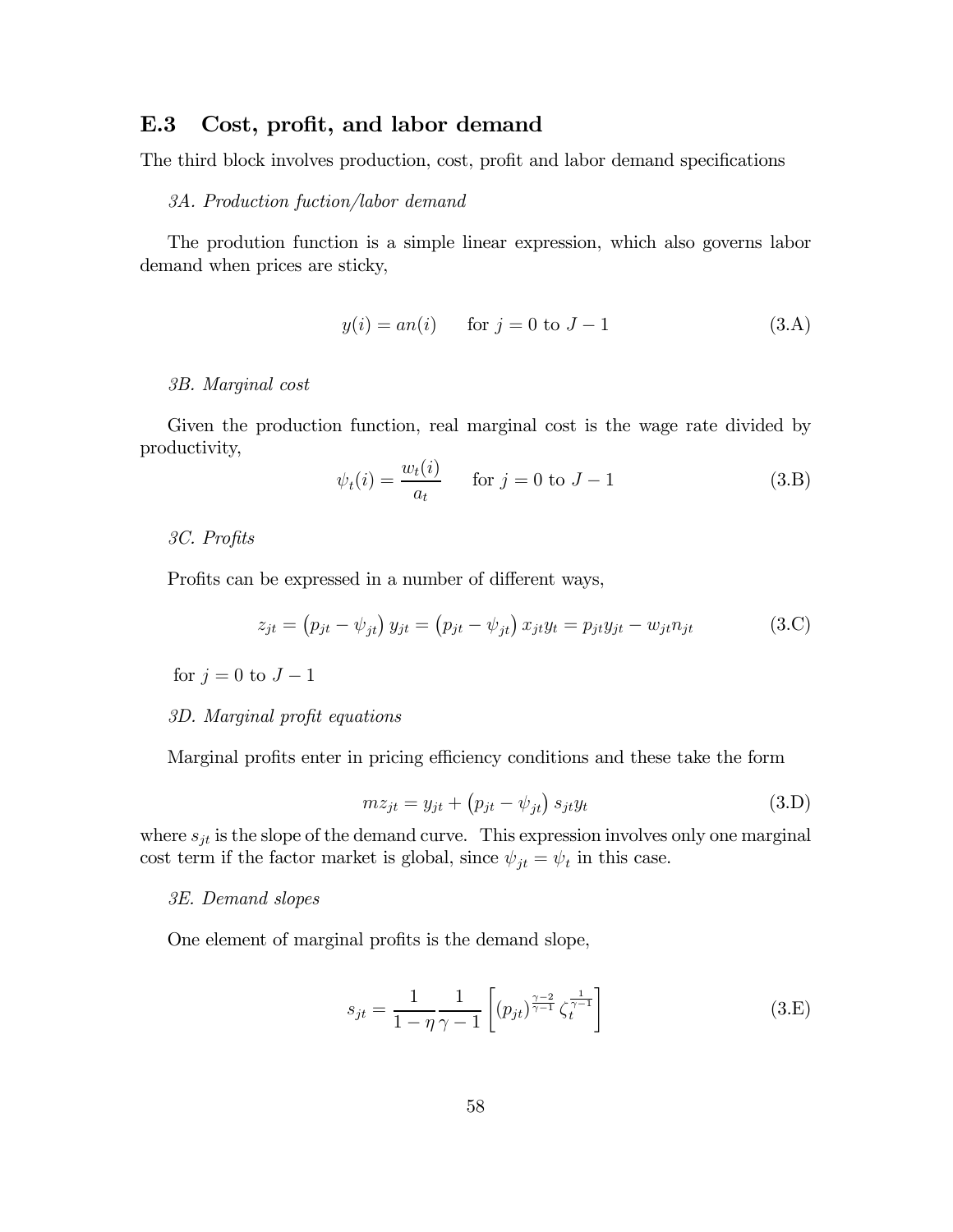## E.4 Consumption demand and labor supply

The fourth block involves consumption demand, labor supply, and various labor aggregations.

The household solves the following problem:

$$
\max \left\{ \sum_{t} \beta^{t} \sum_{j} \omega_{jt} \left[ \frac{1}{1 - \sigma} c_{jt}^{1 - \sigma} - \frac{\chi}{1 + \phi} n_{jt}^{1 + \phi} \right] \right\}
$$
\nsubject to: 
$$
\left[ \sum_{j} \omega_{jt} c_{jt} \right] \le \sum_{j} \omega_{jt} \left[ w_{jt} n_{jt} + z_{jt} \right]
$$

4A. Marginal utility of consumption

$$
c_{jt}^{-\sigma} = \lambda_t = c_t^{-\sigma} \tag{4.A}
$$

4B. Total labor

$$
n_t = n_t^P + n_t^y \tag{4.B}
$$

4C. Labor supply

If the market is global, then

$$
w_t = \frac{1}{\lambda_t} n_t^{\phi} \tag{4.C. global}
$$

where labor supply is the sum of labor in production and labor in price adjustment.

If there is a local labor market, then there is a labor supply equation that is pertinent for each "bin"  $j = 1, 1, \ldots, J - 1$ ,

$$
w_{jt} = \frac{1}{\lambda_t} n_{jt}^{\phi} \tag{4.C. local}
$$

Adjusting firms must hire labor to adjust prices, so that the labor supply specification is a little different for the residents of "bin 0," who are paying the adjustment costs.  $\overline{r}$ 

$$
w_t = \frac{1}{\lambda_t} (n_{0t} + \frac{n_t^p}{\omega_{0t}})^{\phi}
$$
 (4.C local, bin 0)

4D. Labor in price adjustment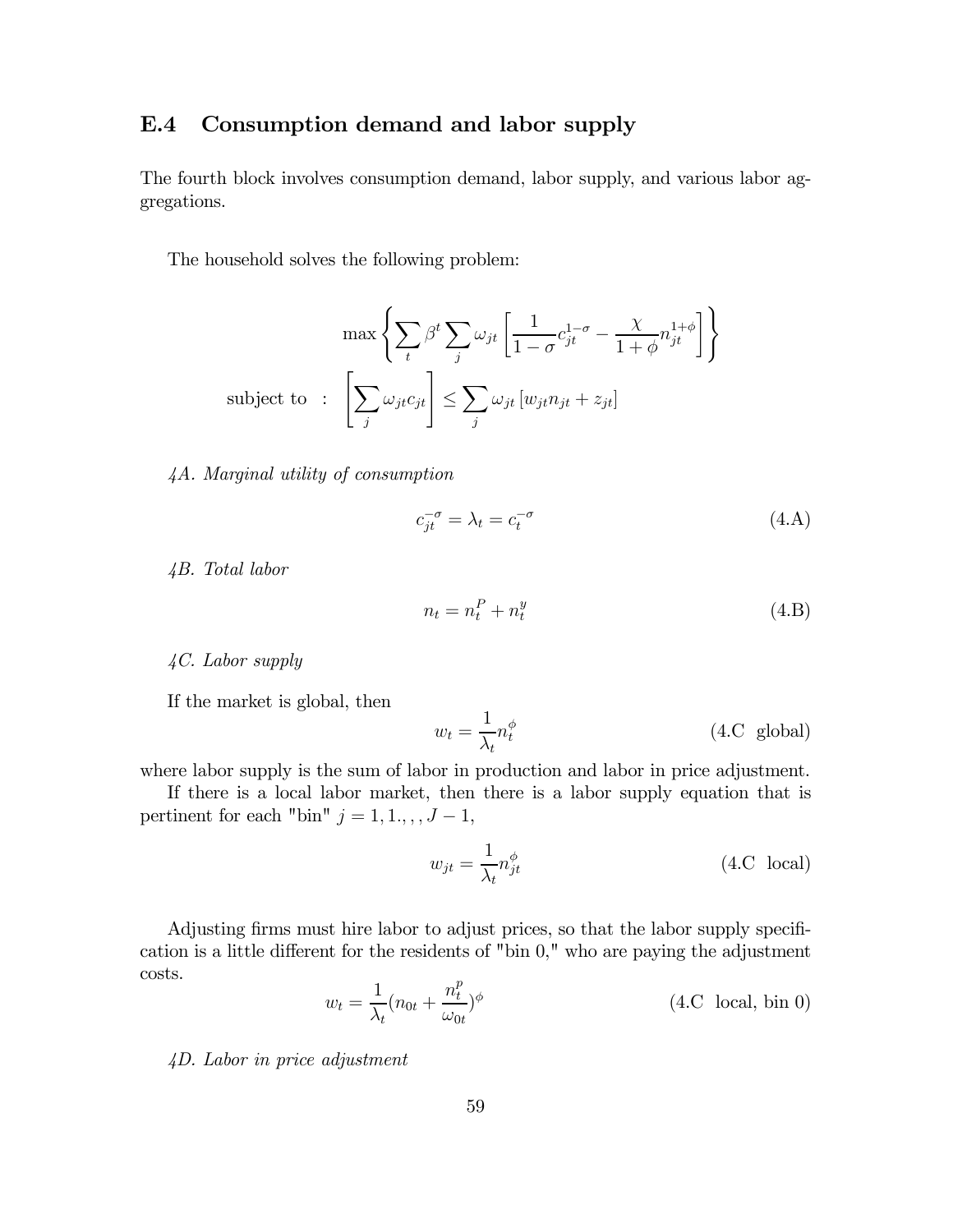$$
n_t^p = \sum_{j=1}^J \theta_{jt} \Xi_{jt} = \Xi_{Jt} + \sum_{j=1}^{J-1} \theta_{jt} (\Xi_{jt} - \Xi_{Jt})
$$
 (4.D)

By way of backgound, the derivation of (4.D) is

using 
$$
1 = \sum_{j=1}^{J} \theta_{jt}
$$
  
\nthen  $\theta_{Jt} = 1 - \sum_{j=1}^{J-1} \theta_{jt}$   
\nand consequently  $n_t^p = \sum_{j=1}^{J-1} \theta_{jt} \Xi_{jt} + \theta_{Jt} \Xi_{Jt}$   
\n
$$
n_t^p = \sum_{j=1}^{J-1} \theta_{jt} \Xi_{jt} + \left(1 - \sum_{j=1}^{J-1} \theta_{jt}\right) \Xi_{Jt}
$$
\n
$$
n_t^p = \Xi_{Jt} + \sum_{j=1}^{J-1} \theta_{jt} \left(\Xi_{jt} - \Xi_{Jt}\right)
$$

4E. Labor in production

$$
n_t^y = \sum_{j=0}^{J-1} \omega_{jt} n_{jt}^y
$$
\n(4.E)

## E.5 Firm value, efficient pricing, and efficient adjustment

The fifth block involves firm value functions, marginal conditions for pricing and efficient adjustment, and a defintion of the marginal value of having a higher price.

#### 5A. Value function recursions

The value function recursions are defined in marginal utility units to make them easier to approximate.

$$
v_j = \lambda z_j + \beta E \left\{ \left[ \alpha'_{j+1} v'_0 - w' \Xi'_{j+1} \lambda' + \left( 1 - \alpha'_{j+1} \right) v'_{j+1} \right] \right\} \tag{5.A standard}
$$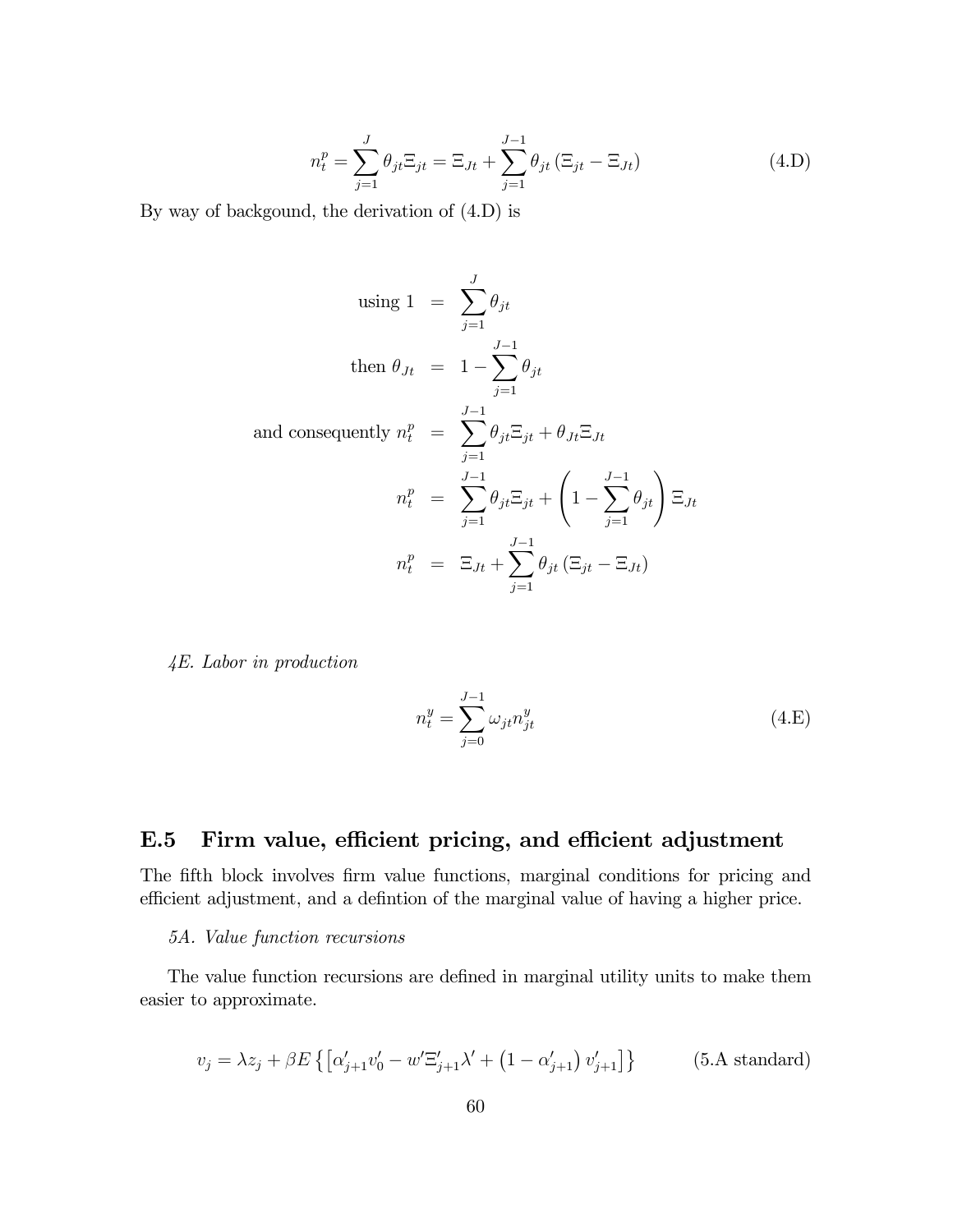$$
v_{J-1} = \lambda z_{J-1} + \beta E \{ [v'_0 - w' \Xi'_J \lambda' ] \}
$$
 (5.A last)

#### 5B. Marginal value recursions

The marginal values are also denominated in marginal utility units, so that pricing efficiency requires

$$
0 = \lambda_t \frac{\partial z(p_{0t}, s_t)}{\partial p_{0t}} + \beta E_t \left[ (1 - \alpha_{1,t+1}) \frac{\partial v_1(p_{0t} \frac{P_t}{P_{t+1}}, s_{t+1})}{\partial p_{0t}} \right]
$$
(5. B first)

$$
\frac{\partial v_j(p_{jt}, s_{t+1})}{\partial p_{jt}} = \lambda_t \frac{\partial z(p_{jt}, s_t)}{\partial p_{jt}} + \beta E_t \left[ (1 - \alpha_{j+1, t+1}) \frac{\partial v_{j+1}(p_{j, t} \frac{P_t}{P_{t+1}}, s_{t+1})}{\partial p_{jt}} \right]
$$
(5. B)

$$
\frac{\partial v_{J-1}(p_{J-1,t}, s_{t+1})}{\partial p_{J-1,t}} = \lambda_t \frac{\partial z(p_{J-1,t}, s_t)}{\partial p_{J-1,t}}
$$
(5.B last)

#### 5C. Optimal adjustment

The efficiency condition for optimal adjustment is

$$
\xi(\alpha) = \frac{v_0 - v_j}{\lambda w} \tag{5.C}
$$

#### 5D. Expected adjustment costs

As discussed in appendix B of the working paper,

$$
\Xi(\alpha) = \int_{0}^{\alpha} F(a)da \qquad (5.D.)
$$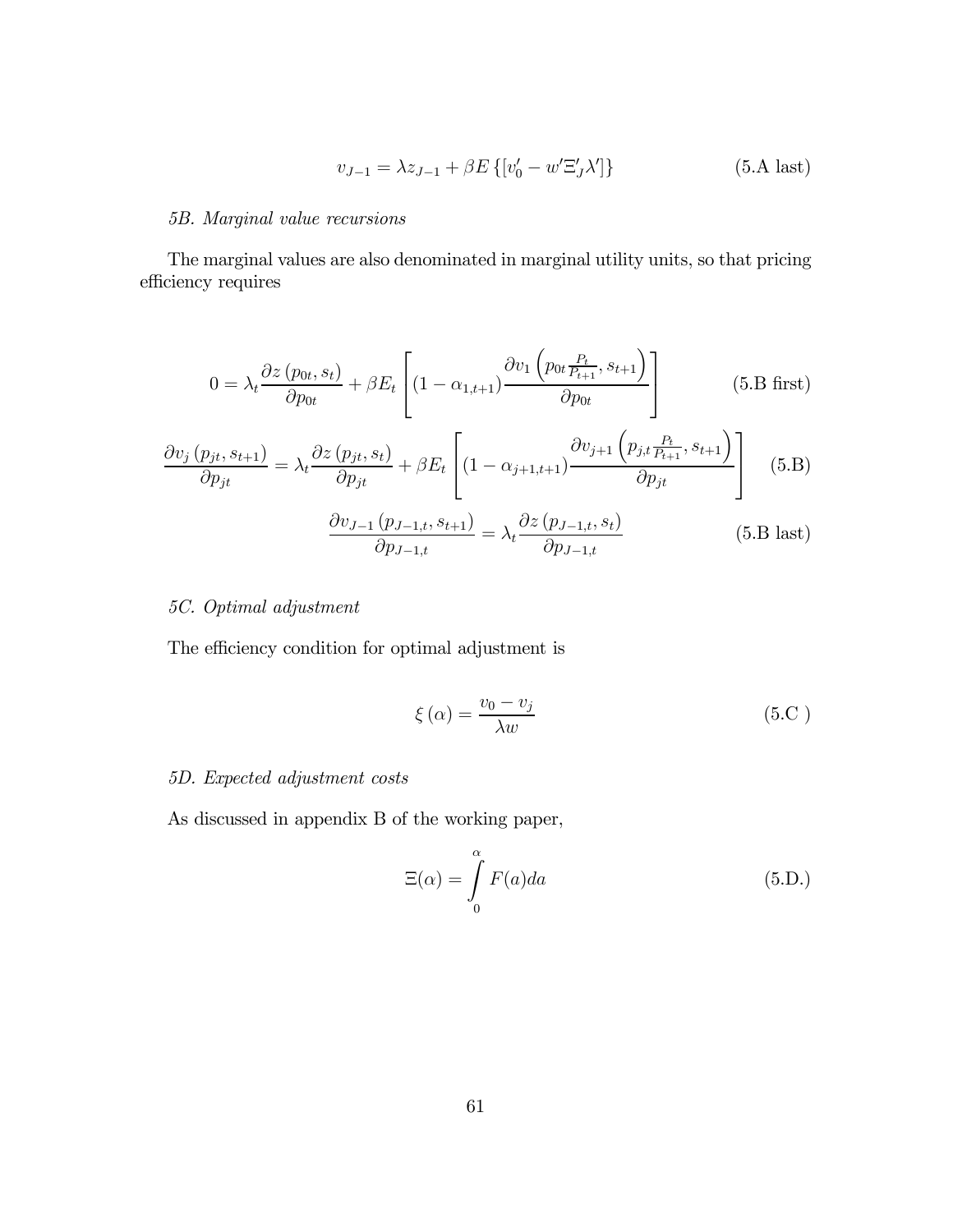## E.6 Aggregate definitions and consistency conditions

6A. Aggregate demand

$$
c_t = y_t \tag{6.A}
$$

6B. Monetary equilibrium

$$
\frac{M_t}{P_t} = c_t \tag{6.B}
$$

6C. Monetary rule

$$
\Delta \ln M_t = \rho \ln M_{t-1} + m_t \tag{6.C}
$$

6D. Inflation

$$
\pi_t = \frac{P_t}{P_{t-1}}\tag{6.D}
$$

6E. Lagged price level The accounting relationship is

$$
P_{t+1}^L = P_t \tag{6.E}
$$

6F. Linear Aggregate Output

$$
y_t^l = \sum_{0}^{J-1} \theta_{jt} y_{jt} = \sum_{0}^{J-1} \theta_{jt} x_{jt} y_t
$$
 (6.F)

## E.7 Decomposition of adjustment dynamics

The equations in this section are based on various analytical approximations described in appendix D.

#### 7A. Linear price level

As its name suggests, the linear price level is a linear aggregation of the existing prices in the economy